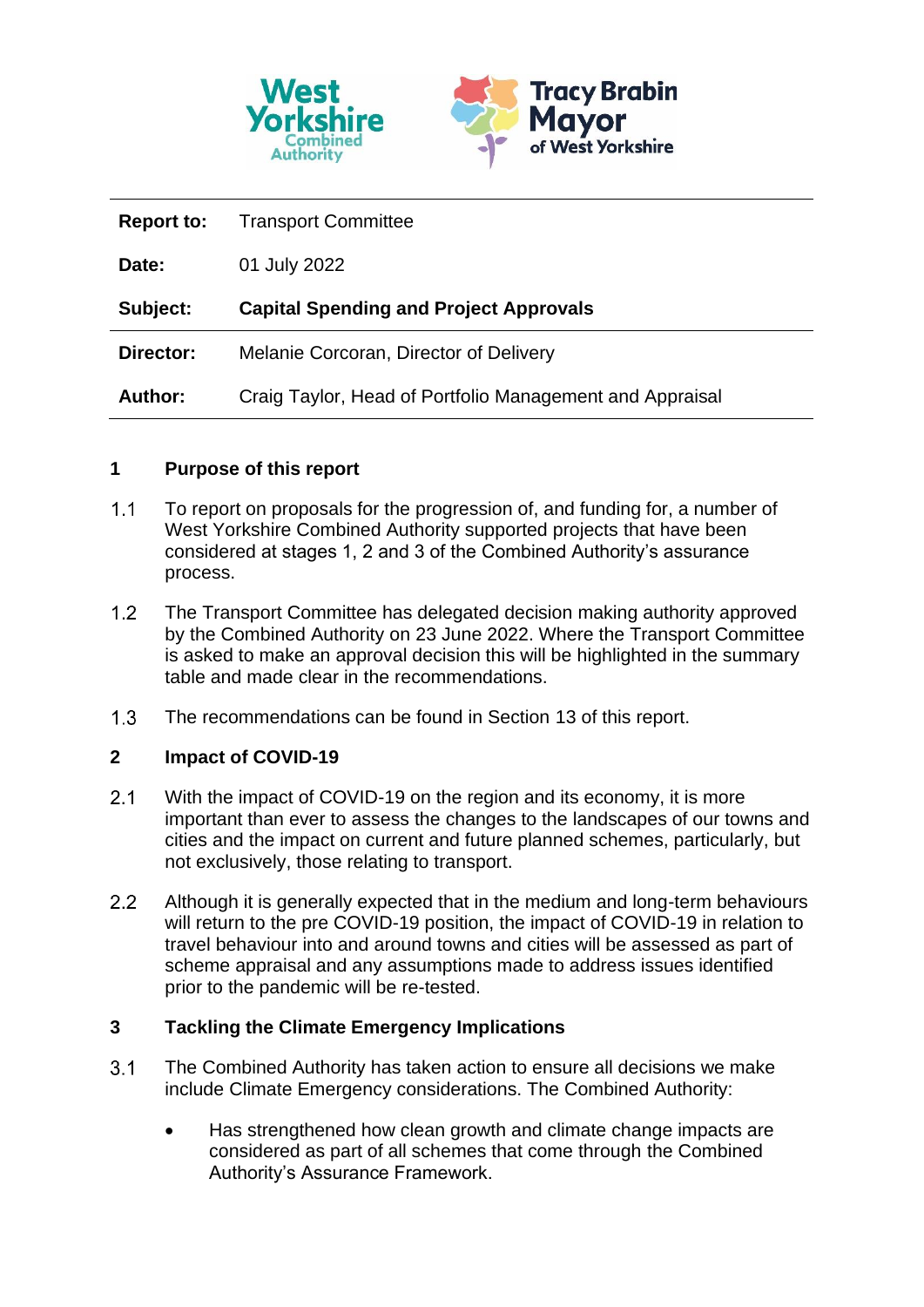- Requires LEP and the Combined Authority reports to include clean growth / tackling the Climate Emergency implications, including qualitative impact assessments.
- $3.2$ To fully strengthen decision making across the whole of the Combined Authority's Assurance Framework a robust, quantifiable methodology and tool for assessing all new schemes predicted carbon emissions/wider clean growth impacts is being developed.
- $3.3$ Work to complete the toolkit methodology is now complete and the toolkit and its guidance are being implemented into the Assurance Framework. The draft assessments of a selection of existing capital schemes progressing through the assurance process are being discussed with relevant scheme sponsors ahead of the publication of this part of the project by July 2022. This phased approach to the publication of the key components of the Carbon Impact Assessment project recognises the delays due to difficulties encountered carrying out carbon impact assessments on an initial subset of schemes. This has allowed the consultants to take these challenges into account in making improvements to the methodology. The work also involves the development of training and support material to ensure carbon assessment is properly embedded in the assurance process.
- $3.4$ Clean growth, including climate change, impact assessment / considerations are all now included in all Capital Spending and Project Approvals reports. This ensures that the business cases now reflect the Leeds City Region Climate Emergency priority and evidence that they will reduce carbon emissions (both directly and indirectly).

### **4 Report**

- $4.1$ This report presents proposals for the progression of schemes through the Combined Authority's assurance process in line with the Combined Authority's Assurance Framework. These schemes have a funding value of £113,158,295 when fully approved, of which £81,069,466 will be funded by the Combined Authority. A total expenditure recommendation to the value of £57,714,453 is sought as part of this report for the development and delivery of these schemes. Further details on the schemes summarised below can be found as part of this report.
- $4.2$ The assurance process is a three-stage approach with the requirement that all projects subject to minor exceptions as detailed in the Assurance Framework, will as a minimum, need to formally pass decision point 2 (strategic outline case) and 4 (full business case), with the requirement to meet the intervening activities deemed on a project-by-project basis.
- $4.3$ For more detail on the Combined Authority's Assurance Framework through which each of the schemes outlined in this report are being approved is provided in **Appendix 1**.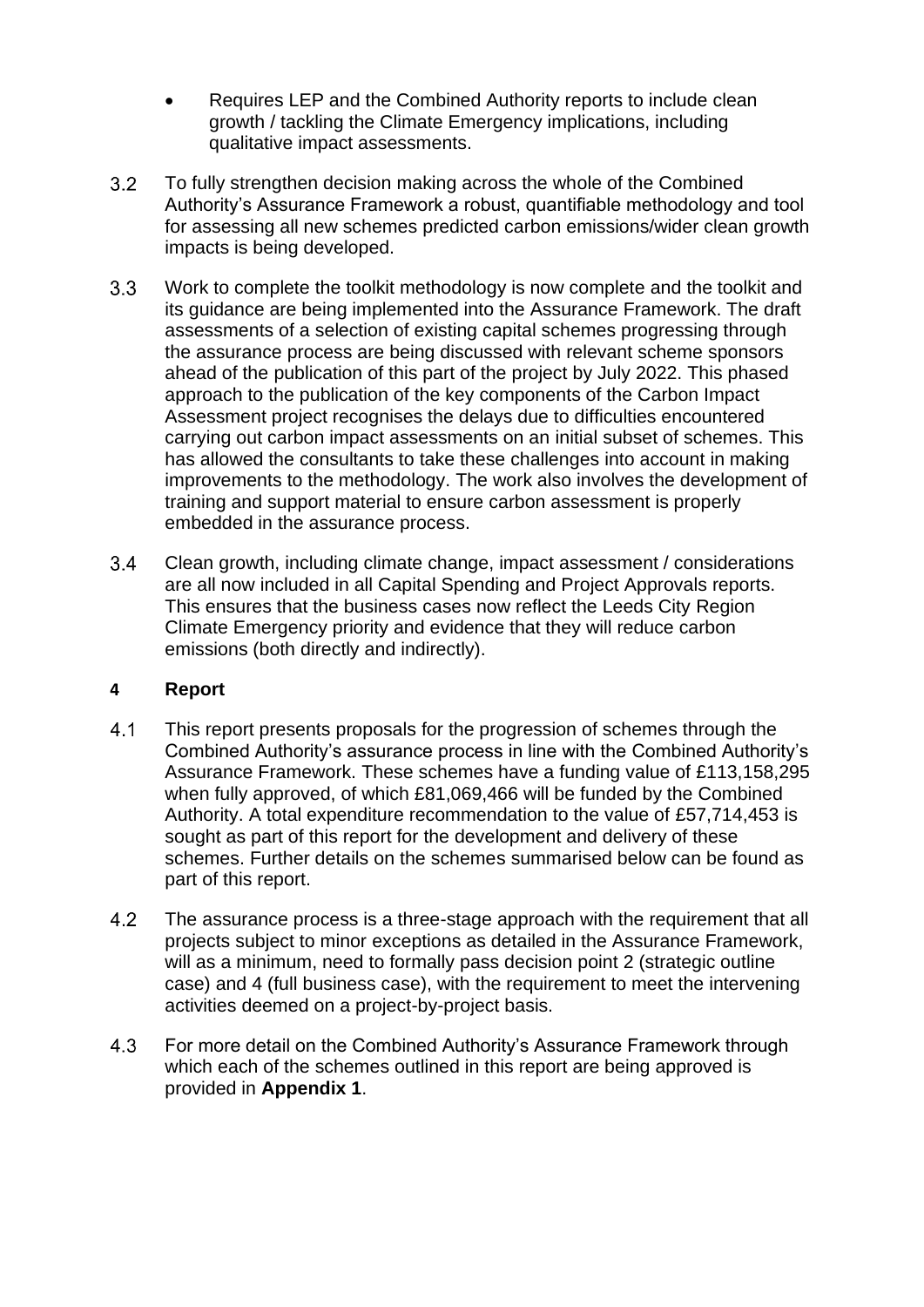

### Stage 1: Assessment and Sequencing

- 44 Programmes / schemes will start to be developed through an ongoing dialogue with the Region's businesses, third sector and public organisations, in line with the West Yorkshire Investment Strategy (WYIS). Schemes will access funding through either a commissioning process or through open calls. Programmes / schemes will be assessed through a Strategic Assessment (an early-stage gateway check and challenge review) to determine if they are eligible to proceed (Decision Point 1).
- 4.5 If approved the scheme will progress to strategic outline case (SOC), where schemes will be expected to demonstrate a strategic fit in terms of project outcomes and set out their proposed approach to establishing value for money (VfM). At this stage, a long list of options will be considered with a shortlist being presented in the SOC. Consultation at this stage will be limited, but will be a key to the next activity, outline business case (OBC) in Stage 2. At this stage, funding may be sought to enable work to progress on the OBC. Schemes will also be required to submit an Appraisal Specification Report (ASR). It is at the end of this stage where the Combined Authority approve the indicative funding, approval pathway and route and tolerance levels (Decision Point 2).

### Stage 2: Scheme Development

- 4.6 If approved the scheme will progress to outline business case (OBC) unless the approval pathway set at decision point 2 does not require this. The OBC should revisit the options identified within the SOC to identify the option which optimises public value, confirm the affordability of the scheme, and put in place the arrangements to ensure successful delivery. The OBC should be prepared in accordance with the Green Book five-case model and should include a draft Monitoring and Evaluation Plan and a Benefit Realisation Plan. The economic case must be developed in consistency with the agreed ASR. Guidance will be provided to scheme promoters around the level of detail to be submitted at this stage with regards to proportionality of the business case. The scheme will be presented for approval by the decision-maker (Decision Point 3) as set out in the approval pathway and route approved at Decision Point 2.
- 4.7 If approved the scheme will progress to full business case (FBC) which will confirm the contractual arrangements for the preferred option. Affordability of the scheme is reiterated, and the scheme puts in place the final arrangements for delivery and monitoring and evaluation of the scheme. A Monitoring and Evaluation Plan and a Benefit Realisation Plan are mandatory products at this stage. The FBC should also be prepared in accordance with the five-case model and any conditions set at OBC should be resolved. The economic case must be developed in consistency with the agreed ASR. The scheme will be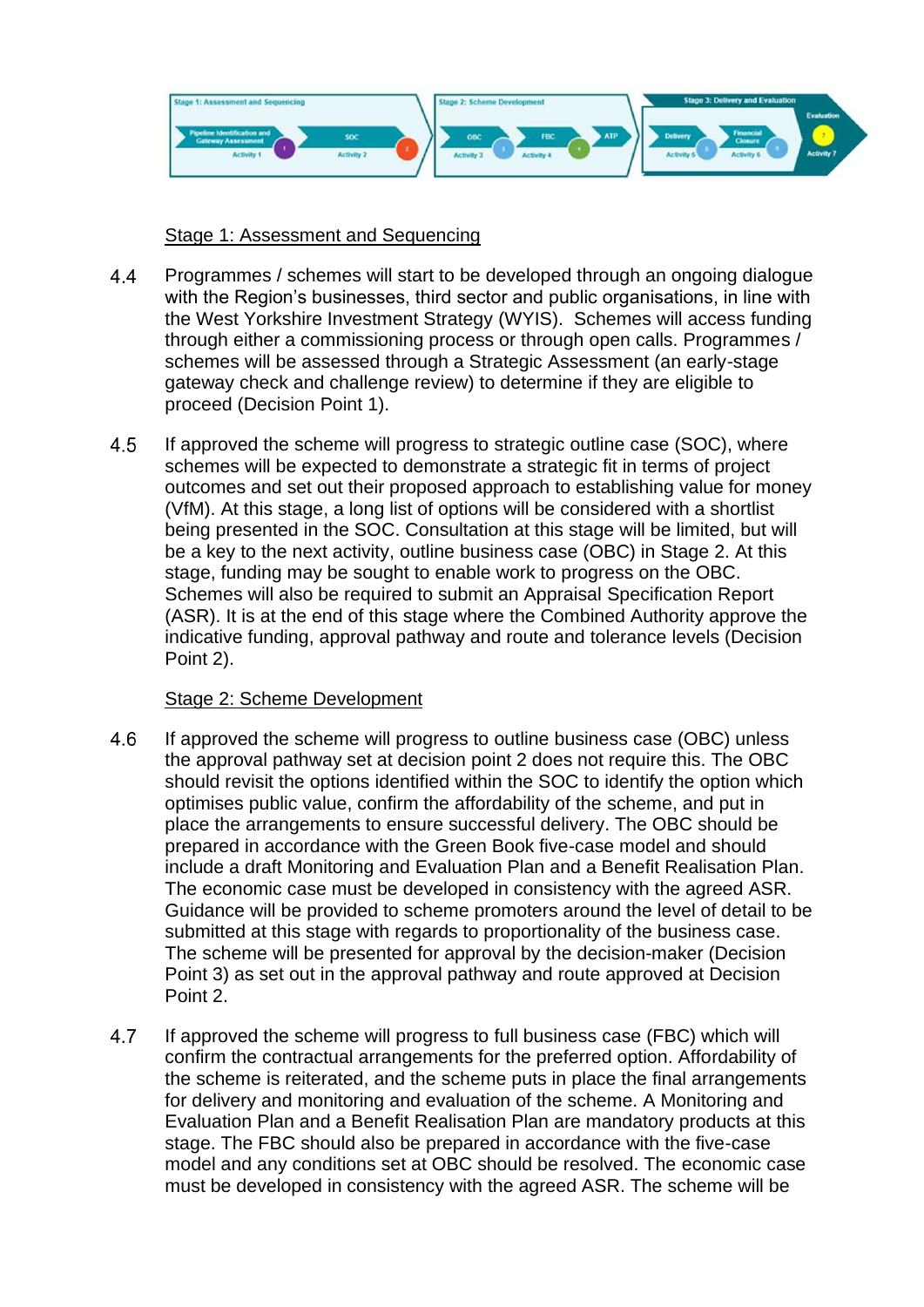presented for approval by the decision-maker (decision point 4) as set out in the approval pathway and route approved at decision point 2.

- 4.8 The FBC approval will be granted with a condition that the scheme remains within set conditions. Where this condition has been met Approval to Proceed into Delivery (Activity 5) will be granted by the Managing Director (or by an officer under sub-delegated authority from the Managing Director). If the condition(s) is not met, the project will be required to re-submit the FBC.
- 4.9 A Single Stage Business Case, called Business Justification, has now been introduced for transport and non-transport projects that are either below £2,000,000, low complexity, low risk and / or not novel or contentious. Although this is a single stage approval (replacing decision point 2 (SOC), decision point 3 (OBC) and decision point 4 (FBC)), the remainder of the assurance process must still be followed.

### Stage 3: Delivery and Evaluation

- 4.10 Once a scheme gains FBC approval and the conditions set have been met, the scheme can progress into Activity 5 (Delivery).
- 4.11 Upon scheme completion, a Delivery Closure Report is required that details how the scheme has performed. This includes whether delivery has remained within the timeframes specified within the business case, has achieved the objectives of the scheme and associated outputs, documents what has been delivered and highlights the overall costs. The Delivery Closure Report will be presented for approval by the decision-maker (Decision Point 5) as set out in the approval pathway and route approved at Decision Point 2.
- Following completion of Activity 6, the scheme will be required to submit a Financial Closure Report (Activity 6). The Financial Closure Report confirms the final costs for the scheme, ensuring all payments have been completed. The Financial Closure Report will be presented for approval by the decisionmaker (Decision Point 6) as set out in the approval pathway and route approved at Decision Point 2.
- The purpose of the Delivery and Financial Closure Reports is to assess the success of the scheme, identify best practice for future schemes, resolve all open issues and to capture feedback and lessons learnt to inform the development and delivery of future schemes.
- Activity 7 (Evaluation) will be managed by the Combined Authority's Research & Intelligence team. This is a reporting point as opposed to the previous decision points in the process and will be undertaken when the scheme is completed for an evaluation of the benefits, outcomes and economic impact compared to the overall objectives set out in the SOC. Insights and learning intelligence from evaluation will also be fed back into policy and strategy in order to inform the design and development of future schemes. Interim evaluations may also be undertaken as required as set out in the Monitoring and Evaluation Plan.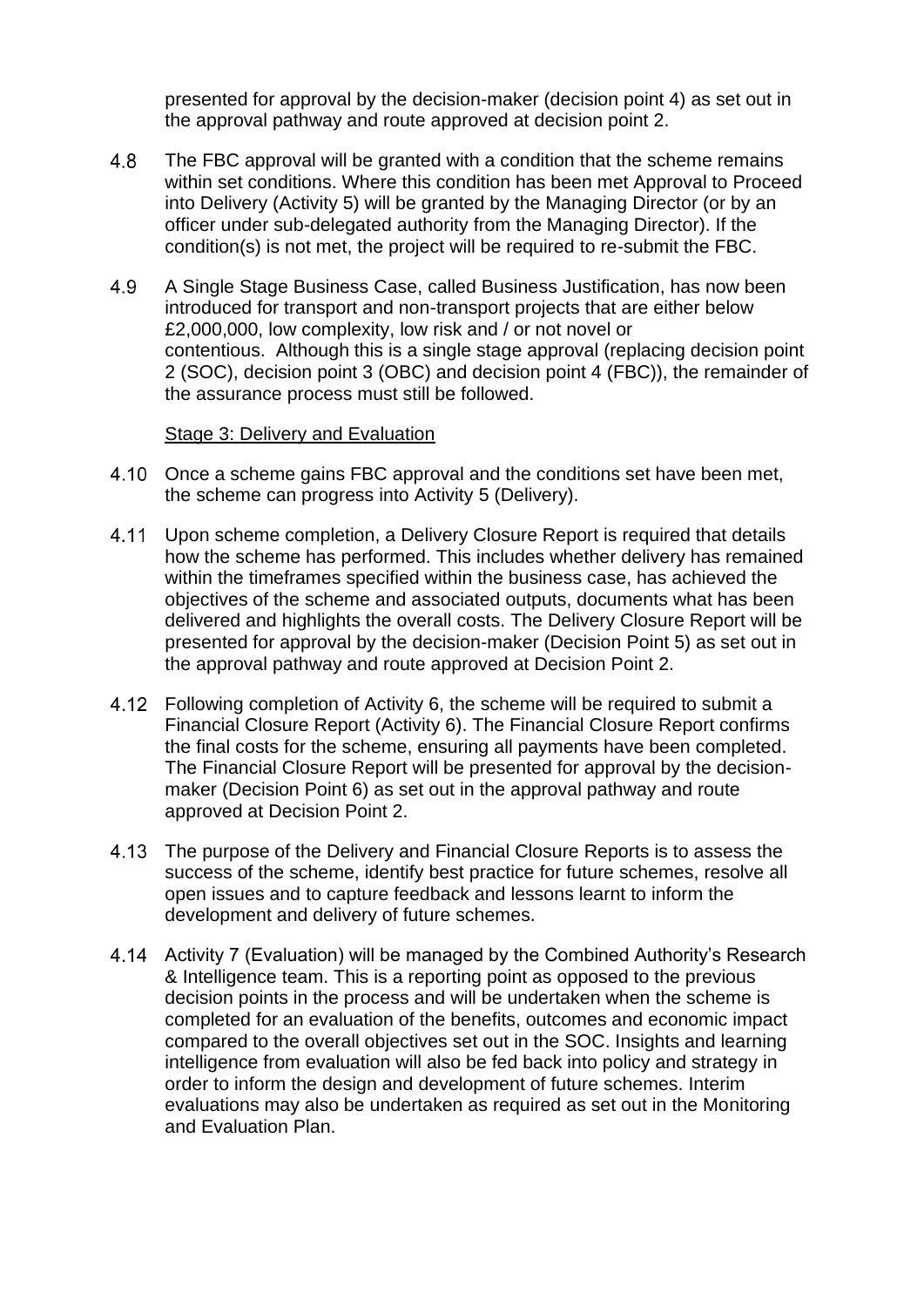### **Value for Money - Benefit Cost Ratios**

- 4.15 The Benefit to Cost Ratio (BCR) for some of the schemes in this report potentially represent low value for money, when assessed using the Department for Transport's Transport Appraisal Guidance TAG on the appraisal of transport schemes.
- This is because whilst calculating benefits to costs of a transport scheme there are many more journeys made by car than are made by bus, cycling, and walking and as a consequence the monetised benefits arising from improvements to bus, cycling and walking journeys may be outweighed by the monetised dis-benefits to car users.
- 4.17 However, a key strategic objective of investment is to encourage modal switch to more sustainable modes and therefore whilst the 'core' BCR (i.e. following Green Book guidance on total impact on the society as a whole) for some schemes may be low, discounting the dis-benefits to car users from the appraisal will result in a higher BCR and where possible this 'range of BCR' will be presented to support decision making. This is in line with HM Treasury guidance where appraisal should take account of all five cases (strategic, commercial, economic, financial and management) and the economic case be balanced with these.
- 4.18 Her Majesty's Treasury (HMT) have now completed the review of the Green Book. The Green Book is guidance issued by HM Treasury on how to appraise policies, programmes, and projects. This review has endorsed the Combined Authority's approach by clarifying that overall Value for Money judgement should not depend solely on the BCR but be informed by a balanced consideration of all relevant evidence, that is, appraisal should take account of all five cases (strategic, commercial, economic, financial and management) and the economic case be balanced with these.
- In particular, HMT have clarified further that in assessing value for money, a stronger emphasis can now be placed on the strategic case and how the strategic objectives and priorities of the Combined Authority will be met through the delivery of a project. This might for example include, but not limited to, a greater focus on regional impacts to help deliver Levelling Up, ensuring transformational projects are given due consideration, supporting the climate change and good growth agenda (the Combined Authority aims to achieve net-zero by 2038), supporting an increase in active mode and public transport use, supporting / accelerating housing development and allowing a greater emphasis on the requirement to carry out equalities analysis as required by the Public Sector Equalities Duty. The specific approach will be determined on a programme-by-programme basis as funding and investment streams come forward.

### **Scheme Summaries**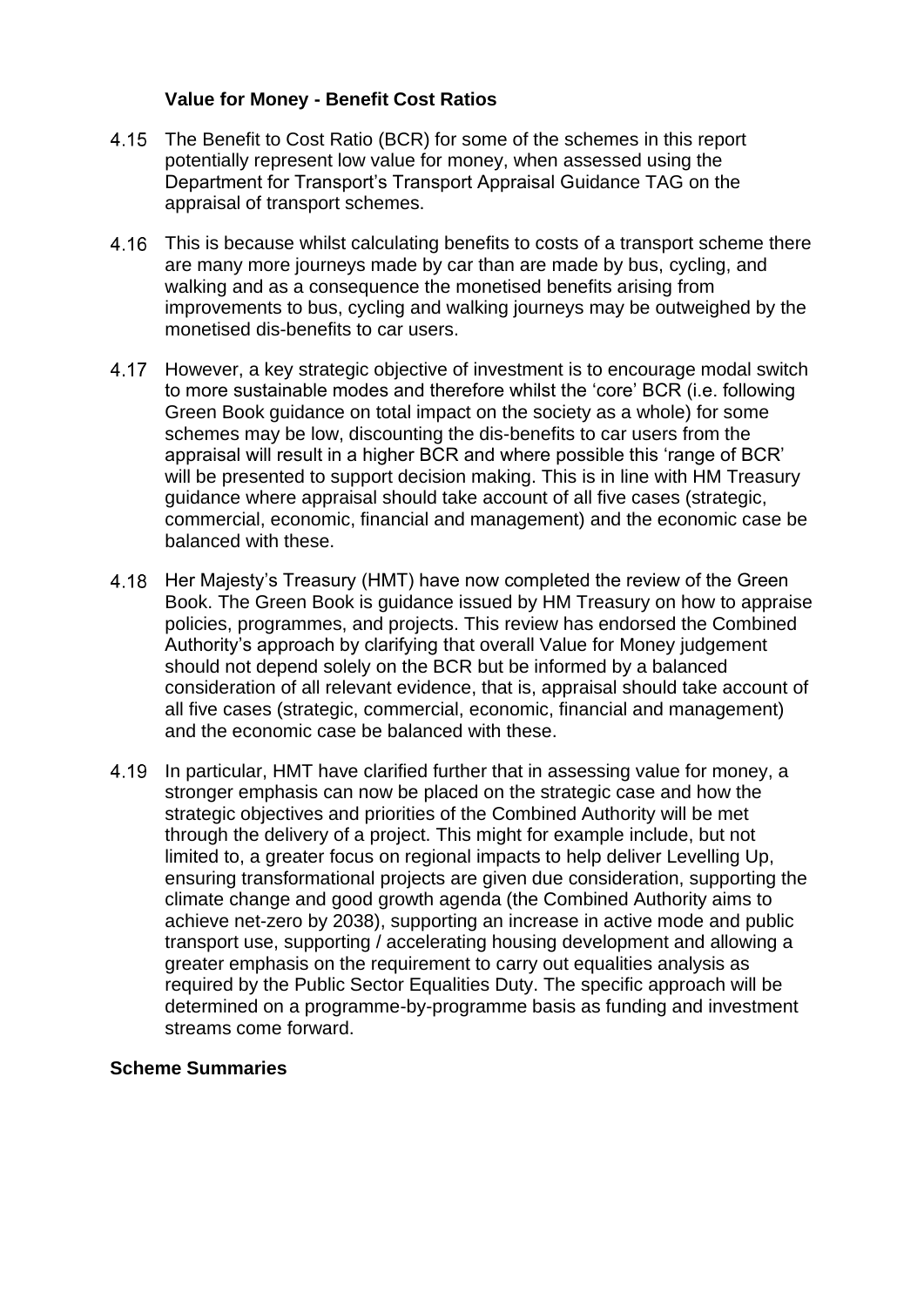| <b>Scheme</b>                                                                                       | <b>Scheme description</b>                                                                                                                                                                                                                                                                                                                                                                                                                                                                        |  |
|-----------------------------------------------------------------------------------------------------|--------------------------------------------------------------------------------------------------------------------------------------------------------------------------------------------------------------------------------------------------------------------------------------------------------------------------------------------------------------------------------------------------------------------------------------------------------------------------------------------------|--|
| Corridor<br>Improvement<br>Programme - A638<br>Wakefield<br>Doncaster Road<br>Location<br>Wakefield | This scheme will make a series of improvements to a stretch of the A638<br>between the junction with the A655 Black Road at Heath Common and<br>the A61 Barnsley Road at Chantry Bridge. The aim of the scheme is to<br>provide improved bus lanes and bus stops in addition to new facilities for<br>walking and cycling. These are targeted at south-eastern suburbs of<br>Wakefield which lack reliable and consistent public transport options to<br>travel to places of work and education. |  |
|                                                                                                     | This is part of the wider Corridor Improvement Programme (CIP) and is<br>funded from the West Yorkshire plus Transport Fund (WYTF).                                                                                                                                                                                                                                                                                                                                                              |  |
|                                                                                                     | Impact                                                                                                                                                                                                                                                                                                                                                                                                                                                                                           |  |
|                                                                                                     | Supplying infrastructure to facilitate the switch to active travel will assist in<br>meeting both Wakefield's and the City Region's carbon reduction targets.                                                                                                                                                                                                                                                                                                                                    |  |
|                                                                                                     | This scheme will remove barriers to accessing work and education<br>opportunities by improving the consistency of bus journey times to provide<br>a more attractive service and ensuring that public transport offers a viable<br>alternative to car use, in addition to enabling safer facilities for cycling and<br>walking.                                                                                                                                                                   |  |
|                                                                                                     | The scheme presents a Benefit Cost Ratio (BCR) of 9.7:1, indicating a<br>Very High Value for Money (VfM) category.                                                                                                                                                                                                                                                                                                                                                                               |  |
|                                                                                                     | <b>Decision sought</b>                                                                                                                                                                                                                                                                                                                                                                                                                                                                           |  |
|                                                                                                     | Approval to proceed through decision point 3 (OBC) and work<br>commences on activity 4 (FBC).                                                                                                                                                                                                                                                                                                                                                                                                    |  |
|                                                                                                     | Total value of the scheme - £6,794,000                                                                                                                                                                                                                                                                                                                                                                                                                                                           |  |
|                                                                                                     | Total value of Combined Authority funding - £6,300,000                                                                                                                                                                                                                                                                                                                                                                                                                                           |  |
|                                                                                                     | Funding recommendation sought - £1,090,000                                                                                                                                                                                                                                                                                                                                                                                                                                                       |  |
|                                                                                                     | A decision by the Transport Committee using the delegated authority from<br>the Combined Authority is sought as part of this report                                                                                                                                                                                                                                                                                                                                                              |  |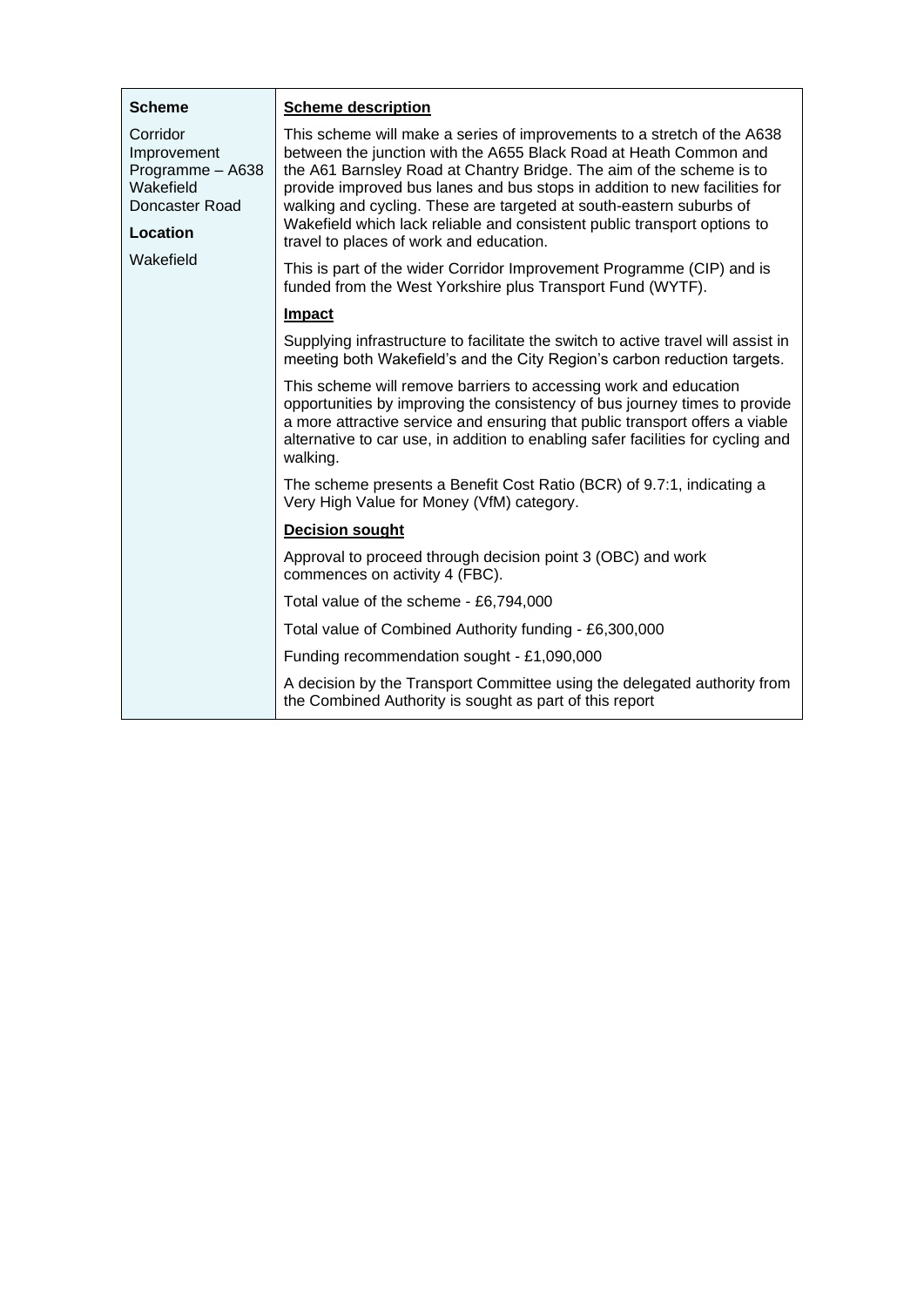| <b>Scheme</b>                                         | <b>Scheme description</b>                                                                                                                                                                                   |  |
|-------------------------------------------------------|-------------------------------------------------------------------------------------------------------------------------------------------------------------------------------------------------------------|--|
| <b>Leeds City Centre</b><br><b>Cycle Connectivity</b> | The Leeds City Centre Cycle Connectivity scheme is a package of four<br>cycle infrastructure projects that will deliver improved active travel                                                              |  |
| Location                                              | connectivity in the city centre. The scheme is being delivered in two<br>phases as follows:                                                                                                                 |  |
| Leeds                                                 | Phase One                                                                                                                                                                                                   |  |
|                                                       | Western Gateway - Kirkstall Road to Wellington Street (A65)<br>$\bullet$                                                                                                                                    |  |
|                                                       | Dewsbury Rd Connector - Dewsbury Road and Parkfield Street<br>$\bullet$                                                                                                                                     |  |
|                                                       | Crown Point Bridge Gateway - Black Bull Street and Crown Point<br>$\bullet$<br>Road                                                                                                                         |  |
|                                                       | Phase one also includes the route along the Ingram Distributor which<br>already been constructed and forms part of the Holbeck Gateway scheme.                                                              |  |
|                                                       | Phase Two                                                                                                                                                                                                   |  |
|                                                       | Southern Gateway - Neville Street and Sovereign Street                                                                                                                                                      |  |
|                                                       | This approval relates to phase one of the scheme, delivering three of the<br>four projects.                                                                                                                 |  |
|                                                       | The scheme will fill gaps in provision in the existing and planned cycle<br>network. The four projects will provide a total of 2.71km of two-way<br>segregated cycle route.                                 |  |
|                                                       | The scheme will be funded by the Transforming Cities Fund (TCF).                                                                                                                                            |  |
|                                                       | Impact                                                                                                                                                                                                      |  |
|                                                       | The scheme's wider social impacts include promoting the use of healthy,<br>low-cost active travel and reducing harmful emissions from traffic by<br>replacing motorised transport-based trips with cycling. |  |
|                                                       | The overall scheme presents an overall Benefit Cost Ratio of 3.19:1 which<br>represents high value for money.                                                                                               |  |
|                                                       | <b>Decision sought</b>                                                                                                                                                                                      |  |
|                                                       | Approval for Phase 1 to proceed through decision point 4 (FBC) and work<br>commences on activity 5 (Delivery).                                                                                              |  |
|                                                       | Total value of the scheme - £7,262,173                                                                                                                                                                      |  |
|                                                       | Total value of Combined Authority funding - £7,262,173                                                                                                                                                      |  |
|                                                       | Funding recommendation sought - £3,769,199                                                                                                                                                                  |  |
|                                                       | A decision by the Transport Committee using the delegated authority from<br>the Combined Authority is sought as part of this report                                                                         |  |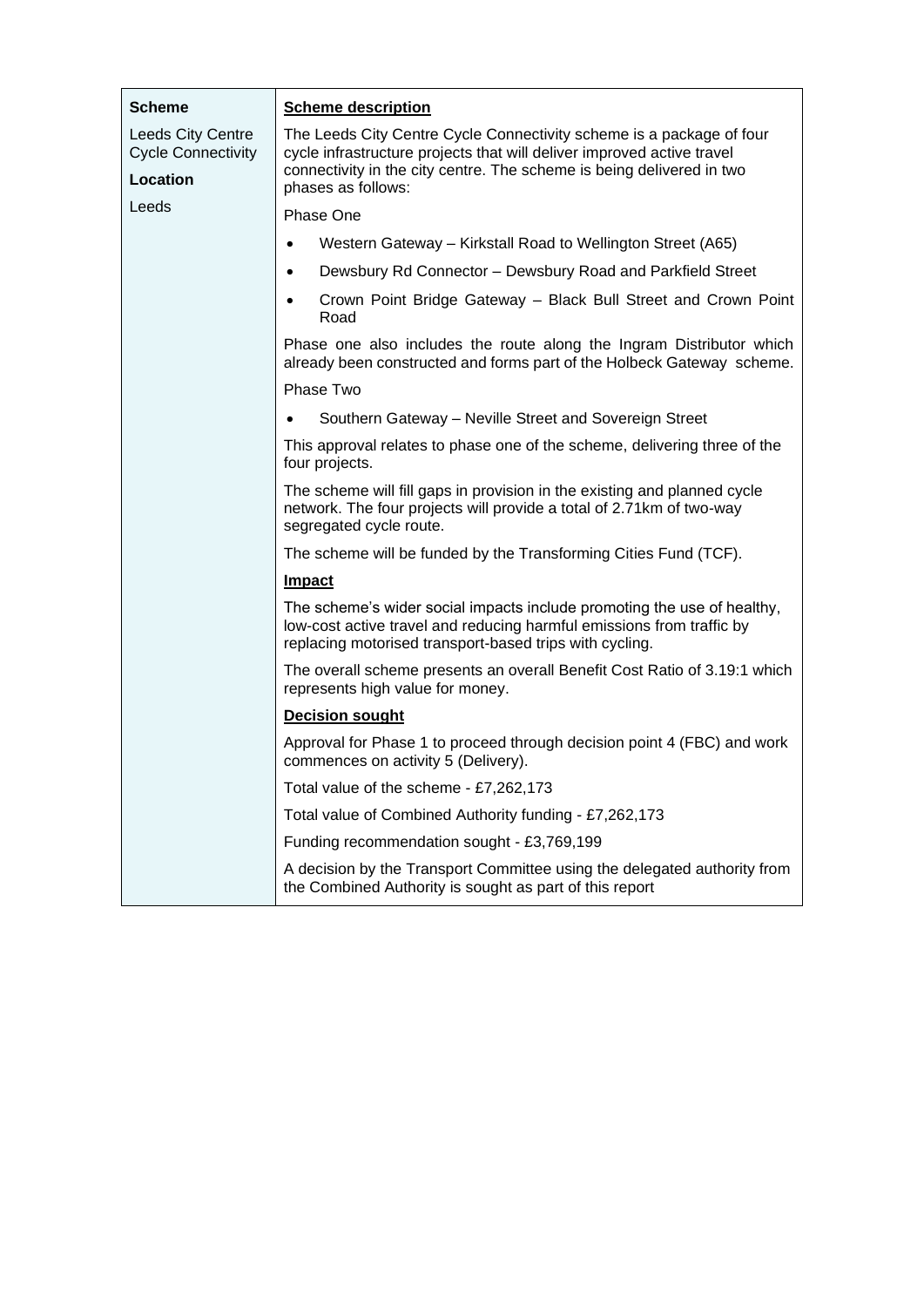| <b>Scheme</b>                                                                | <b>Scheme description</b>                                                                                                                                                                                                                                                                                                                                                                                                                                          |
|------------------------------------------------------------------------------|--------------------------------------------------------------------------------------------------------------------------------------------------------------------------------------------------------------------------------------------------------------------------------------------------------------------------------------------------------------------------------------------------------------------------------------------------------------------|
| <b>TCF Leeds Station</b><br><b>Sustainable Travel</b><br>Gateway<br>Location | The Leeds Station Sustainable Travel Gateway (LSSTG) scheme<br>seeks to provide a safe environment for pedestrians, cyclists and<br>vehicle users, to enable growth in passenger numbers and to create<br>a sustainable transport interchange. The scheme is the first phase of<br>the Leeds Integrated Station Masterplan (LISM).                                                                                                                                 |
| Leeds                                                                        | The scheme will deliver the re-design and re-build of the station's<br>external concourse, installation of two new 21-person lifts, the<br>creation of a pedestrian priority space on New Station Street, delivery<br>of two-way segregated cycle lanes along Bishopgate, Neville Street<br>and Dark Neville Street, and a 560-space cycle hub.                                                                                                                    |
|                                                                              | The scheme is funded by the Transforming Cities Fund (TCF).                                                                                                                                                                                                                                                                                                                                                                                                        |
|                                                                              | <b>Impact</b>                                                                                                                                                                                                                                                                                                                                                                                                                                                      |
|                                                                              | The scheme will enable passenger growth and encourage rail travel<br>to key education, employment and housing sites across the Leeds<br>City Region by improving pedestrian and cycling facilities at the<br>station, whilst also retaining opportunity for taxi and bus transition to<br>rail services.                                                                                                                                                           |
|                                                                              | The scheme has a benefit cost ratio of 1.29:1, representing 'Low'<br>value for money. However, the scheme will deliver strategic priorities<br>and benefits arising from public realm improvements including<br>journey quality and ambience. The scheme will support better air<br>quality, improved safety through removal of congestion between<br>pedestrians, cyclists and vehicles, and will also reduce noise levels<br>within the vicinity of the station. |
|                                                                              | <b>Decision sought</b>                                                                                                                                                                                                                                                                                                                                                                                                                                             |
|                                                                              | Approval to proceed through decision point 4 (FBC) and work<br>commences on activity 5 (delivery), subject to the conditions set by<br>PAT.                                                                                                                                                                                                                                                                                                                        |
|                                                                              | Total value of the scheme - £36,009,872                                                                                                                                                                                                                                                                                                                                                                                                                            |
|                                                                              | Total value of Combined Authority funding - £36,009,872                                                                                                                                                                                                                                                                                                                                                                                                            |
|                                                                              | Funding recommendation sought - £25,673,833                                                                                                                                                                                                                                                                                                                                                                                                                        |
|                                                                              | A decision by the Transport Committee using the delegated authority<br>from the Combined Authority is sought as part of this report                                                                                                                                                                                                                                                                                                                                |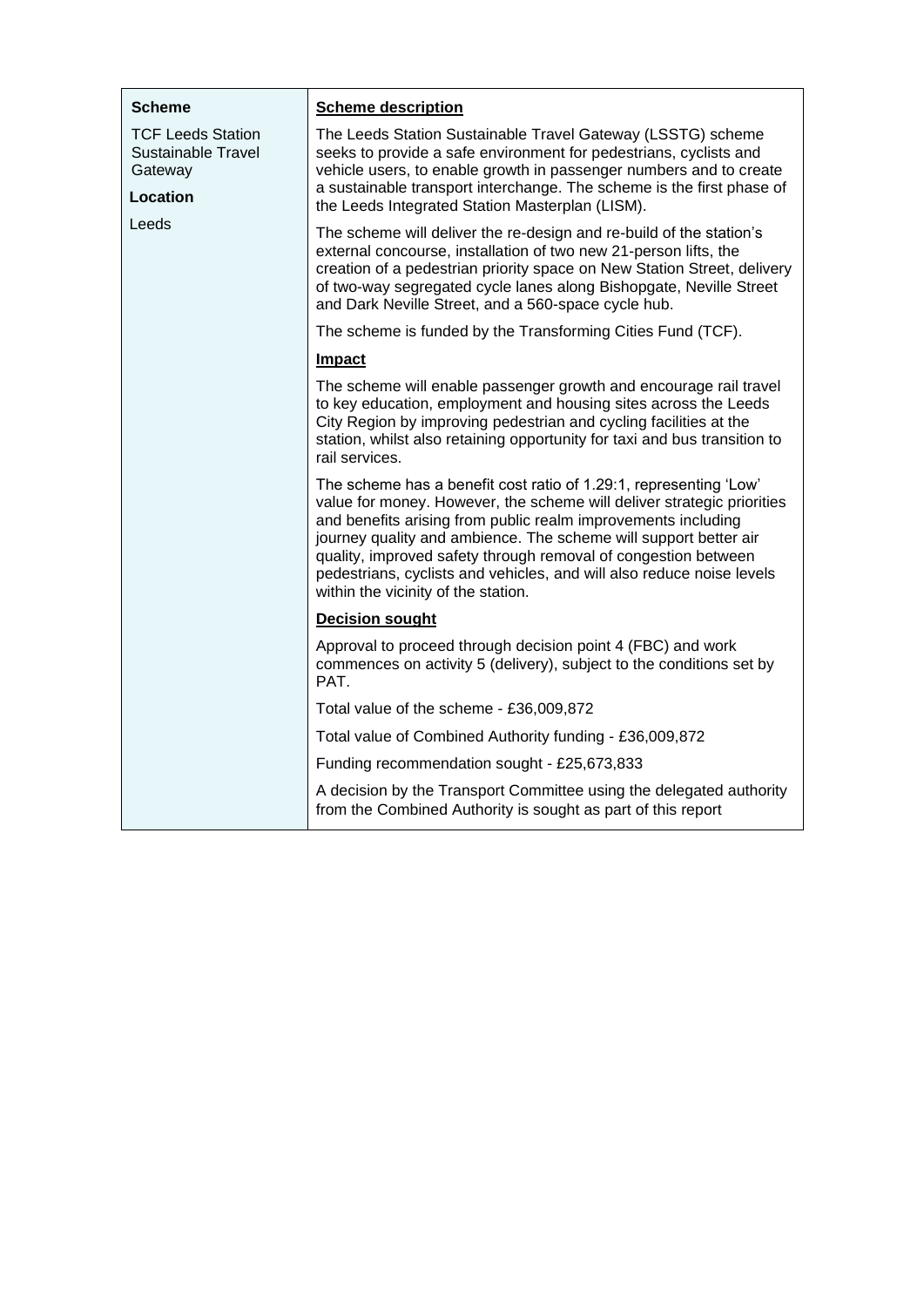| <b>Scheme</b>                                                                                       | <b>Scheme description</b>                                                                                                                                                                                                                                                                                                                                                                                                                                                             |  |
|-----------------------------------------------------------------------------------------------------|---------------------------------------------------------------------------------------------------------------------------------------------------------------------------------------------------------------------------------------------------------------------------------------------------------------------------------------------------------------------------------------------------------------------------------------------------------------------------------------|--|
| <b>Zero Emissions</b><br><b>Bus Regional Area</b><br>(Phase 1)<br>Location<br><b>West Yorkshire</b> | The Zero Emission Bus Regional Area (ZEBRA) (Phase 1) project will<br>introduce 111 new electric, zero emission buses and supporting charging<br>infrastructure into the West Yorkshire bus fleet. These new buses will be<br>'best of fleet' and will be introduced along pre-agreed routes in Leeds,<br>Wakefield and Bradford to communities with some of the highest levels of<br>air pollution in the City Region.                                                               |  |
|                                                                                                     | This project is the first of three phases within the Zero Emission Bus<br>(ZEB) programme.                                                                                                                                                                                                                                                                                                                                                                                            |  |
|                                                                                                     | This project is funded from the Zero Emission Bus Regional Area<br>(ZEBRA) Fund.                                                                                                                                                                                                                                                                                                                                                                                                      |  |
|                                                                                                     | Impact                                                                                                                                                                                                                                                                                                                                                                                                                                                                                |  |
|                                                                                                     | This Phase 1 project will increase the zero-emission proportion of the<br>West Yorkshire bus fleet from 2% to 10% and remove 50 tonnes of<br>Nitrogen Oxide (NOx) a year from busy urban routes. The buses will<br>remove diesel polluting buses from urban communities with known air<br>quality issues that affect health in areas of economic disadvantage,<br>helping to 'level up' the residents through premium transport to access to<br>opportunities for economic inclusion. |  |
|                                                                                                     | <b>Decision sought</b>                                                                                                                                                                                                                                                                                                                                                                                                                                                                |  |
|                                                                                                     | Approval for Phase 1 to proceed through decision point 4 and work<br>commences on activity 5, Delivery.                                                                                                                                                                                                                                                                                                                                                                               |  |
|                                                                                                     | Total value of the scheme - £56,161,738                                                                                                                                                                                                                                                                                                                                                                                                                                               |  |
|                                                                                                     | Total value of Combined Authority funding - £24,565,171                                                                                                                                                                                                                                                                                                                                                                                                                               |  |
|                                                                                                     | Funding recommendation sought - £24,565,171                                                                                                                                                                                                                                                                                                                                                                                                                                           |  |
|                                                                                                     | A decision by the Transport Committee using the delegated authority from<br>the Combined Authority is sought as part of this report                                                                                                                                                                                                                                                                                                                                                   |  |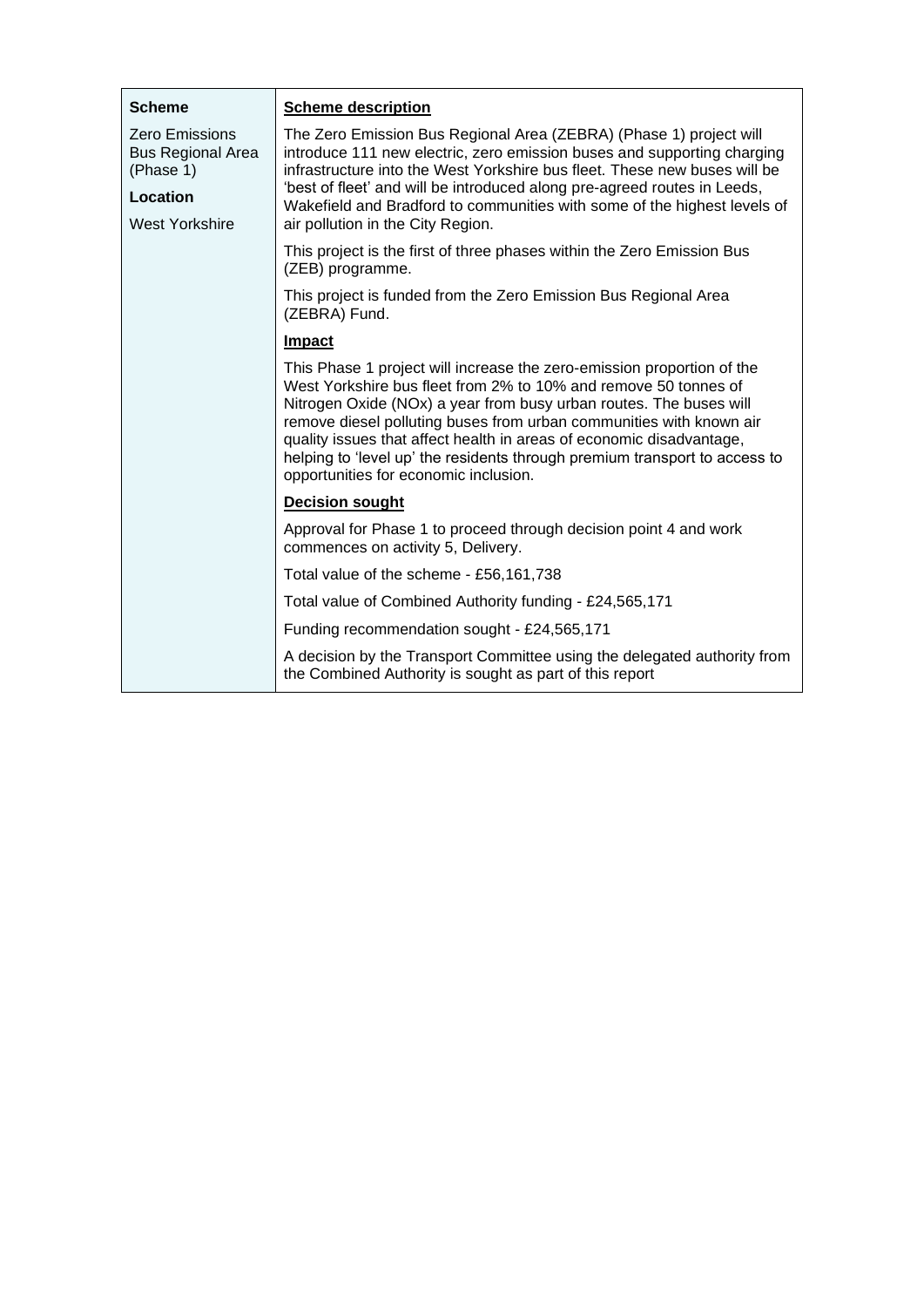| <b>Scheme</b>                                                           | <b>Scheme description</b>                                                                                                                                                                                                                                                                      |
|-------------------------------------------------------------------------|------------------------------------------------------------------------------------------------------------------------------------------------------------------------------------------------------------------------------------------------------------------------------------------------|
| <b>Active Travel Fund:</b><br>Local Authority<br><b>Capital Funding</b> | The Active Travel Fund: Local Authority Capital Funding programme was<br>developed in partnership with partner councils and the fund will improve<br>walking and cycling infrastructure to better support safe walking and<br>cycling in line with district, regional and national strategies. |
| Location<br>West Yorkshire                                              | The Active Travel Fund will fund a programme of permanent walking and                                                                                                                                                                                                                          |
|                                                                         | cycling infrastructure delivery across West Yorkshire to enable more<br>people to feel safe and comfortable to walk and cycle more of their<br>journeys.                                                                                                                                       |
|                                                                         | The scheme will be funded by the Active Travel Capital Programme<br>Tranche 3.                                                                                                                                                                                                                 |
|                                                                         | <b>Impact</b>                                                                                                                                                                                                                                                                                  |
|                                                                         | Enabling more people to walk and cycle to allow safer and more<br>convenient journeys by bike and on foot, for local journeys, travel to<br>school and for work.                                                                                                                               |
|                                                                         | The programme will encourage increased levels of physical activity<br>leading to improved health, particularly in urban communities in areas of<br>higher deprivation, reduce air and noise pollution and reduce isolation.                                                                    |
|                                                                         | <b>Decision sought</b>                                                                                                                                                                                                                                                                         |
|                                                                         | Approval to the change request to extend the scheme delivery timescales<br>from March 2023 to March 2024 and to change the scope of the<br>programme from 13 schemes to five due to a reduction in funding<br>available from the Department for Transport.                                     |
|                                                                         | Total value of the scheme - £6,931,250                                                                                                                                                                                                                                                         |
|                                                                         | Total value of Combined Authority funding - £6,931,250                                                                                                                                                                                                                                         |
|                                                                         | Funding recommendation sought - £2,616,250                                                                                                                                                                                                                                                     |
|                                                                         | A decision by the Transport Committee using the delegated authority from<br>the Combined Authority is sought as part of this report                                                                                                                                                            |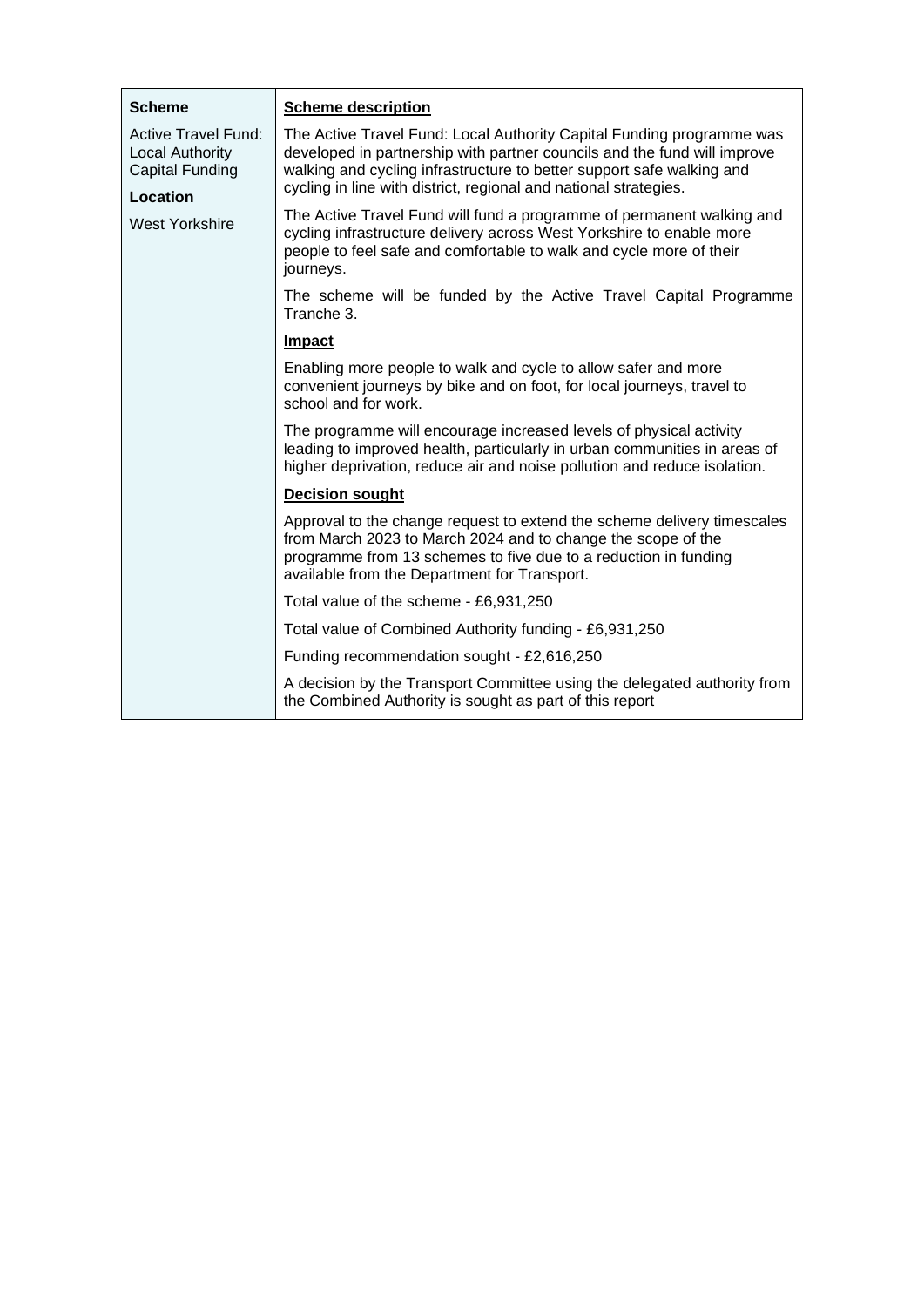### **Decisions relevant to this thematic committee made through other delegations**

4.20 Since the Transport Committee's last meeting on 27 May 2022, the following decision points and change requests have been assessed in line with the Combined Authority's assurance process.

## **Decisions made through the delegation to the Managing Director**

4.21 The following scheme has recently been assessed in line with the Combined Authority's assurance process and approved through the agreed delegation to the Combined Authority's Managing Director.

| <b>Corridor Improvement</b><br><b>Programme - Holmfirth</b> | Approval of the change request to the CIP: Holmfirth Town<br>Centre scheme to:                                                                                                                            |
|-------------------------------------------------------------|-----------------------------------------------------------------------------------------------------------------------------------------------------------------------------------------------------------|
| <b>Town Centre</b>                                          | Extend the scope and alter the design.<br>$\bullet$<br>Increase Combined Authority funding by £1,203,821 to<br>$\bullet$<br>£5,173,821.<br>Approve additional development costs of £329,108.<br>$\bullet$ |
|                                                             | Funding approved: £329,108                                                                                                                                                                                |
|                                                             | Total value of the scheme: £6,762,720                                                                                                                                                                     |
|                                                             | Total value of Combined Authority funding: £5,173,821                                                                                                                                                     |

### **Decisions made through the sub-delegation to the Director of Delivery**

4.22 The following scheme has recently been assessed in line with the Combined Authority's assurance process and approved through the agreed subdelegation to the Combined Authority's Director of Delivery.

| <b>Rail Park &amp; Ride</b><br><b>Programme - Guiseley</b> | Approval to the change request to allow early draw down of<br>additional development funding of £125,000 and an extension of<br>the forecast date for delivery of the outline business case to 1<br>November 2022. |
|------------------------------------------------------------|--------------------------------------------------------------------------------------------------------------------------------------------------------------------------------------------------------------------|
|                                                            | Funding approved: £125,000                                                                                                                                                                                         |
|                                                            | Total value of the scheme: £7,000,000                                                                                                                                                                              |
|                                                            | Total value of Combined Authority funding: £7,000,000                                                                                                                                                              |
|                                                            |                                                                                                                                                                                                                    |

### **5 Information**

- $5.1$ The Combined Authority's assurance framework requires that formal approval is given to the following elements of a scheme as part of its development:
	- The progression of a scheme through a decision point to the next activity.
	- Indicative or full approval to the total value of the scheme funding requested.
	- The Combined Authority's entry into a funding agreement with the scheme's promoter.
	- The assurance pathway and approval route for future decision points.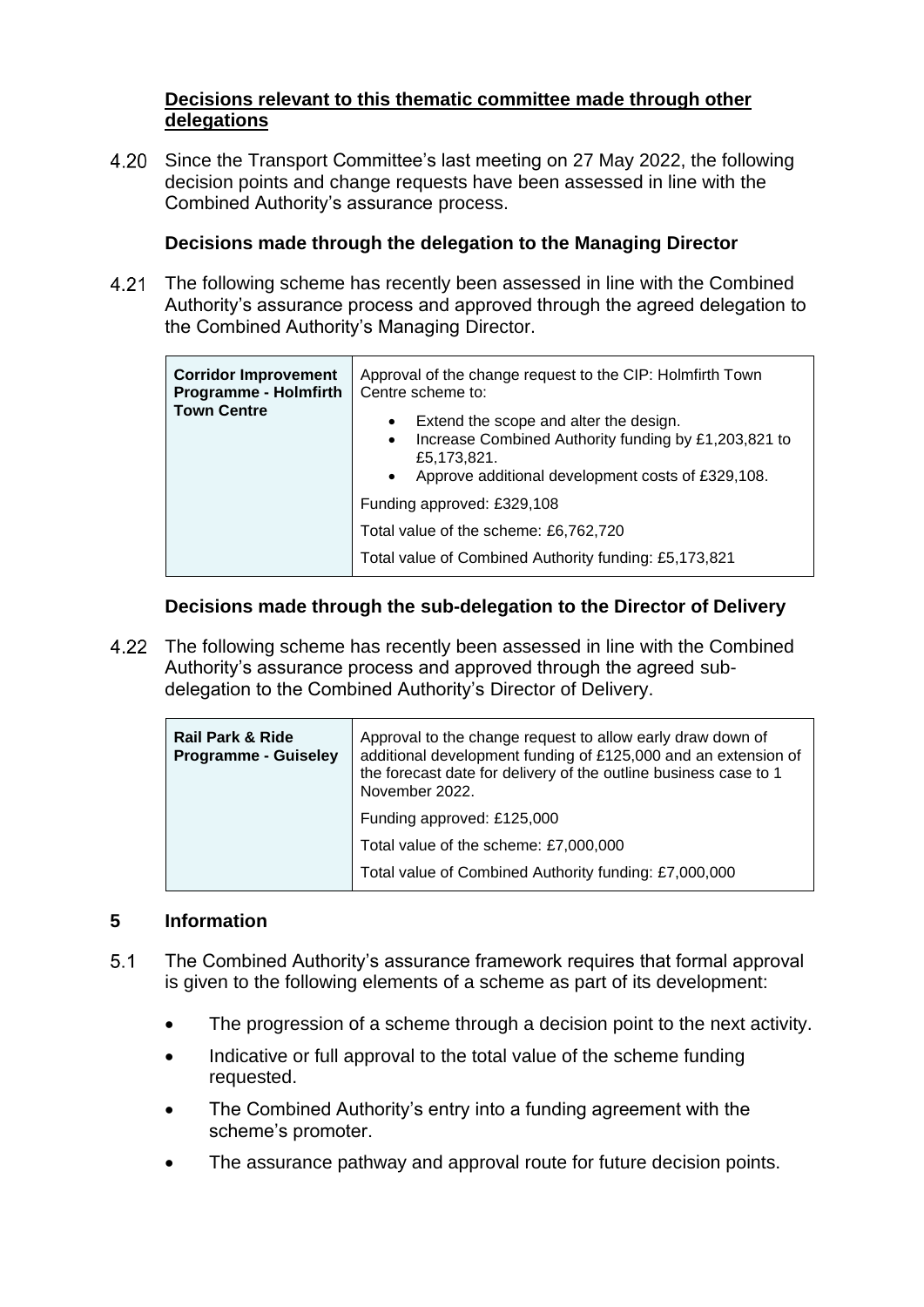- The scheme's approval tolerances.
- This report provides information required to enable the Combined Authority to  $5.2$ approve each of the above elements.

# **Projects in Stage 1: Assessment and Sequencing**

5.3 There are no schemes to review at this stage.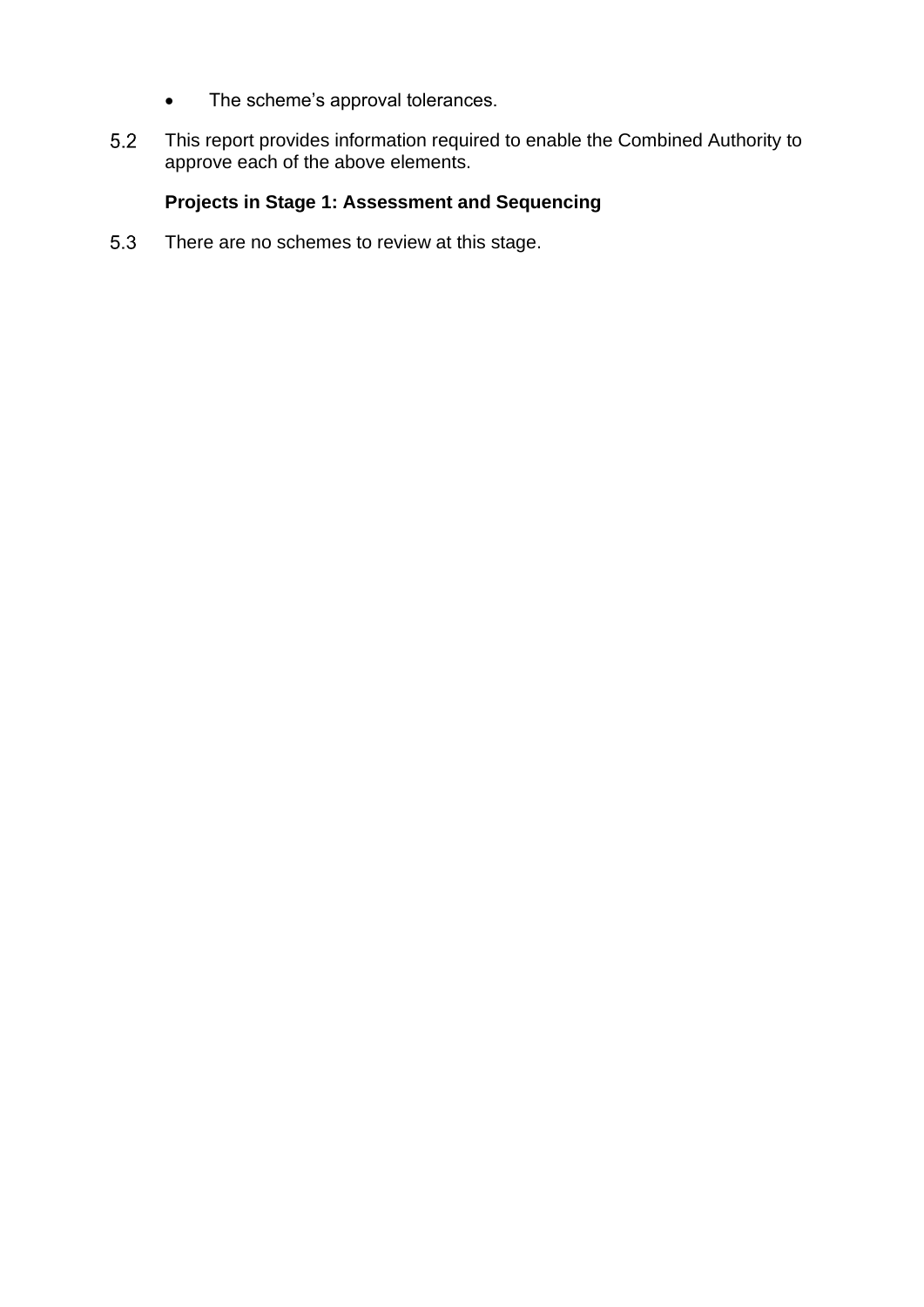## **Projects in Stage 2: Development**

| <b>Project Title</b>  | Corridor Improvement Programme – Wakefield A638<br><b>Doncaster Road</b> |
|-----------------------|--------------------------------------------------------------------------|
| <b>Stage</b>          | 2 (development)                                                          |
| <b>Decision Point</b> | 3 (outline business case)                                                |

| Is this a key decision?                                                                    | $\boxtimes$ Yes | ⊟ No           |
|--------------------------------------------------------------------------------------------|-----------------|----------------|
| Is the decision eligible for call-in by Scrutiny?                                          | $\boxtimes$ Yes | ⊟ No           |
| Does the report contain confidential or exempt information or<br>appendices?               | $\Box$ Yes      | $\boxtimes$ No |
| If relevant, state paragraph number of Schedule 12A, Local<br>Government Act 1972, Part 1: |                 |                |
| Are there implications for equality and diversity?                                         | <b>Yes</b><br>M | Nο             |

### **Background**

- 5.4 This scheme will be funded from the West Yorkshire plus Transport Fund. This is a £1 billion fund, covering West Yorkshire and York. The objectives of the West Yorkshire plus Transport Fund are to enable key employment and housing development areas and will help to create about 20,000 new jobs over the next 10 years. These strategic transport projects will be delivered to facilitate the growth priorities identified in the Leeds City Region Economic plan.
- $5.5$ This scheme focuses a stretch of the A638 between the junction with the A655 Black Road at Heath Common and the A61 Barnsley Road at Chantry Bridge. The aim of the scheme is to improve bus reliability and travel times through improved and news bus lanes and bus stops. In addition there will be new safer facilities for walking and cycling.
- 5.6 The areas that will benefit from this scheme are home to families and large numbers of children are among its residents. Children are more likely to experience the negative impacts of the high traffic levels on this stretch of road such as noise, air pollution and lack of transport options. The proportion of residents with no access to a private car is higher than the national average, reducing access to opportunities for work, education and leisure.
- 5.7 This stretch of the A638 has large amounts of traffic which causes delays to public transport and is also road safety risk. For those that wish to walk or cycle there is a lack of safe routes and crossing facilities.
- 5.8 This scheme will address this with a number of measures that will include: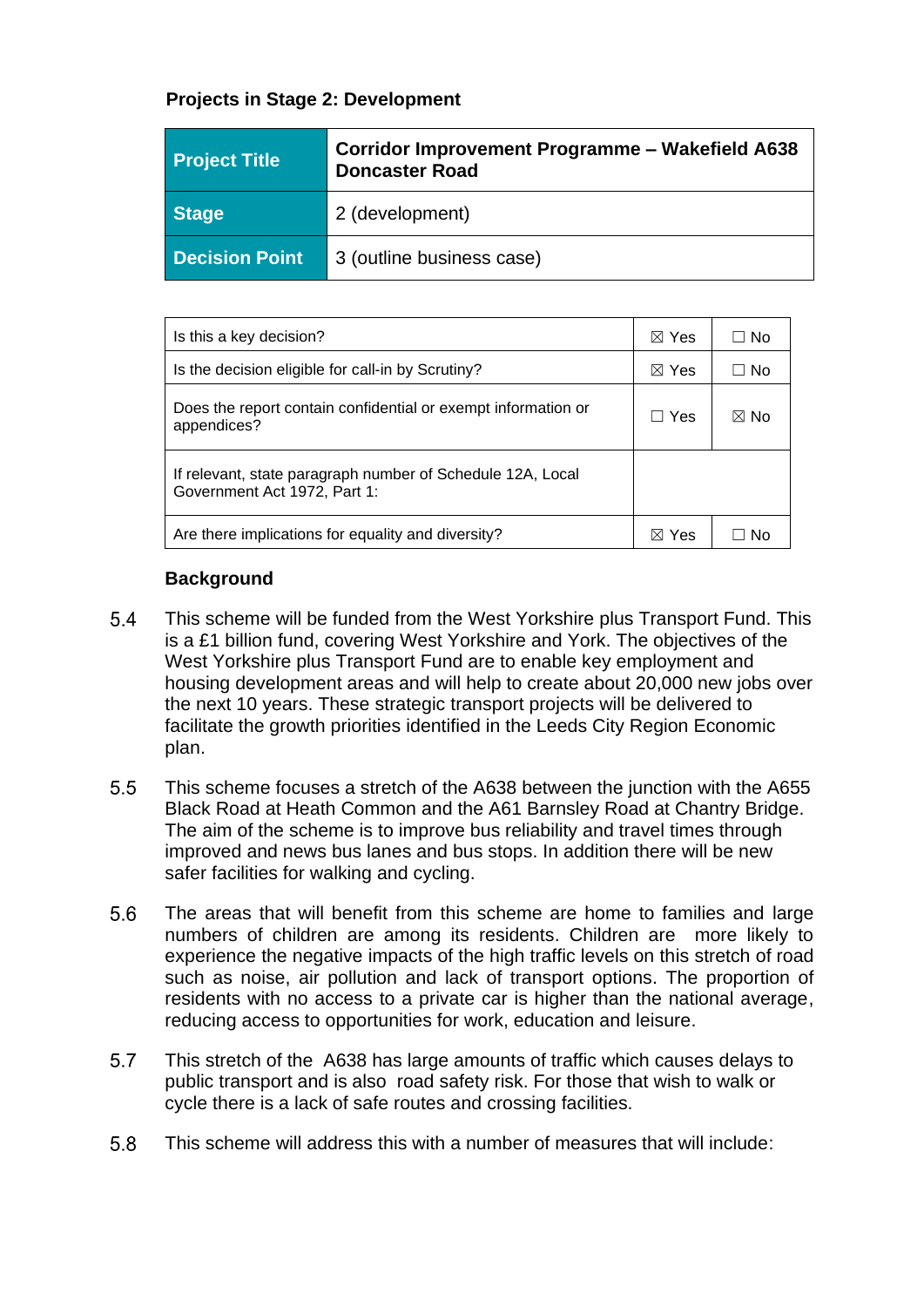- Improved bus stops on Doncaster Road to provide laybys and better access on foot from the surrounding residential areas.
- Widening of Black Road southbound to accommodate extension of the existing bus lane to the junction with the A638 at Heath Common.
- A new road level pedestrian crossing with traffic signals near the Wakefield Eastern Relief Road junction. This will provide new facilities for cyclists as well as walking access to bus stops.
- A new crossing with signals at Sugar Lane with shared use footway between Sugar Lane and Denmark Street for pedestrians and cyclists.
- Westbound lane allocation changes to Doncaster Road at the junction with Agbrigg Road to allow both lanes to travel straight ahead
- Improvements to the riverside cycle and footpath including new lighting, CCTV and widening to 3m between the Wakefield Eastern Relief Road and Chantry Bridge,
- New cycle routes with traffic signs on low-traffic residential roads that feed into and connect to the Riverside cycle route and Wakefield Local Cycling and Walking Infrastructure Plan (LCWIP) planned enhancements on A638 Doncaster Road north of Sugar Lane.
- This scheme received indicative approval at decision point two (strategic 5.9 outline case) to total scheme costs of £6,300,000, to be funded completely from the West Yorkshire plus Transport Fund (WY+TF).
- 5.10 The scheme aligns with the Combined Authority's Strategic Economic Framework priorities of:
	- **Boosting productivity:**Helping businesses to grow and bringing new investment into the region to drive economic growth and create good jobs.
	- **Enabling inclusive growth:**Enabling as many people as possible to contribute to, and benefit from, economic growth in our communities and towns.
	- **Tackling the climate emergency:** Growing our economy while cutting emissions and caring for our environment.
	- **Delivering 21st century transport:** Creating efficient transport infrastructure to connect our communities, making it easier to get to work, do business and connect with each other.
- 5.11 It also addresses five of the West Yorkshire Mayoral Pledges:
	- Prioritise skills and training to ensure everyone in West Yorkshire has the skills they need to secure work
	- Put keeping women and girls' safety at the heart of the policing plan
	- Bring buses back under public control, introduce simpler fares, contactless ticketing and greener buses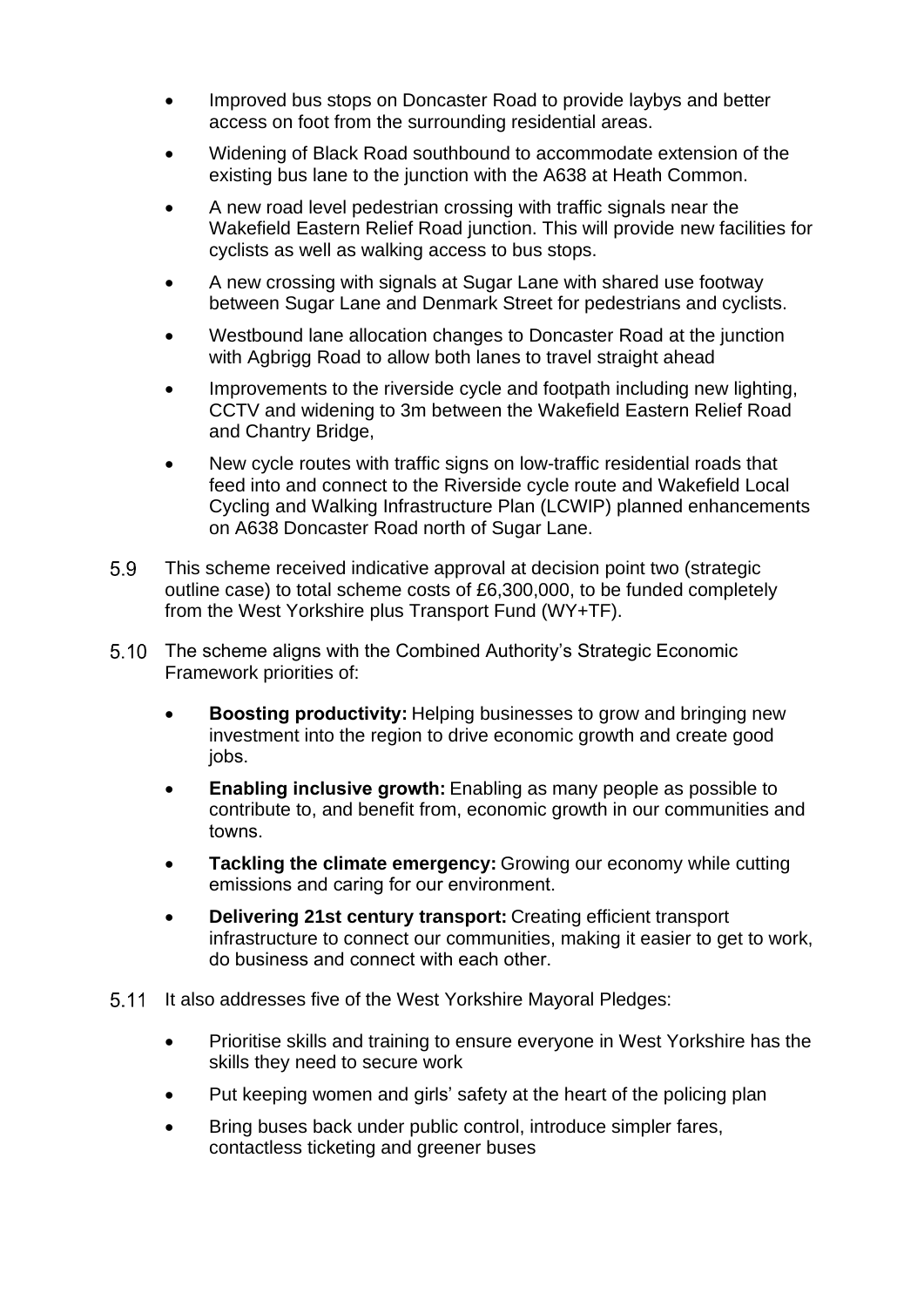- Build 5000 sustainable homes including council houses and affordable homes
- Tackle the climate emergency and protect our environment
- A summary of the scheme's business case and location map is included in **Appendix 2**.

# **Tackling the Climate Emergency Implications**

- 5.13 By increasing access to buses and improving bus journey times this scheme will make public transport more viable and attractive. This will help to promote a move away from private car use and contribute to a reduction in harmful emissions.
- In addition, by making it safer and easier to walk and cycle residents will be able to move away from polluting vehicles to sustainable forms of travel. This will also contribute to a reduction in car use and pollution. and will assist in meeting both Wakefield's and the City Region's carbon reduction targets.

## **Outputs, Benefits and Inclusive Growth Implications**

- 5.15 The scheme outputs and benefits include:
	- Improved bus stops on Doncaster Road to provide laybys and footpaths from the surrounding residential areas.
	- Widening of Black Road southbound to accommodate extension of the existing bus lane to junction with the A638 at Heath Common.
	- A new road level pedestrian crossing with traffic signals near the Wakefield Eastern Relief Road junction. This will provide new facilities for cyclists as well as walking access to bus stops.
	- A new crossing with signals at Sugar Lane with a pathway for cycles and pedestrians between Sugar Lane and Denmark Street for pedestrians and cyclists.
	- Westbound lane allocation changes to Doncaster Road at the junction with Agbrigg Road to allow both lanes to travel straight ahead
	- Improvements to the riverside cycle and footpath including new lighting, CCTV and widening to 3m between the Wakefield Eastern Relief Road and Chantry Bridge,
	- New cycle routes with traffic signs on low-traffic residential roads that feed into and connect to the Riverside cycle route and Wakefield Local Cycling and Walking Infrastructure Plan (LCWIP) planned enhancements on A638 Doncaster Road north of Sugar Lane.
- 5.16 Inclusive Growth Implications
	- The scheme serves the south-eastern suburbs of Wakefield, which have more than double the national average rate of unemployment and high levels of deprivation, despite the proportion of economically active residents being slightly in excess of the national average. This indicates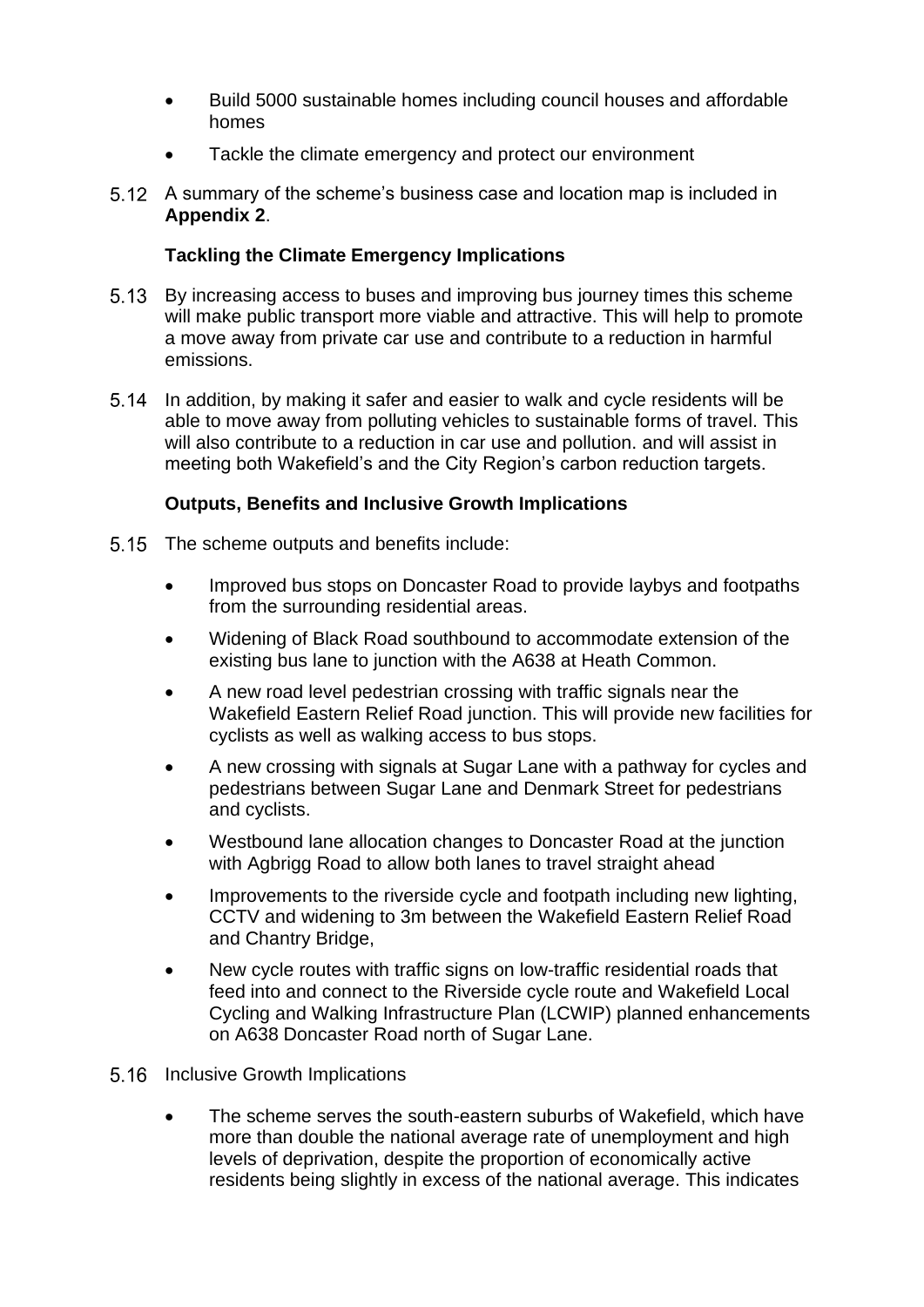a significant proportion of local residents seeking but unable to find work or training opportunities. But, the area is in close proximity to significant employment opportunities in Wakefield City Centre, and rail connections to the rest of the Leeds City Region, indicating that local accessibility barriers are preventing residents from taking up opportunities.

- The scheme will seek to remove these barriers by improving the consistency of bus journey times to provide a more attractive service, which is expected to increase patronage.
- The scheme also provides new facilities for walking and cycling, removing barriers to healthy low cost active travel modes. Comparator schemes show significant increases in pedestrians and cyclists using similar facilities, which gives Wakefield Council confidence to expect increased cycle trips on the low traffic residential route of up to 65% and up to 45% on the riverside route.
- The improved walking and cycling routes will integrate with the wider improvements being delivered through the Transforming Cities Fund (TCF) to create a continuous, safe route between south-east Wakefield and the city centre.

## **Equality and Diversity Implications**

- The improved walking and cycling routes will integrate with the wider improvements being delivered through the Transforming Cities Fund (TCF) to create a continuous, safe route between south-east Wakefield and the city centre.
- 5.18 An Equality Impact Assessment (EqIA) screening assessment has been carried out. The results were positive or neutral and did not indicate that a full assessment was required.
- The EqIA noted that the enhanced pedestrian crossing facilities would provide an improved and safer experience for those with mobility impairments and improved priority for public transport would benefit those who have no access to a car. It was felt that these features would be particularly valuable to younger and elderly people, who have less access to cars.
- 5.20 The EqIA also noted that new lighting along sections of the walking and cycling route will improve security, particularly for those protected characteristic groups who may feel vulnerable on unlit routes.

### **Risks**

- 5.21 The scheme risks include:
	- Local resident objections to Traffic Regulation Orders (TROs) if cycling route requires parking restrictions in residential areas. Mitigated by though engagement with the public and their elected representatives. Objections from statutory consultees on the riverside cycling route will be mitigated by early engagement and ensuring that all objections are investigated and addressed in the Traffic Regulation Order application's statement of reasons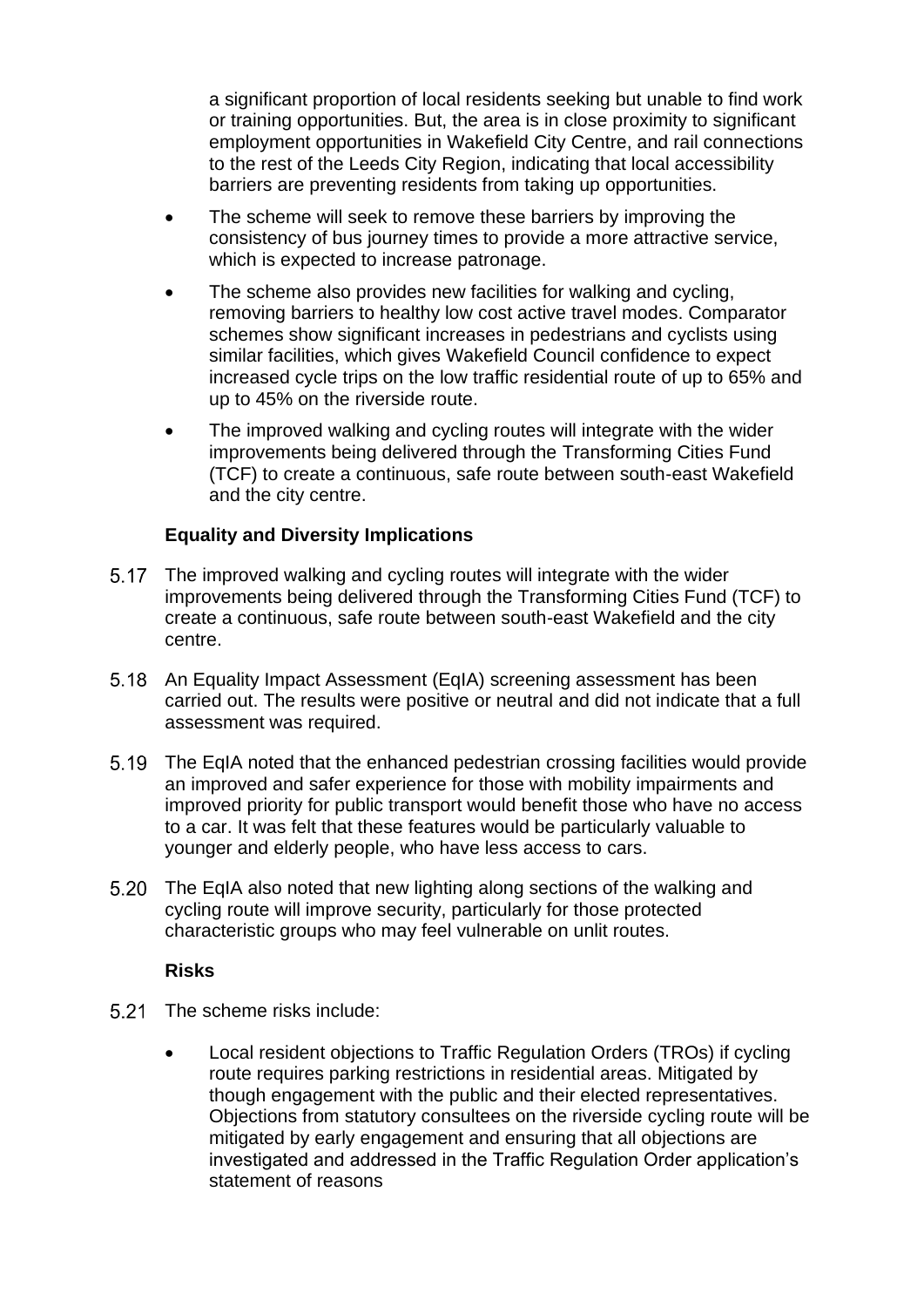- Failure to achieve planning consent for scheme elements outside existing highway boundary on common land and canal towpath, leading to significant redesign and/or mitigation costs. Mitigated by early engagement with the planning department during full business case development.
- Existing utilities such as gas mains and electricity cables may need to be moved, delaying works and causing disruption to residents. Mitigated by early identification and planning, with early enabling works considered.

### **Costs**

- 5.22 Total scheme costs are £6,794,000. The Combined Authority's contribution is £6,300,000 from the West Yorkshire plus Transport Fund (WY+TF). Wakefield Council will fund the remaining £494,000.
- 5.23 Remaining scheme costs of £494,000 will be funded by Wakefield Council.
- Approval of £1,090,000 is sought from the West Yorkshire plus Transport Fund (WY+TF) in development funding to progress the scheme to decision point 4 (full business case). £560,000 in development were approved at the Combined Authority meeting on 4 September 2022, bringing total development costs to £1,650,000.

| <b>Assurance pathway</b>  | <b>Approval route</b>                                                                                                      | <b>Forecast</b><br>approval date |
|---------------------------|----------------------------------------------------------------------------------------------------------------------------|----------------------------------|
| 3 (outline business case) | Recommendation: Combined Authority's<br>Programme Appraisal Team<br>Decision: Combined Authority                           | 23/06/2022                       |
| 4 (full business case)    | Recommendation: Combined Authority's<br>Programme Appraisal Team<br>Decision: Combined Authority's Managing<br>Director    | 31/05/2023                       |
| Approval to Proceed       | Recommendation: Combined Authority's<br>Programme Appraisal Team<br>Decision: Combined Authority's Director of<br>Delivery | 04/07/2023                       |
| 5 (delivery)              | Recommendation: Combined Authority's<br>Programme Appraisal Team<br>Decision: Combined Authority's Director of<br>Delivery | 01/07/2024                       |

### **Assurance Pathway and Approval Route**

## **Other Key Timescales**

5.25 There are no other significant timescales

### **Assurance Tolerances**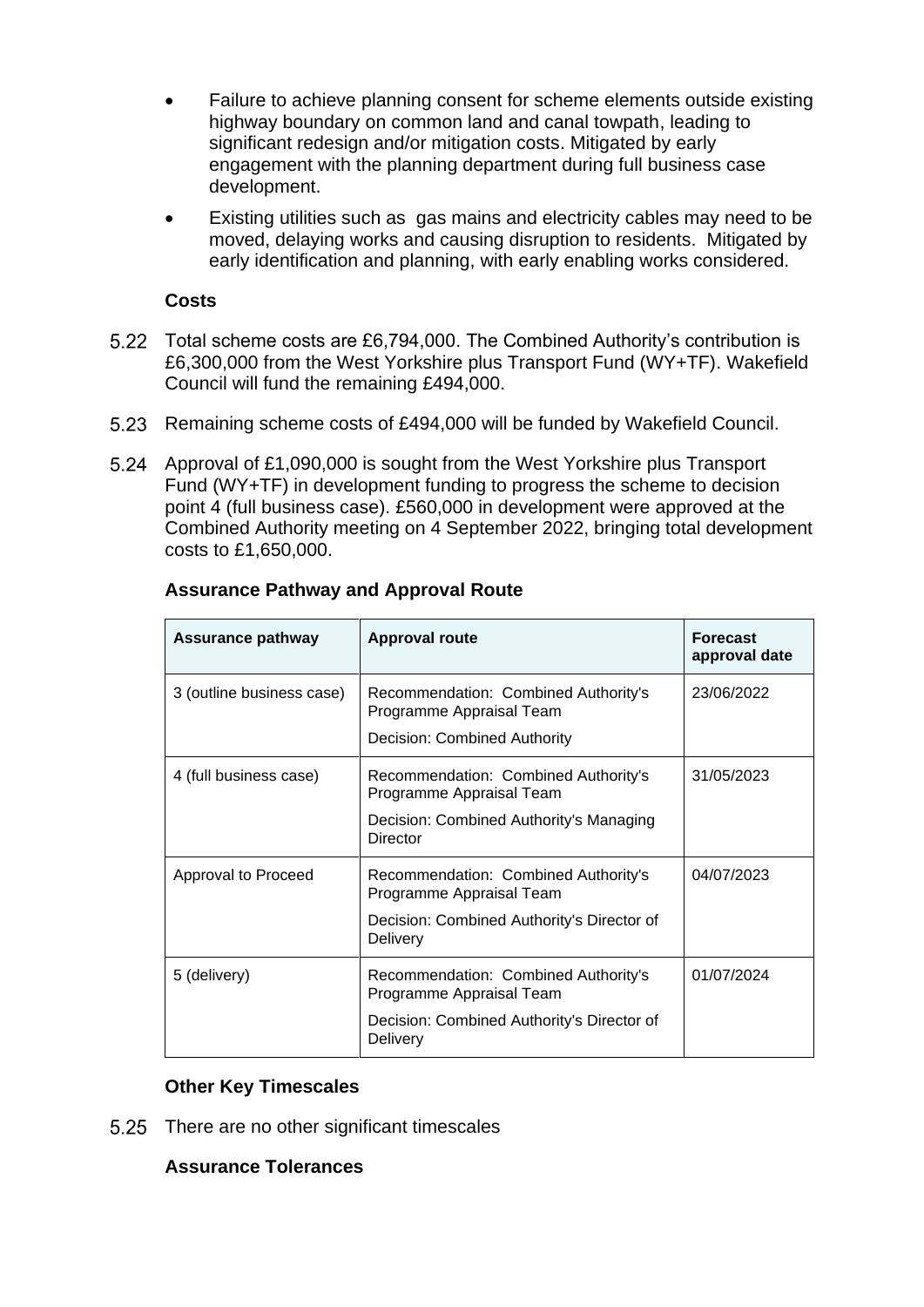#### **Assurance tolerances**

Combined Authority costs remain within +10% of those outlined in this report

Delivery (DP5) timescales remain within 6 months of those outlined in this report.

### **Appraisal Summary**

- 5.26 The strategic case is strong in terms of policy fit and the case for change is well made. However, there remain uncertainties around how well the scheme will be able to address some of the strategic priorities such as increasing public transport patronage and improving air quality, as the level of evidence available at the current stage of scheme development is insufficient to draw firmer conclusions. These points will be clarified in the full business case (FBC) development.
- 5.27 There are also outstanding concerns around the proposed design of improvements at the Agbrigg Road junction, which may need additional mitigation measures to ensure road safety. This junction delivers a significant amount of the journey time savings achieved by the scheme, so has a profound impact on value for money calculations for the overall scheme. These issues will be resolved in the FBC development.
- The scheme costs have increased by 8% since strategic outline case approval and the total scheme cost exceeds the Combined Authority funding, which is capped at £6,300,000. However, Wakefield Council has now provided assurance on affordability by identifying local funding contributions to bridge the gap between the Combined Authority funding and the overall scheme cost.
- 5.29 The headline benefit cost ratio (BCR) currently shows 9.7:1 which is categorised as Very High Value for Money in government guidance, but appraisal indicates that there may be potential for this figure to vary considerably over the range of tested scenarios. However, all the tested scenarios return a BCR of over 2:1 which gives assurance that the scheme will at least represent high value for money. Wakefield Council will engage with the CA's Appraisal Team at an early stage of the FBC development to agree the approach required to calculating Value for Money.
- 5.30 Overall, although there are some concerns which will need to be addressed in the full business case, Wakefield Council has provided sufficient assurance to recommend that the scheme proceeds through decision point 3 and work commences on activity 4.

### **Recommendations**

- 5.31 The Transport Committee approves that:
	- (i) The A638 Doncaster Road Wakefield scheme proceeds through decision point 3 (outline business case) and work commences on activity 4 (full business case)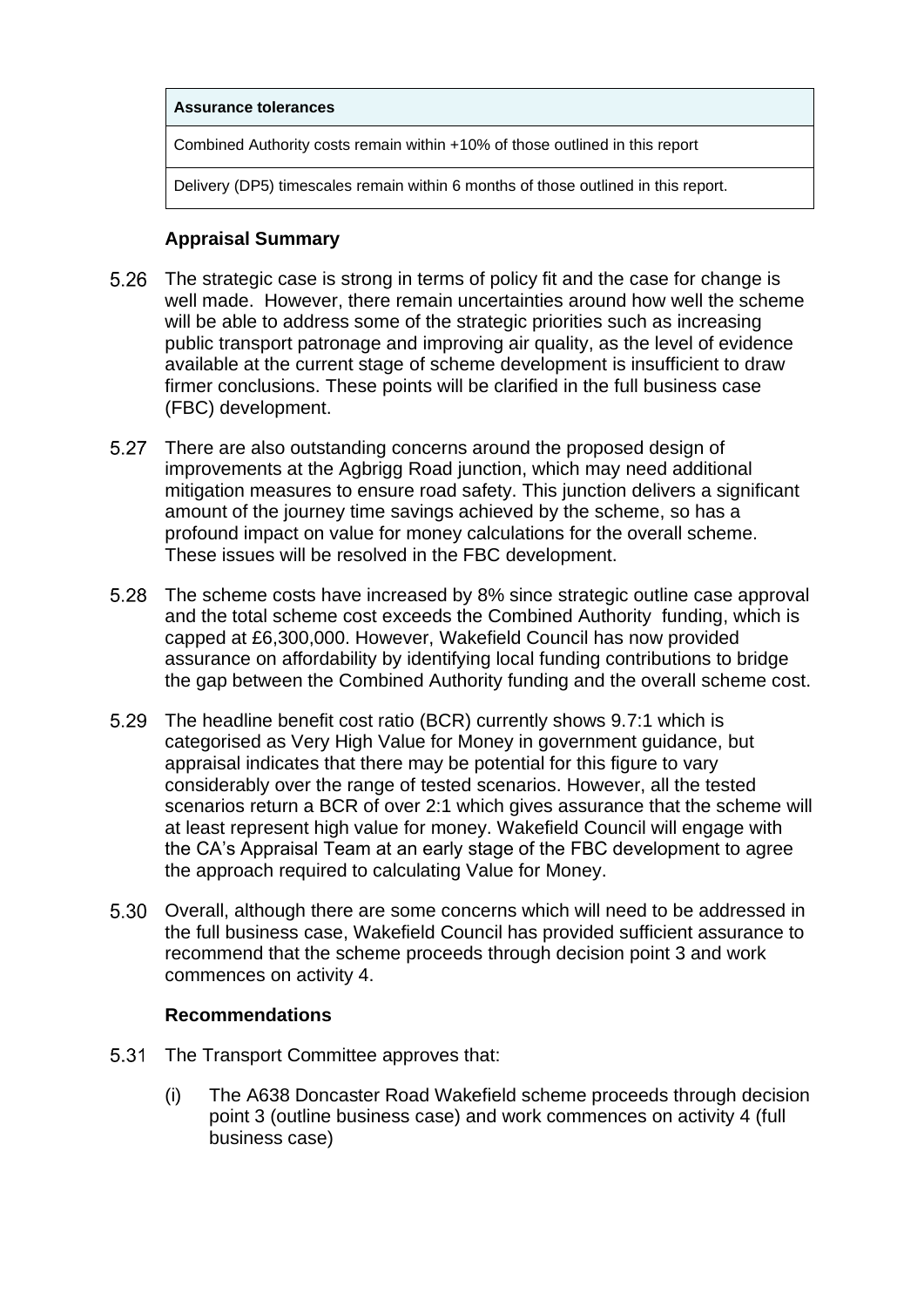- (ii) An indicative approval to the Combined Authority's contribution of £6,300,000. The total scheme value is £6,794,000.
- (iii) Development costs of £1,090,000 are approved in order to progress the scheme to decision point 4 (full business case), taking the total scheme approval to £1,650,000.
- (iv) The Combined Authority enters into an addendum to the existing Funding Agreement with Wakefield Council for expenditure of up to £1,650,000.
- (v) Future approvals are made in accordance with the assurance pathway and approval route outlined in this report. This will be subject to the scheme remaining within the tolerances outlined in this report.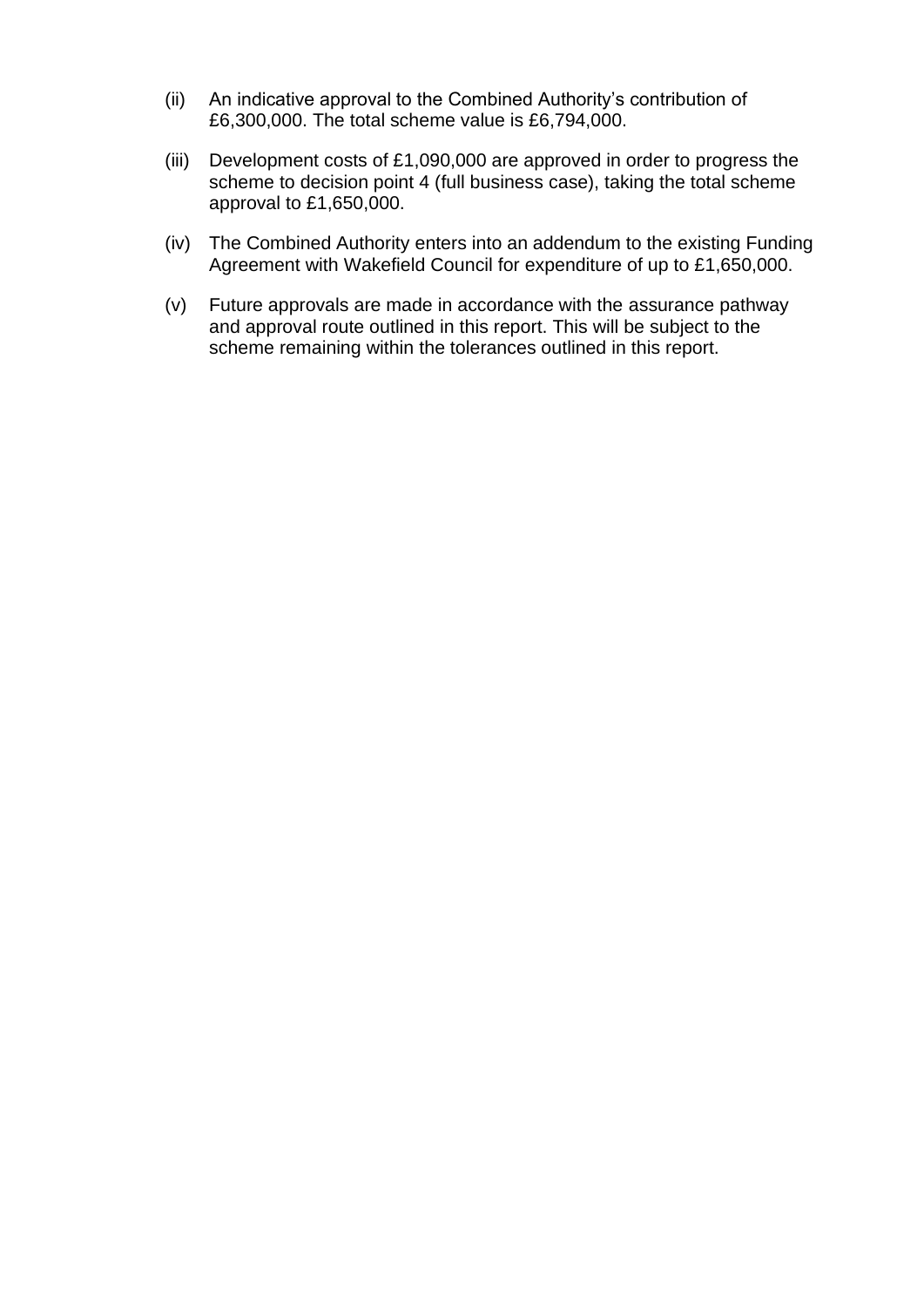| <b>Project Title</b>  | <b>Leeds City Centre Cycle Connectivity</b> |
|-----------------------|---------------------------------------------|
| <b>Stage</b>          | 2 (development)                             |
| <b>Decision Point</b> | 4 (full business case)                      |

| Is this a key decision?                                                                    |  | ⊟ No           |
|--------------------------------------------------------------------------------------------|--|----------------|
| Is the decision eligible for call-in by Scrutiny?                                          |  | $\Box$ No      |
| Does the report contain confidential or exempt information or<br>appendices?               |  | $\boxtimes$ No |
| If relevant, state paragraph number of Schedule 12A, Local<br>Government Act 1972, Part 1: |  |                |
| Are there implications for equality and diversity?                                         |  | No.            |

## **Background**

- This scheme will be funded through the Department for Transport's Transforming Cities Fund (TCF). As part of the Government's Industrial Strategy and the National Productivity Investment Fund, the TCF aims to drive up productivity through improved connections between urban centres and suburbs. To do this, the TCF provides a significant opportunity to invest in infrastructure to improve public and sustainable transport connectivity in some of England's largest cities. This scheme will be funded through Tranche 2 of the fund, which received Department for Transport's approval in March 2020.
- The Leeds City Centre Cycle Connectivity Scheme is a package of four cycle infrastructure schemes. Due to escalating cost pressures, the scheme has reduced in scope from six routes to four.
- 5.34 The scheme is being delivered in two phases:
	- Phase One
		- o Western Gateway Kirkstall Road to Wellington Street (A65)
		- o Dewsbury Rd Connector Dewsbury Road and Parkfield Street
		- o Crown Point Bridge Gateway Black Bull Street and Crown Point Road
		- o Phase one also includes the route along the Ingram Distributor which has already been constructed and forms part of the Holbeck Gatewayscheme.
	- Phase Two
		- o Southern Gateway Neville Street and Sovereign Street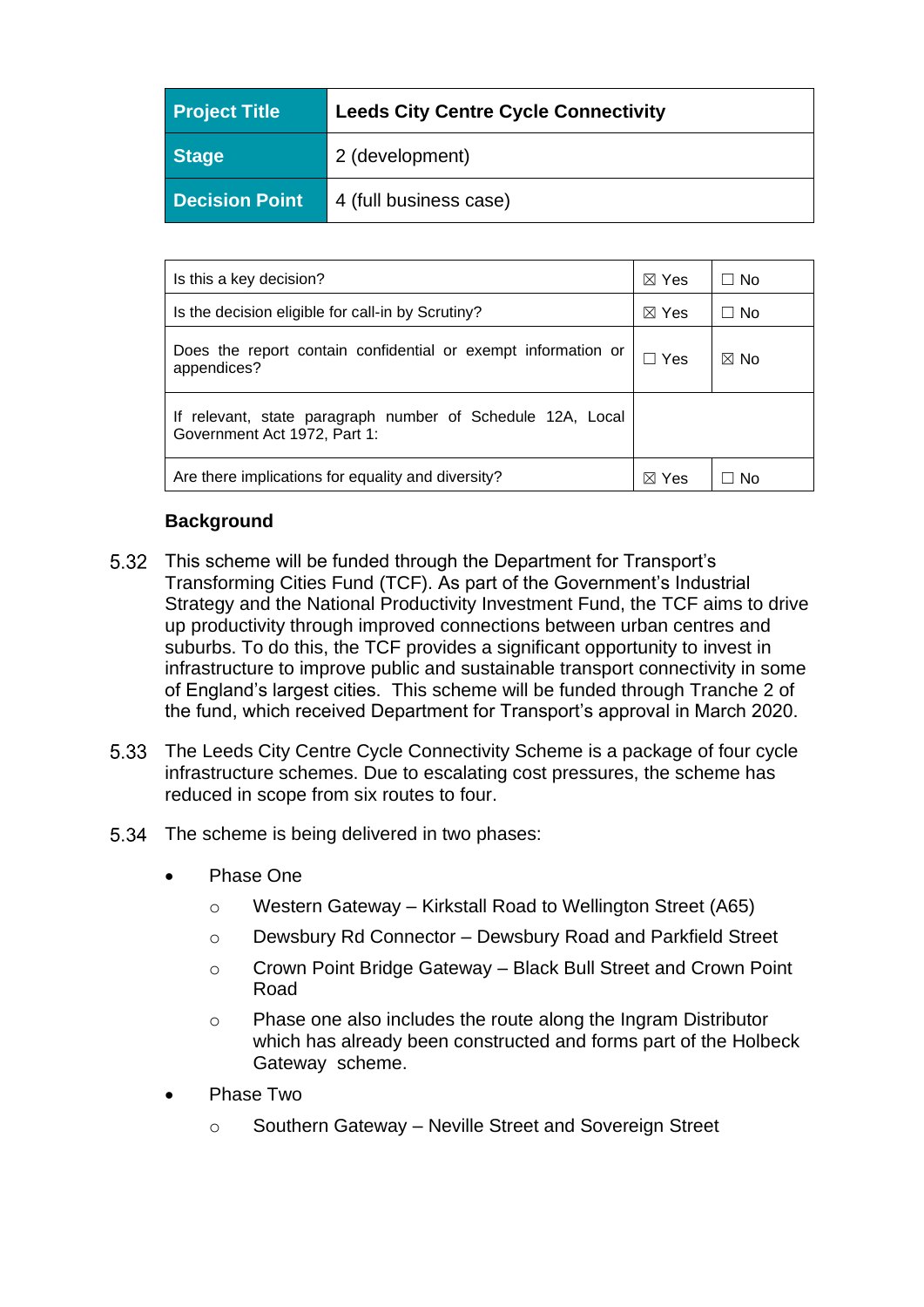- This approval relates to Phase one only. Phase two will come forward with a separate Approval to Proceed at a later date.
- 5.36 The overall scheme will deliver 2.71km of two-way segregated cycle routes within Leeds city centre, enhancing and complimenting other ongoing and planned work, including the CityConnect programme, Leeds Public Transport Investment Programme (LPTIP) schemes and West Yorkshire-Plus Transport Fund (WYTF) projects, to build a comprehensive cycling and walking infrastructure network.
- 5.37 The scheme will create high quality, coherent cycle links to growth areas across Leeds city centre, with links to planned housing and employment locations. It will improve access to employment, skills and education, especially in areas of economic and social deprivation.
- The scheme aims to encourage people to cycle instead of using cars to reduce net carbon emissions from transport in Leeds, increasing the use of cycling as a proportion of all travel by at least one per cent in the city centre. The scheme also aims to increase the number of trips made by bike on these routes by 70 per cent by 2030.
- The outputs of the Urban Dynamic Model (UDM) indicate that the scheme will support business growth, evidenced by estimated additional jobs, residents in employment and increased Gross Value Added (GVA) as a result of increasing connectivity to and within Leeds City Centre.
- The scheme supports the Strategic Economic Framework (SEF) priorities of:
	- Boosting Productivity
	- Enabling Inclusive Growth
	- Tackling the Climate Emergency
	- Delivering 21<sup>st</sup> Century Transport
	- Securing Money and Powers
- 5.41 It also aligns with the West Yorkshire mayoral pledge to tackle the climate emergency and protect our environment by reducing carbon emissions.
- A summary of the scheme's business case and location map is included in **Appendix 3**.

### **Tackling the Climate Emergency Implications**

5.43 The scheme aims to reduce the levels of greenhouse gas emissions by encouraging the change from car to cycle use. The results of modelling forecast a potential reduction of 41 tonnes of Carbon Dioxide (CO2) per annum as a result of removing 351 vehicle trips per day from the Leeds road network.

## **Outputs, Benefits and Inclusive Growth Implications**

5.44 The scheme outputs and benefits include: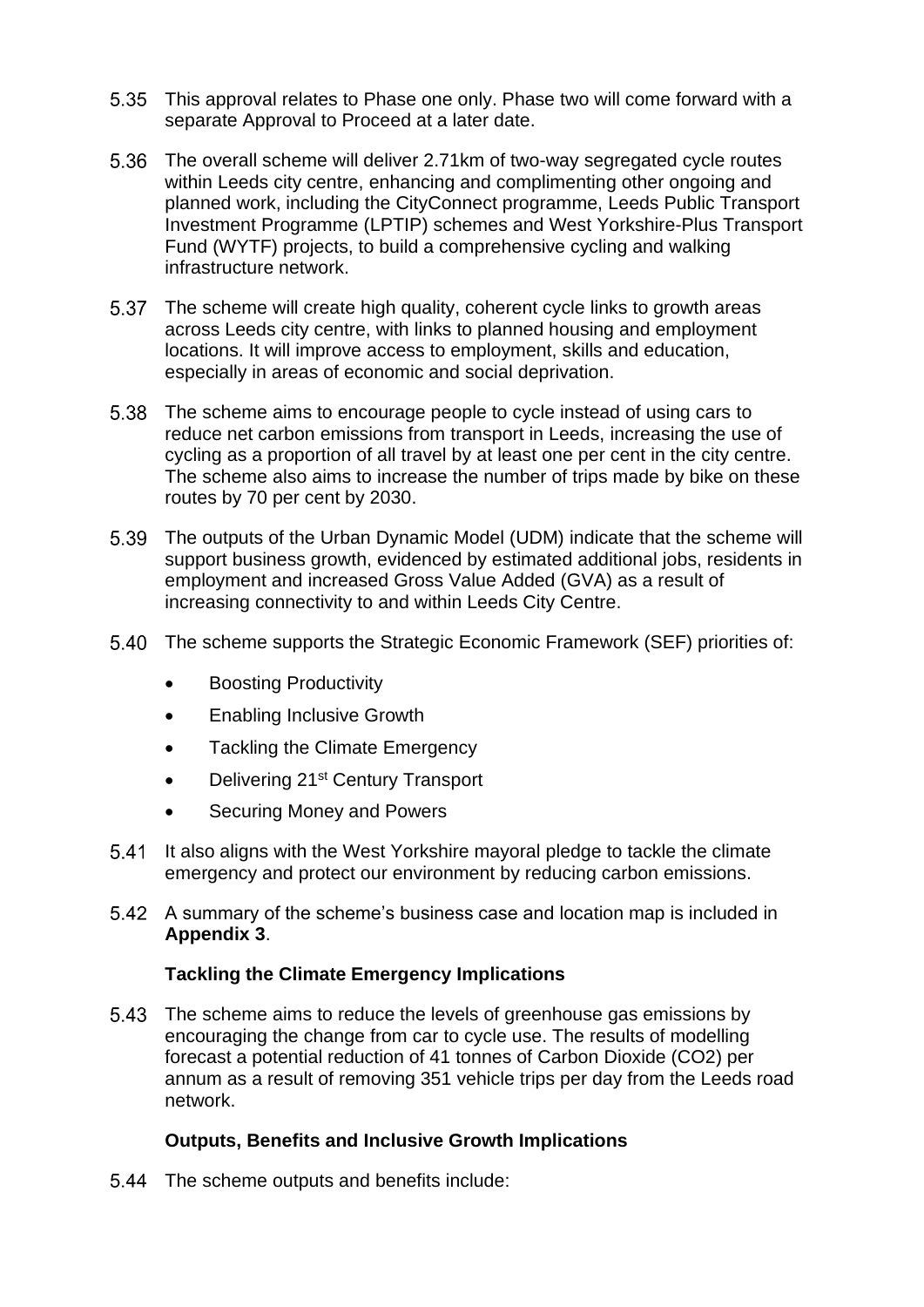- 2.71km of segregated two-way cycle track on four routes
- Improved cycle journey quality
- Increased economic activity with Leeds city centre
- Improved access to employment and education opportunities
- Improved health through better air quality and increased active travel
- Reducing carbon dioxide emissions by 41 tonnes per annum
- Reduced noise
- Improved cycle safety
- Reduced road traffic collisions
- Increased use of the cycle network
- Normalisation of cycling in Leeds
- Access and connectivity improvements to employment and training opportunities for those without access to a car
- Improved access and connectivity by low cost, healthy active travel to/from Leeds city centre from existing and new housing and employment sites
- The scheme aims to improve access to employment, skills and education, within areas that are economically and socially disadvantage. All routes serve less affluent communities within the city, and at least two of the routes improve access to the city centre from areas with the most challenges.
- Further work will be undertaken to establish baseline statistics for the key 5.46 outputs of the scheme which will form part of the monitoring and evaluation plan.
- The scheme returns an overall Benefit Cost Ratio of 3.19:1 which represents high value for money.

## **Equality and Diversity Implications**

- 5.48 An Equality Impact Assessment (EqIA) has been undertaken for the scheme and equality and diversity impacts taken account of as part of the development of the scheme.
- The results of the EqIA were generally positive for residents in the region as the scheme offers improved connectivity for existing and future cyclists and should provide improved air quality and environmental benefits such as reduced noise from traffic.
- 5.50 Some potentially negative impacts were noted for visually or hearing-impaired groups due to changes in the street environment and loss of accessible parking, but these are mitigated by engagement with stakeholders at an early stage and incorporation of inclusive elements in the design to improve accessibility for vulnerable users.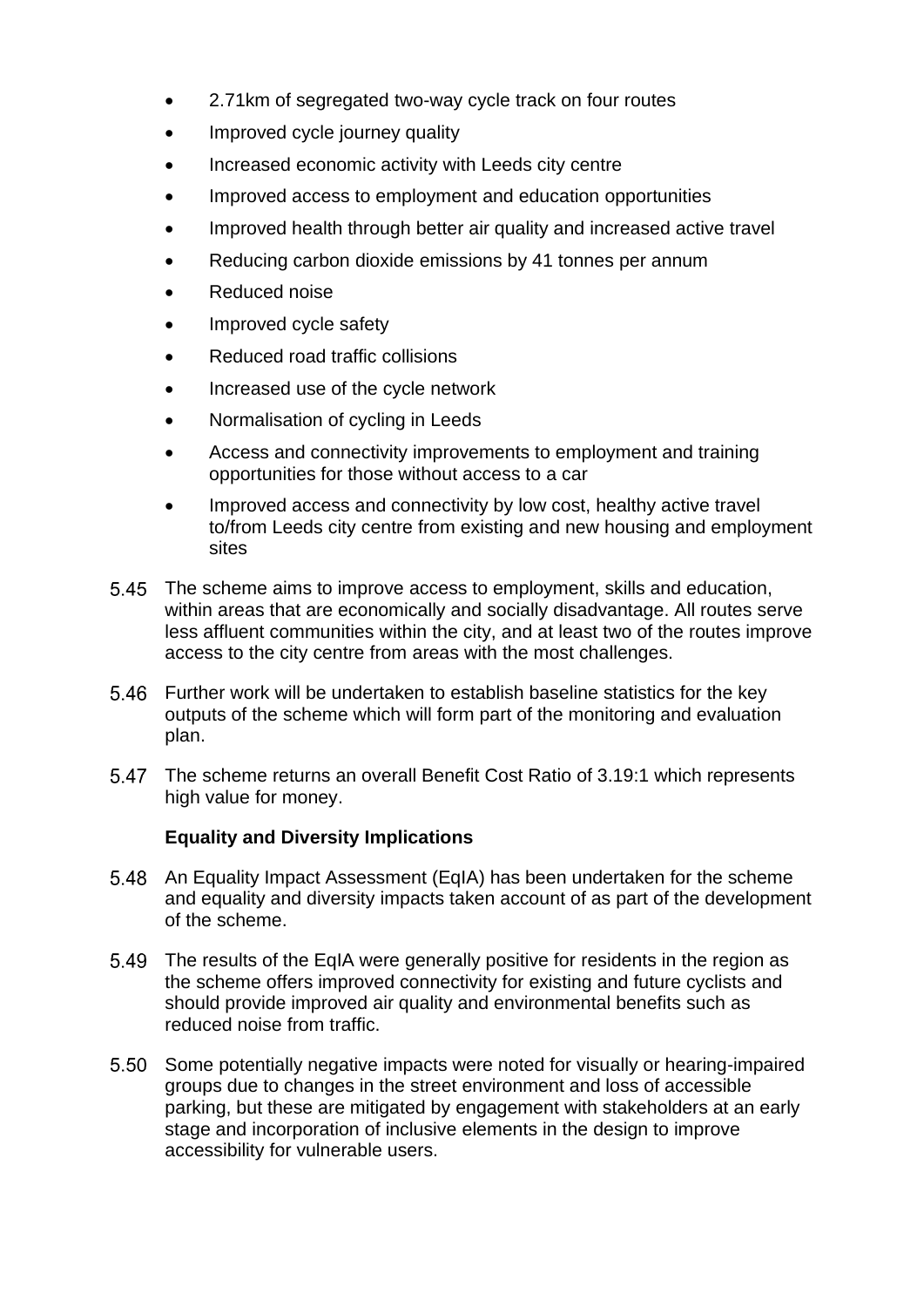## **Risks**

- 5.51 The scheme risks include:
	- Delay to delivery arising from other city centre programmes. This will be mitigated by ongoing engagement with relevant stakeholders, City Resilience Group and other scheme promoters.
	- Public/stakeholder opposition to scheme proposals due to reallocation of road space from general traffic to cycling. This will be mitigated by consultations that have established public support for schemes and minor changes have been made to address concerns.
	- Scheme benefits are not communicated to or understood by the public. This will be mitigated by public consultation demonstrating support for the scheme, robust scheme evidence and rationale, a public engagement plan and an effective communication strategy.
	- The scheme not being deliverable within the required timescale. This will be mitigated by robust feasibility work, early and ongoing engagement with relevant stakeholders, early delivery of some scheme elements, early identification of constraints and sub-phasing of scheme elements within the programme.
	- Engineering costs being higher than expected due to high demand for highways engineering services in the region. This will be mitigated through early engagement with contractors to understand prices.

### **Costs**

- The total scheme cost for both phases is £7,057,000. Including the Combined Authority programme overhead costs of £205,173 as set out in the TCF Programme Review, approved in February 2022 the total cost is £7,262,173.
- The Combined Authority contribution to the total scheme cost is £7,262,173 from the Transforming Cities Fund.
- Escalating costs have meant that the since the previous approval the scheme has now been reduced in scale from six routes to four routes to fit within the funding available. The promoter will seek alternative funding streams such as section 106 developer contributions to fund the other two routes.
- 5.55 The total scheme approval to date is £1,235,000 to deliver Holbeck Gateway and to fund scheme development costs.
- 5.56 The cost of delivery for phase 1 is £3,627,819 plus an apportionment of Combined Authority overhead costs of £141,380. Funding approval is therefore sought for £3,769,199, taking the total scheme approval to £5,004,199.
- 5.57 The anticipated cost of delivery for phase 2 is £2,194,181 plus Combined Authority programme management overheads of £63,793.
- The Combined Authority will now need to enter into a variation to the existing Funding Agreement with Leeds City Council for expenditure up to £4,862,819.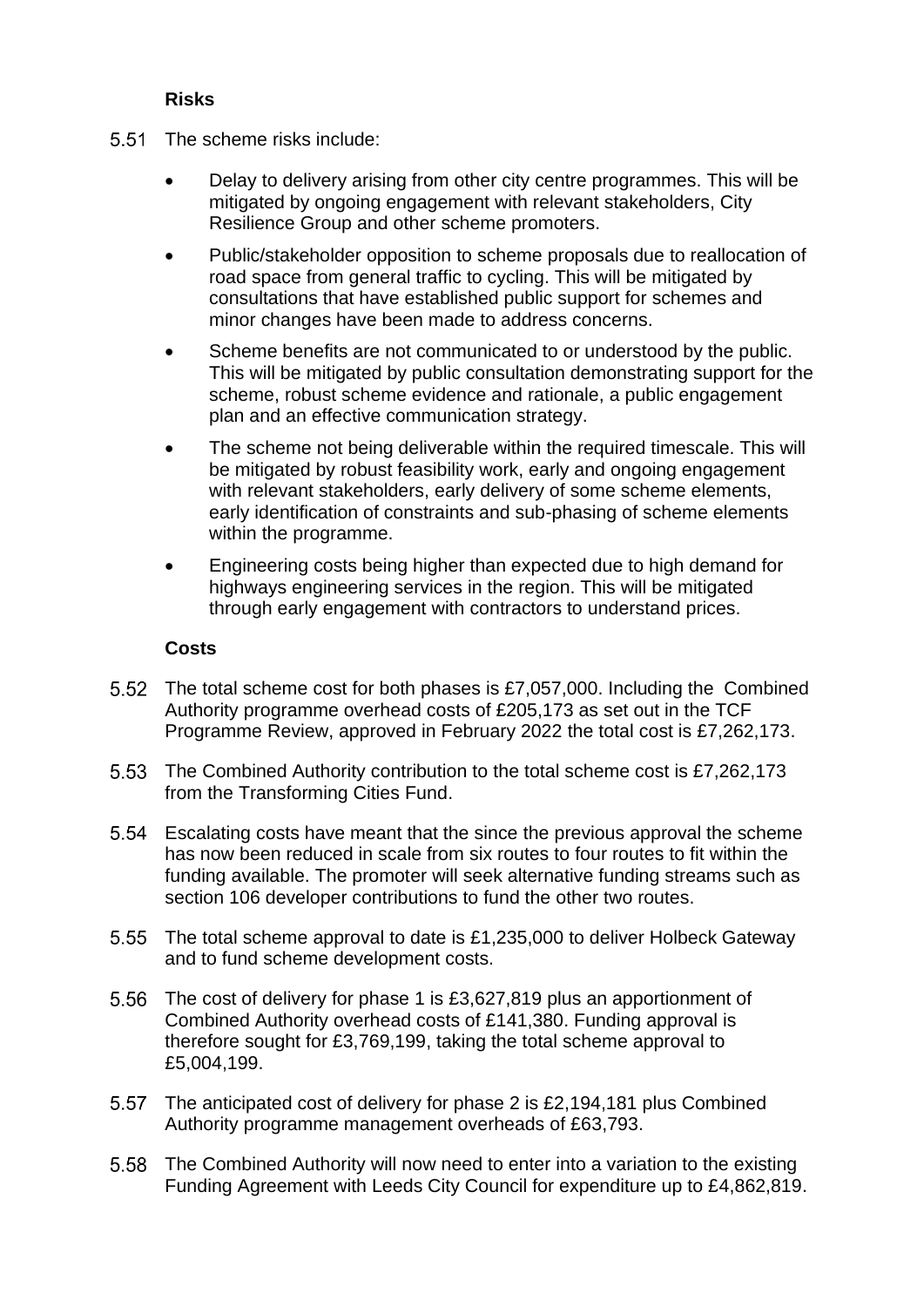# **Assurance Pathway and Approval Route**

### **Phase 1**

| <b>Assurance pathway</b> | <b>Approval route</b>                                                                                                      | <b>Forecast</b><br>approval date |
|--------------------------|----------------------------------------------------------------------------------------------------------------------------|----------------------------------|
| 4 (full business case)   | Recommendation: Combined Authority's<br>Programme Appraisal Team<br>Decision: Transport Committee                          | 01/07/2022                       |
| 5 (delivery)             | Recommendation: Combined Authority's<br>Programme Appraisal Team<br>Decision: Combined Authority's Director of<br>Delivery | 31/07/2023                       |

### **Phase 2**

| Assurance pathway   | <b>Approval route</b>                                                                                                      | <b>Forecast</b><br>approval date |
|---------------------|----------------------------------------------------------------------------------------------------------------------------|----------------------------------|
| Approval to Proceed | Recommendation: Combined Authority's<br>Programme Appraisal Team<br>Decision: Transport Committee                          | 31/01/2023                       |
| 5 (delivery)        | Recommendation: Combined Authority's<br>Programme Appraisal Team<br>Decision: Combined Authority's Director of<br>Delivery | 28/02/2024                       |

### **Other Key Timescales**

- 5.59 Other key timescales include:
	- Phase 1: Western Gateway, Dewsbury Rd Connector and Crown Point Bridge Gateway – construction starts June 2022, ends July 2023
	- Phase 2: Southern Gateway construction starts June 2022, ends January 2024

### **Assurance Tolerances**

#### **Assurance tolerances**

Combined Authority costs remain within those set out in this report

Delivery (DP5) timescales remain within 3 months of those outlined in this report. 

Outputs remain within -10% of those outlined in this report. 

### **Appraisal Summary**

The scheme presents a good strategic fit, supporting policy at local, regional and national levels. It supports the Strategic Economic Framework priorities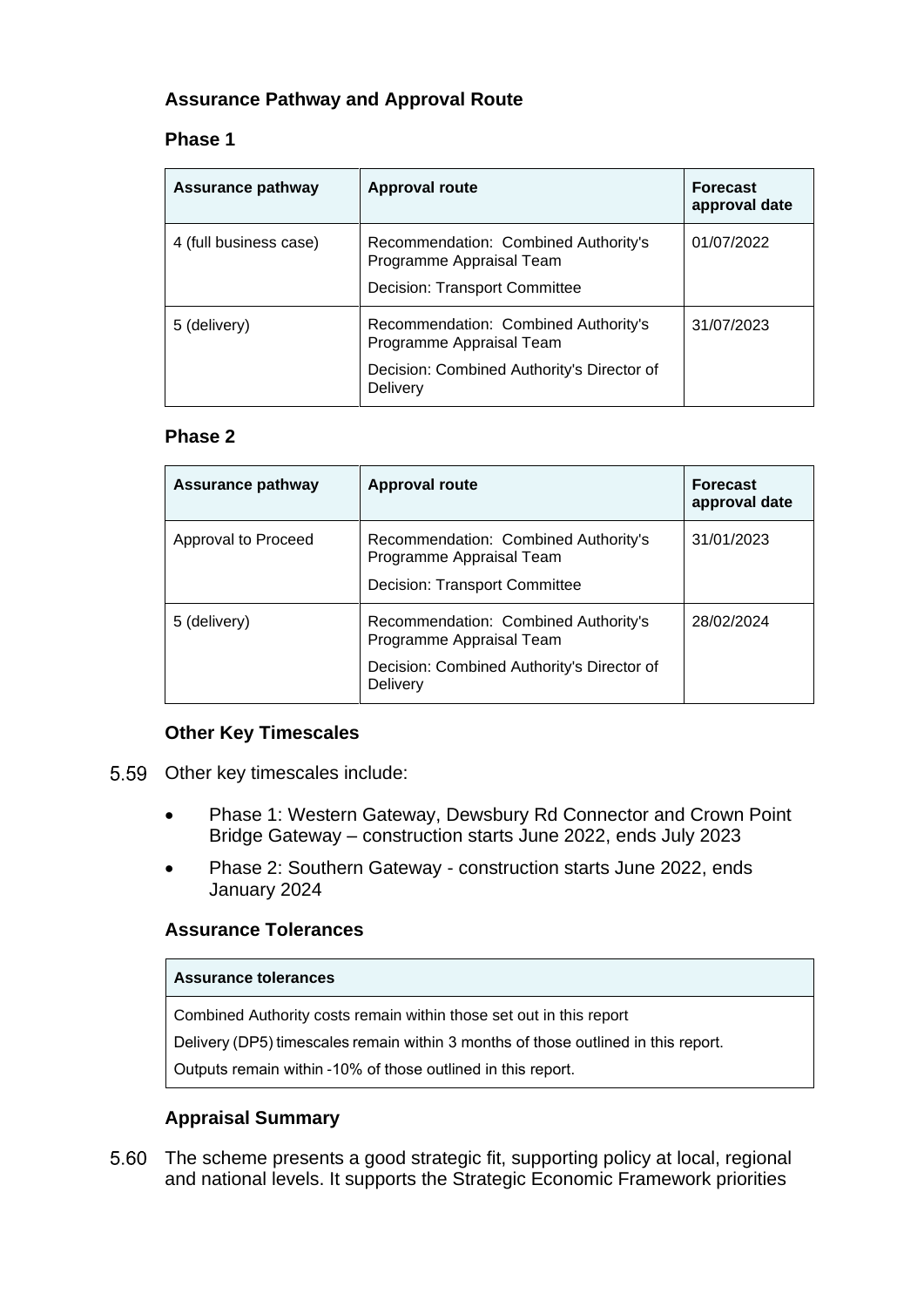and the West Yorkshire mayoral pledge to tackle the climate emergency and protect our environment via reducing carbon emissions. The scheme also supports the objectives of the Transforming Cities Fund (TCF).

- The scheme compliments and supports other schemes programmes and initiatives in Leeds City Centre such as CityConnect programme, LPTIP and the WY+TF funded City Centre Package, as well as the proposed electric bike hire scheme.
- Public engagement has been carried out and feedback has been taken into account within the scheme development. In many areas, positive feedback rates were double the negative feedback received. Also, 30% of respondents said they would cycle more as a result of the scheme.
- The scheme has changed significantly since the last approval and now consists of four of the original six routes. These will be delivered in two phases. The reduction in scope is due to cost escalation, in order to stay within the funding envelope.
- At the previous approval stage, Leeds City Council were requested to provide evidence that all Traffic Regulation Orders (TROs) had been approved. This requirement has not been met, which introduces a risk to the scheme that further objections could be raised when the TROs are advertised, impacting on deliverability, cost and programme. Failure to implement the TROs may mean that cycle tracks are vulnerable to parking encroachment by motorists. There are also complex interdependencies with other ongoing schemes in the city centre, such as Armley Gyratory, which mean that there is a risk that this scheme could be delayed, which could cause further cost escalation.
- Limited data has been provided to verify the forecast increases in cycling activity giving rise to concern that the forecast increases in cycling resulting from this scheme may be overestimated. This could impact negatively on the economic appraisal of the scheme, which is currently presenting a benefit cost ratio representing high value for money. Further, impacts on general traffic and public transport resulting from the highway changes, such as reduced capacity and accessibility which this scheme includes, do not appear to have been sufficiently taken into account, which could affect the results of the economic appraisal.
- Design and Road Safety Audit work has not been completed for phase two and will be ongoing for some months after the planned start of construction of phase one. There is a risk that phase two may not be deliverable within the time, cost and quality ambitions.
- The full business case does not provide the level of assurance on value for money, affordability, deliverability and programme of the scheme which might normally be expected of a project at this stage of development. However, this is at least in part due to the pressing timescales which have been involved in the scheme's development, combined with the need to integrate the works with other ongoing schemes in the city. Sufficient assurance has been provided to recommend approval to progress to delivery on phase one, subject to the conditions imposed by PAT being met.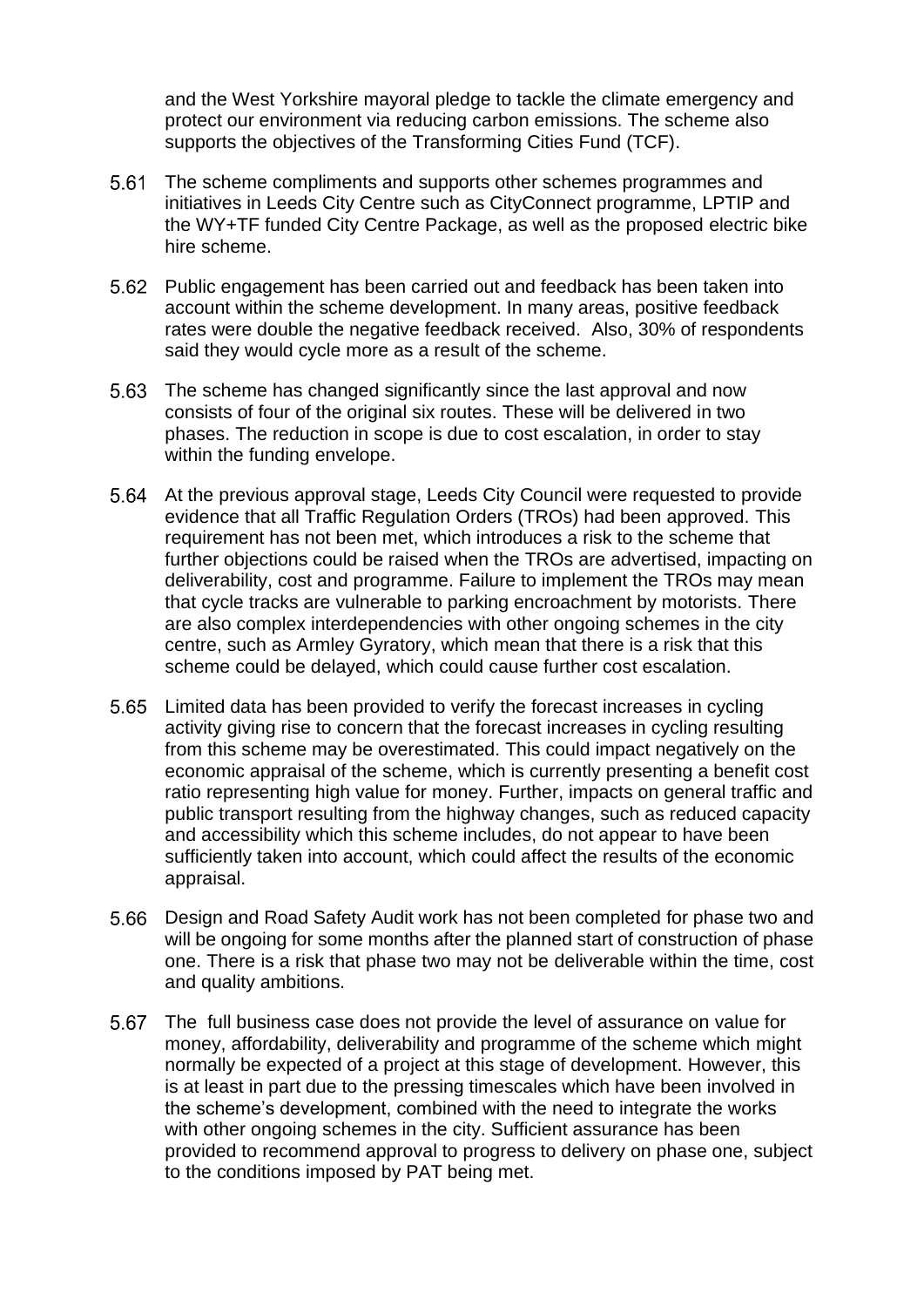#### **Recommendations**

- 5.68 The Transport Committee approves that:
	- (i) The Leeds City Centre Cycle Connectivity Scheme (phase one) progresses through decision point 5 (full business case) and work commences on activity 5 (delivery)
	- (ii) An indicative approval to the Combined Authority's contribution of £7,262,173. The total scheme value (Phase 1 and 2) is £7,262,173.
	- (iii) Approval to the Combined Authority's contribution of £3,769,199 is given, taking the total scheme approval to £5,004,199.
	- (iv) The Combined Authority enters a variation to the existing funding agreement with Leeds City Council for expenditure of up to £4,862,819.
	- (v) Future approvals are made in accordance with the assurance pathway and approval route outlined in this report. This will be subject to the scheme remaining within the tolerances outlined in this report.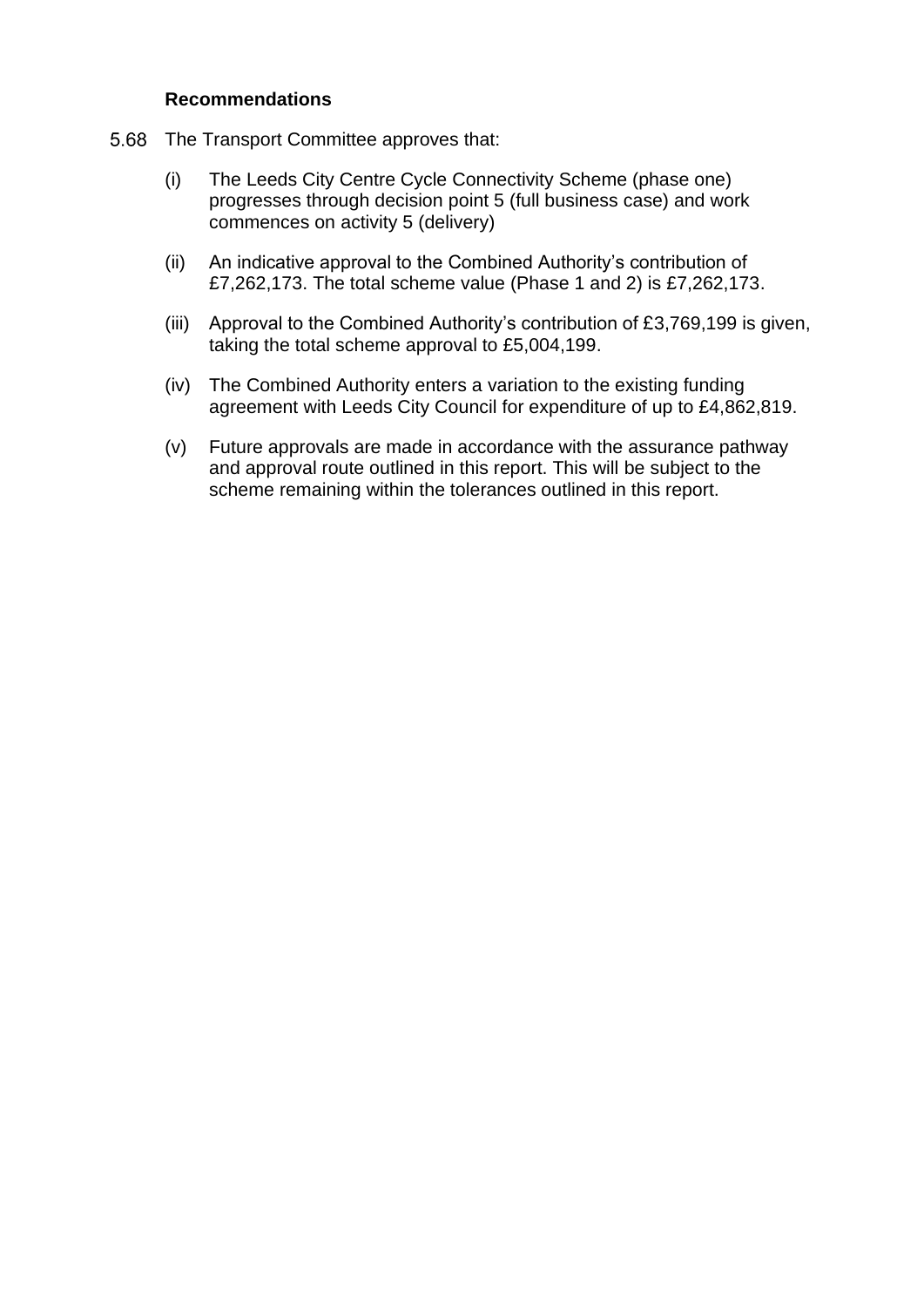| <b>Project Title</b>  | <b>TCF - Leeds Station Sustainable Travel Gateway</b> |  |
|-----------------------|-------------------------------------------------------|--|
| Stage                 | 2 (development)                                       |  |
| <b>Decision Point</b> | 4 (full business case)                                |  |

| Is this a key decision?                                                                    | $\boxtimes$ Yes | ⊟ No      |
|--------------------------------------------------------------------------------------------|-----------------|-----------|
| Is the decision eligible for call-in by Scrutiny?                                          | $\boxtimes$ Yes | $\Box$ No |
| Does the report contain confidential or exempt information or<br>appendices?               | Yes<br>l.       | ⊠ No      |
| If relevant, state paragraph number of Schedule 12A, Local<br>Government Act 1972, Part 1: |                 |           |
| Are there implications for equality and diversity?                                         | Yes<br>⋈        |           |

## **Background**

- This scheme will be funded through the Department for Transport's Transforming Cities Fund (TCF). As part of the Government's Industrial Strategy and the National Productivity Investment Fund, the TCF aims to drive up productivity through improved connections between urban centres and suburbs. To do this, the TCF provides a significant opportunity to invest in infrastructure to improve public and sustainable transport connectivity in some of England's largest cities. This scheme will be funded through Tranche 2 of the fund, which received Department for Transport's approval in March 2020.
- 5.70 The TCF programme is organised into three theme which focus on improving public transport and cycling corridors, improving accessibility to key locations and improving transport hubs and interchange facilities. Local partners are developing packages of schemes for approval at strategic outline case (SOC) before bringing individual schemes through the assurance process at outline business case.
- 5.71 Growth in rail travel has facilitated the economic growth of Leeds city centre, the largest centre of employment in West Yorkshire. In 2019/20, Leeds Station handled 34,000,000 passengers, making it one of the busiest stations outside London. Pre-pandemic, the station was predicted to reach capacity between 2023 and 2026, whilst the most recent (Autumn 2021) Leeds Existing Station Programme (LESP) forecast suggests passenger numbers could increase by 44% by 2043.
- 5.72 The Leeds Station Sustainable Travel Gateway (LSSTG) scheme is the first phase of the Leeds Integrated Station Masterplan (LISM). The scheme aims to increase the station capacity to provide a safe environment for pedestrians, cyclists and vehicles, enabling growth in future passenger numbers. The scheme also aims to deliver a fully accessible (step-free) multi-modal transport hub to improve the transition between rail travel and pedestrian, cycling, taxi,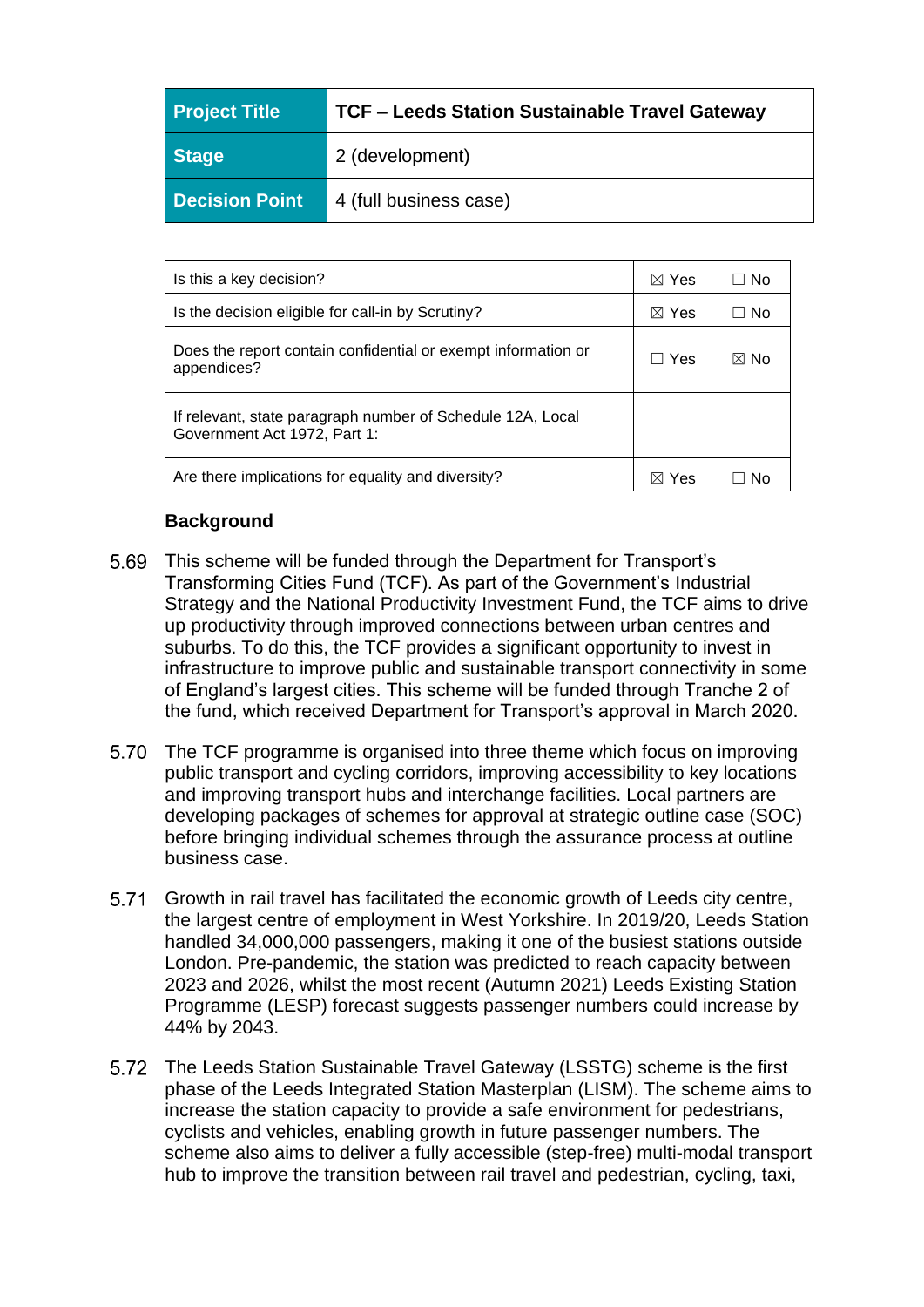and bus services, promoting the use of sustainable travel and improving the air quality within the vicinity of the station.

- 5.73 The scheme will re-design and re-build the station's external concourse, including connectivity to the station entrance from two new 21-person lifts on Bishopgate and to key pedestrian access routes via a series of wide steps with complementary soft landscaping, tree planting and seating. To support the creation of a pedestrian priority space on New Station Street, the scheme will relocate the existing taxi rank onto Bishopgate and the existing bus stops to Boar Lane. The scheme will also deliver two-way segregated cycle lanes along Bishopgate, Neville Street, and Dark Neville Street, and a 560-space cycle hub with supporting infrastructure for electric and accessible bikes, and commercial space.
- 5.74 Extensive public and stakeholder engagement has been carried out to consider the relocation of the taxi rank to Bishopgate, including with the Access and Use-Ability Group (AUAG) and Network Rail's Built Environment and Accessibility Panel. The engagement explained that the proposed relocation of the taxi rank is driven by the need to safely facilitate increasing passenger numbers. The relocated taxi rank on Bishopgate will have lowered kerbs and be configured for accessible loading, it will have a purpose-built shelter with seating facilities, and it will give users direct access to two new pedestrian lifts. Further to this, as advised by the Plans Panel, consultation on the proposals with Leeds Disabled People's Organisation, Age Friendly Leeds and representatives of the carers network took place. This process confirmed overall support for the preferred option of the taxi rank on Bishopgate, taking into consideration the forecast growth in passenger numbers.
	- 5.75 A detailed review has been undertaken with the Combined Authority's Transport Services and Bus Policy teams to review the relocation of the bus stops to Boar Lane, following the publication of the National Bus Strategy in April 2021. The review concluded that Boar Lane is the most suitable location. Following this, the scheme (with support from the Combined Authority) has focused on improving service levels to bus passengers, including access to luggage trollies and improvements to wayfinding in the station building, on New Station Street, and Bishopgate.
	- The scheme secured an indicative funding allocation of £32,500,000 in 2020 through the Combined Authority's Transforming Cities Fund (TCF) bid. The scheme formed part of the TCF Active and Sustainable Travel in Leeds City Centre package, which included the Leeds City Centre Cycle Connectivity scheme (which is also at full business case stage and included in this report).
	- 5.77 The scheme comes forward at full business case (decision point 4) at a total scheme cost of £36,009,872, to be funded from TCF. The total cost reflects an increase of £3,180,439 since the TCF Programme Review of February 2022 (approved by the Place, Regeneration and Housing Committee), of which up to £659,398 represents an increase in Combined Authority programme overhead costs and £2,521,041 is an increase in scheme costs. Since the TCF Programme Review, inflationary pressures have impacted the scheme's construction costs and value engineering has been exhausted, unless major changes to scope are made, therefore in agreement with the TCF programme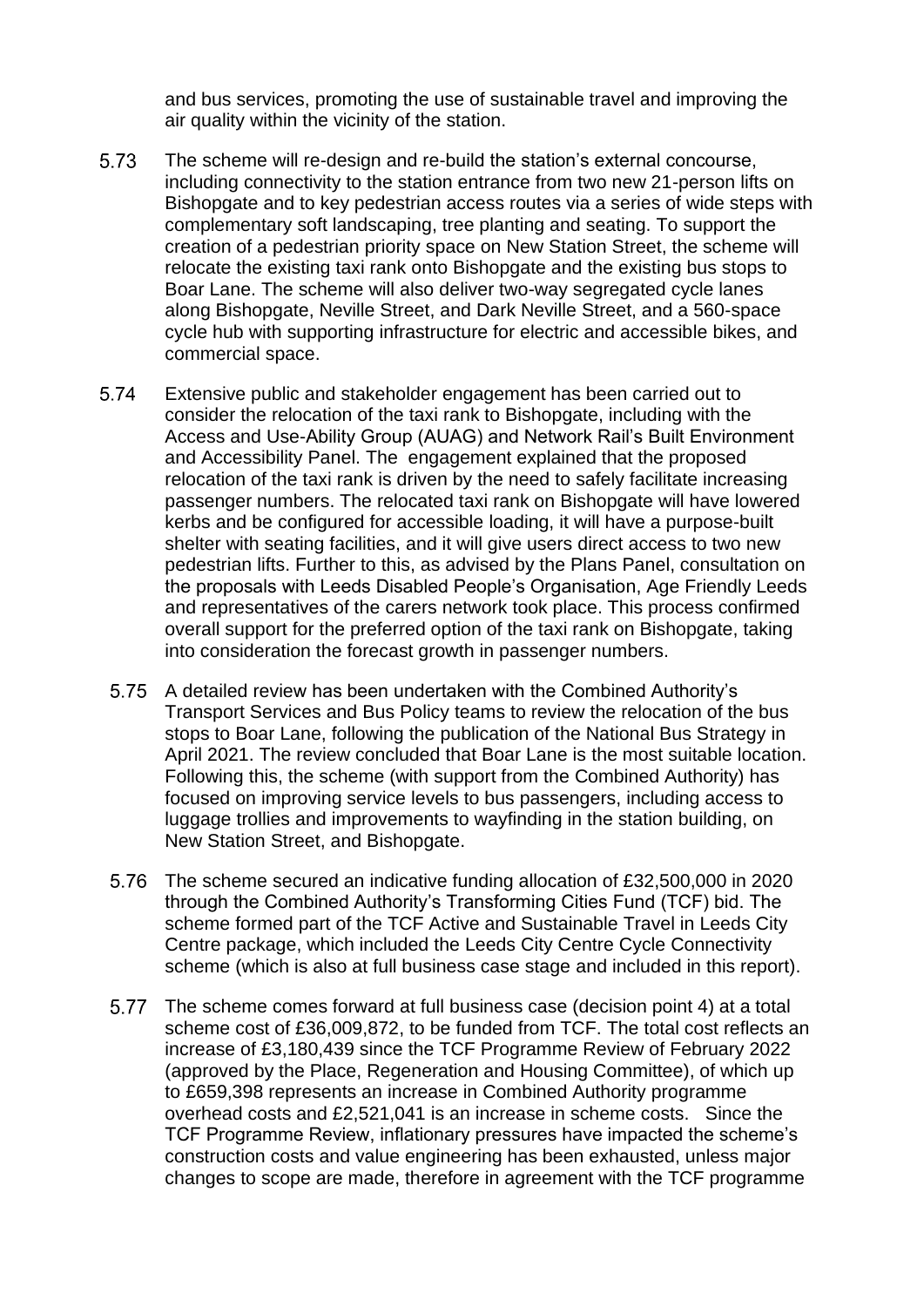team, it has been decided to fund the increase from the TCF contingency pot. Any agreement on further TCF funding for Leeds projects is to be facilitated by a review of its TCF project package in collaboration with the Combined Authority to give assurances on deliverability and affordability, as agreed and being undertaken with all other partner councils, with scheme prioritisation to be considered if necessary. Leeds City Council has now commenced this exercise whilst the Combined Authority's TCF team in parallel engages with the DfT to better understand the parameters on movement of funds and scheme prioritisation within CRSTS.

- 5.78 Planning approval was granted on 23 October 2020.
- Following additional surveys in 2021, Network Rail decided to replace the Mill Goit structural beams under New Station Street (where the cycle hub will sit). To expediate the programme and maintain continuity, Network Rail has procured a contractor, so these works now form part of the scheme but will be funded by Network Rail. The promoter is working closely with Network Rail to mitigate any delay to the Mill Goit works as this will impact this scheme. Network Rail will compensate for any delay costs to the scheme.
- As a mitigation measure, Leeds City Council has identified a package of advanced works that it can deliver independently to the main construction programme, for which approval was secured through the change request of February 2022. These works commenced on 23 May 2022 and will conclude in January 2023 and include kerb and drainage realignments, as well as delivery of the cycleway elements of the scheme.
- The scheme supports the mayoral pledge to tackle the climate emergency and protect our environment, as well as supporting the Strategic Economic Framework priorities of boosting productivity and enabling inclusive growth.
- A summary of the scheme's business case and location map is included in **Appendix 4**.

## **Tackling the Climate Emergency Implications**

- The scheme will encourage rail travel to key sites across the City Region such as education, employment and housing by improving walking and cycling facilities at the station, whilst also retaining opportunity for taxi and bus transition to rail. This will encourage a shift away from private car use, which should reduce car kilometres and deliver carbon benefits.
- The scheme will complement improvements to local air quality arising from the pedestrianisation of City Square (being delivered through the Leeds City Centre Package programme funded by the West Yorkshire plus Transport Fund) by creating a pedestrian priority space on New Station Street, introducing cycle lanes at Neville Street and Bishopgate, improving the public realm and enabling a traffic free and clean environment for rail users entering and leaving the station.

### **Outputs, Benefits, and Inclusive Growth Implications**

5.85 The scheme outputs and benefits include: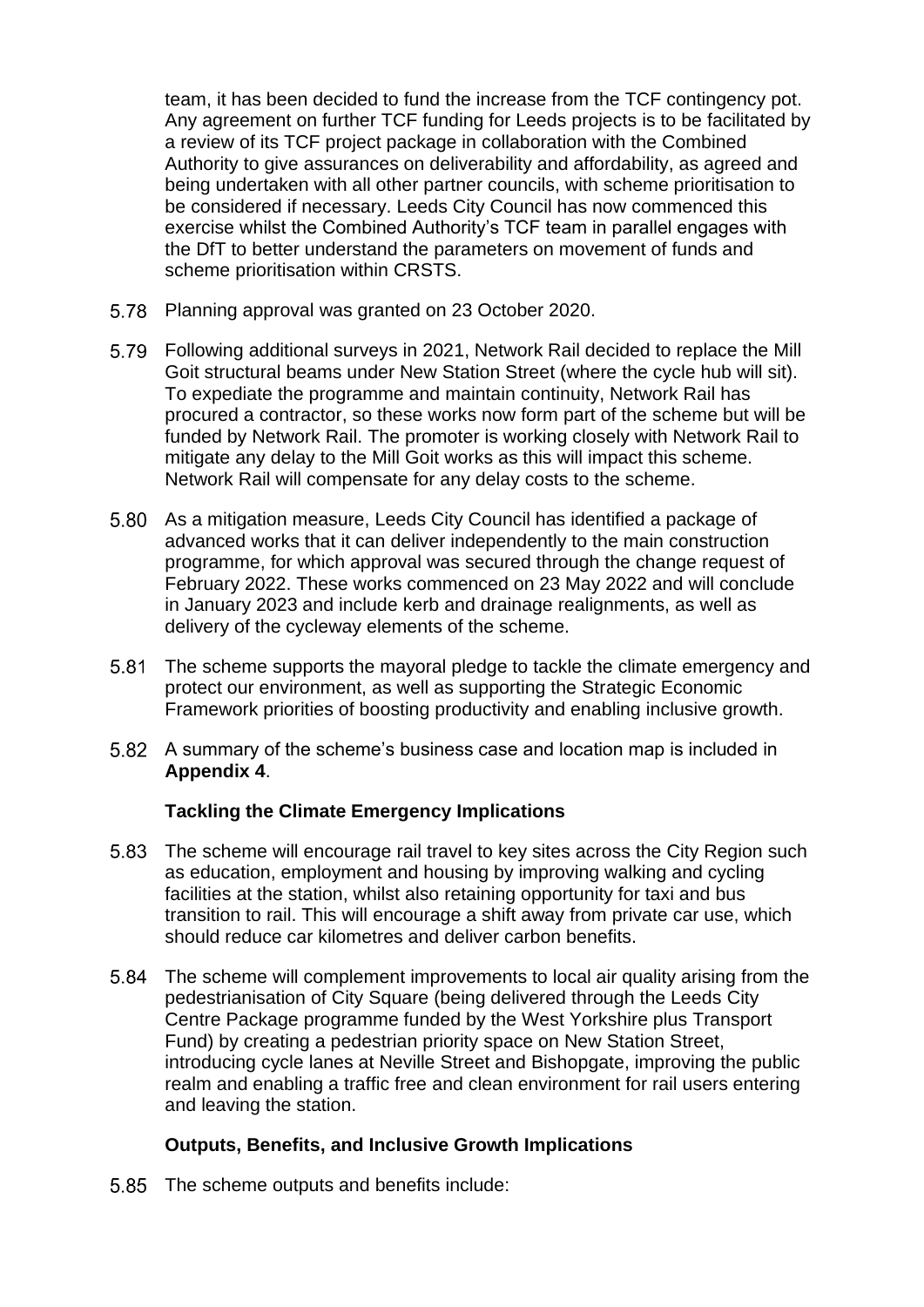- Increase in pedestrian priority on New Station Street by relocating the existing taxi rank to Bishopgate and existing bus stops to Boar Lane.
- Installation of two 21-person passenger lifts on Bishopgate.
- Installation of three wide staircases and terraces, with integrated seating and planters connecting New Station Street and Bishopgate.
- Two-way segregated cycle lanes on Neville Street, Dark Neville Street, and Bishopgate.
- A 560-space cycle hub with supporting infrastructure for electric bikes and commercial space.
- A new six-vehicle space taxi rank on Bishopgate with a purposed built shelter, lowered kerbs and configured for accessible loading together with feeder ranks for hackney carriages on Swinegate and Sovereign Street which will be equivalent in capacity to the existing feeder rank on New Station Street.
- Provision for luggage trollies and improvements to wayfinding to support bus and taxi users to access rail facilities.
- Environment improvements on Neville Street and Dark Neville Street including replacement of lighting and road surface materials.
- Enhance Leeds Station's role as a civic gateway, supporting the forecast increase in pedestrian activity on New Station Street, Bishopgate and Dark Neville Street from 34,000,000 (2019/20) to approximately 46,000,000 per year by 2026.
- Improve pedestrian flows and access between the city centre and the station through a reduction in pedestrian crowding on New Station Street and at the Bishopsgate/Boar Lane pedestrian crossing by 2024.
- Improve accessibility and enhance options for step-free access to Leeds Station measured through passenger satisfaction surveys before and after completion.
- Improve air quality in the immediate vicinity of Leeds Station by reducing the NO2 Air Quality Index by 10% on Bishopgate and Dark Neville Street within 12 months of scheme completion.
- Support shift to sustainable modes of transport and away from the private car to help reduce carbon emissions.
- Increase in cycle trips to and from Leeds Station by 70% by 2026.
- Support and facilitate the ongoing redevelopment and regeneration of the city centre and South Bank areas by improving pedestrian and cyclist visibility and links to and from the station to other key destinations in the city.
- Create well developed and clearly signposted connections to City Square and Bishopgate.
- With provision such as step free pedestrian access and better infrastructure for cyclists and pedestrians, the scheme will enable more people, including the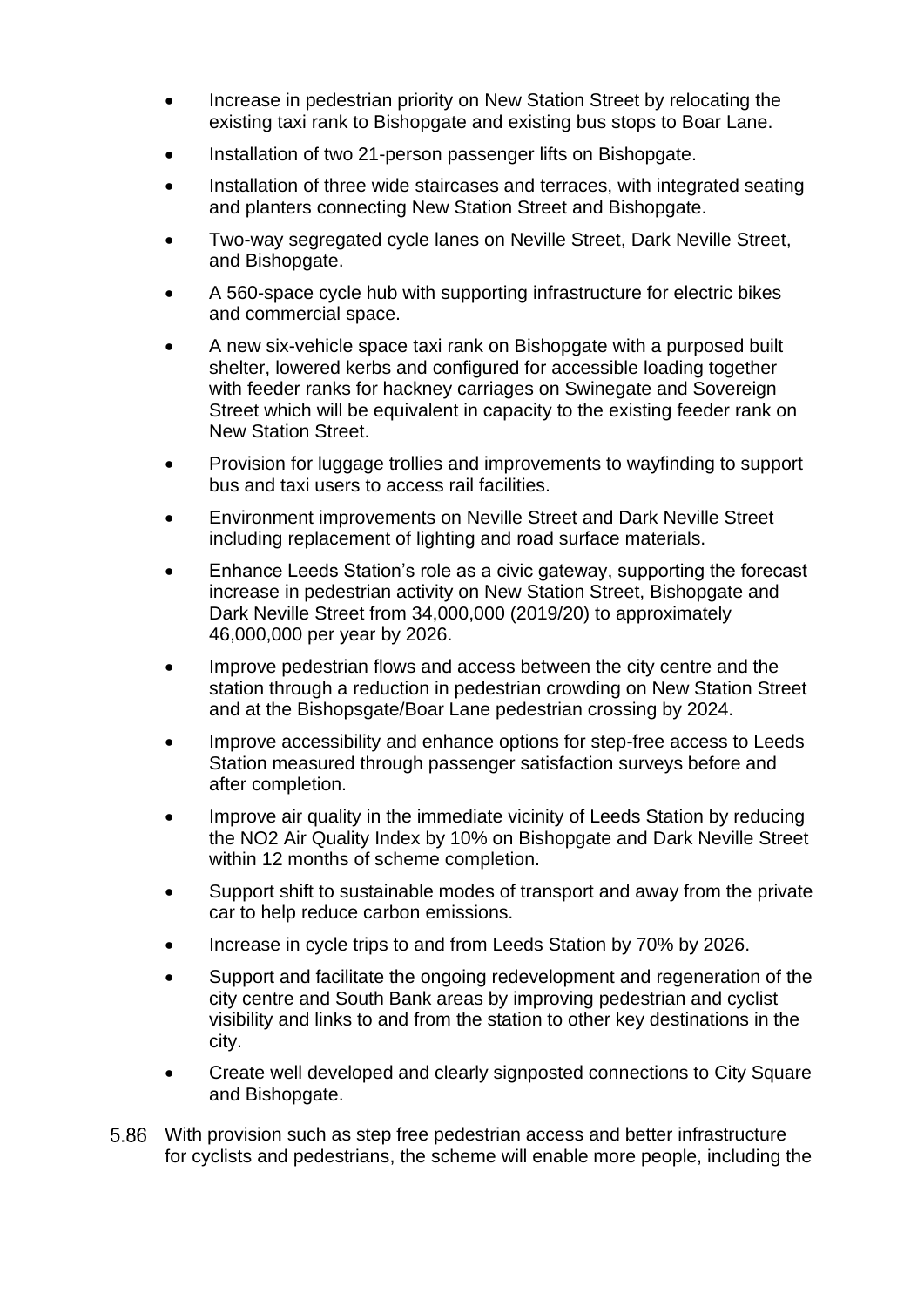elderly, disabled and disadvantaged, to use Leeds train station as an origin or destination for onward trips to education, employment, housing and leisure.

- The scheme will provide sustainable transport links to the Southbank area of the city, an area of significant regeneration and a focus for sustainable growth in the city. The improvements will provide a safer and more secure environment for vulnerable users into the station and the wider city centre.
- The scheme has a benefit cost ratio of 1.29:1, representing 'Low' value for money. However, the scheme will deliver strategic priorities and benefits arising from public realm improvements including journey quality and ambience. The scheme will support better air quality, improved safety through removal of congestion between pedestrians, cyclists and vehicles, and will also reduce noise levels within the vicinity of the station.

### **Equality and Diversity Implications**

- 5.89 Network Rail has carried out a Diversity Impact Assessment as part of the overarching LISM programme, whilst Leeds City Council has carried out its own Equality Impact Assessment (EqIA) for this scheme, which is the first phase of LISM. The EqIA reflects engagement with various user groups, informing a scheme that has considered design principles so as to not discriminate against any of the protected characteristic groups as defined by the Equality Act 2010.
- 5.90 It is, however, accepted that for those rail users who use taxi or bus services, their journey time (and distance) from the station entrance will see a small increase due to the relocation of the taxi rank to Bishopgate and bus stops to Boar Lane. The scheme has given due regard to the concerns raised as detailed earlier in this report. It is also recognised that relocation of the taxi rank and bus stops could benefit non-rail users, complementing public transport accessibility improvements across the city centre.

### **Risks**

- 5.91 The scheme risks include:
	- That Network Rail require amendments to the design (including the lift and CCTV/security), causing delay to its design approval and increased costs to the scheme. This will be mitigated by involving Network Rail in the design process, with approval expected in June.
	- That the Mill Goit deck replacement works delay the scheme. This will be mitigated by developing the advanced works package ahead of the main construction programme, and with Network Rail to compensate Leeds City Council on delay costs.
	- That additional statutory or utility diversions are required causing delay and costs to the scheme. This will be mitigated by appointing a subcontractor to identify potential challenges and to carry out further trial holes and ground penetrating surveys, with all statutory diversions to be completed ahead of the main construction programme.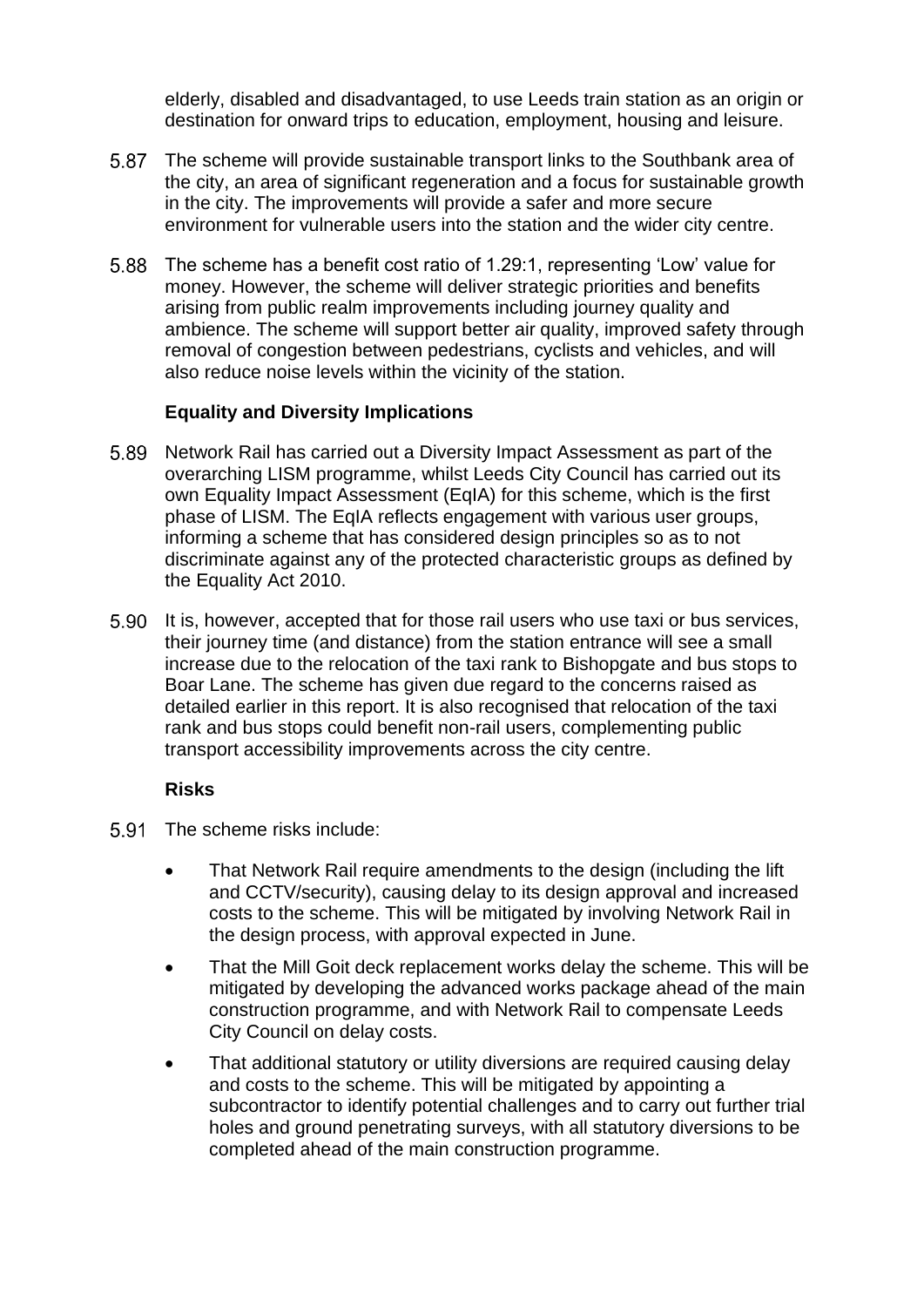That unforeseen obstructions in the ground are identified requiring unplanned works or difficulties in installing piles, causing delay and cost to the scheme. This will be mitigated by further ground investigations being carried out, although given the are investigations are relatively localised, some risk will remain.

## **Costs**

- 5.92 The scheme cost and funding details are:
	- The total scheme cost is £36,009,872 and will be solely funded by the Combined Authority from the Transforming Cities Fund.
	- The scheme costs have increased by £2,251,041 since February 2022's TCF programme review, referred to earlier in this report. The increase will be funded from the TCF programme's contingency fund.
	- In February 2022, a change request for £3,241,107 was approved to support the advanced works planned for delivery between May 2022 and January 2023 at Bishopgate East, Neville Street, and Dark Neville Street ahead of the main construction programme, bringing the total approval from TCF to £10,336,039.
	- The Combined Authority will now need to enter into a variation to the existing funding agreement with Leeds City Council for expenditure up to £36,009,872 from TCF.

| <b>Assurance pathway</b> | <b>Approval route</b>                                                                                                      | <b>Forecast</b><br>approval date |
|--------------------------|----------------------------------------------------------------------------------------------------------------------------|----------------------------------|
| 4 (full business case)   | Recommendation: Combined Authority's<br>Programme Appraisal Team<br>Decision: Transport Committee                          | 01/07/2022                       |
| Approval to Proceed      | Recommendation: Combined Authority's<br>Programme Appraisal Team<br>Decision: Combined Authority's Director of<br>Delivery | 28/09/2022                       |
| 5 (delivery)             | Recommendation: Combined Authority's<br>Programme Appraisal Team<br>Decision: Combined Authority's Director of<br>Delivery | 29/05/2024                       |

### **Assurance Pathway and Approval Route**

## **Other Key Timescales**

- 5.93 Other key timescales include:
	- Planning approval October 2020
	- Advanced Works May 2022 to January 2023
	- Publication of Traffic Regulation Orders June 2022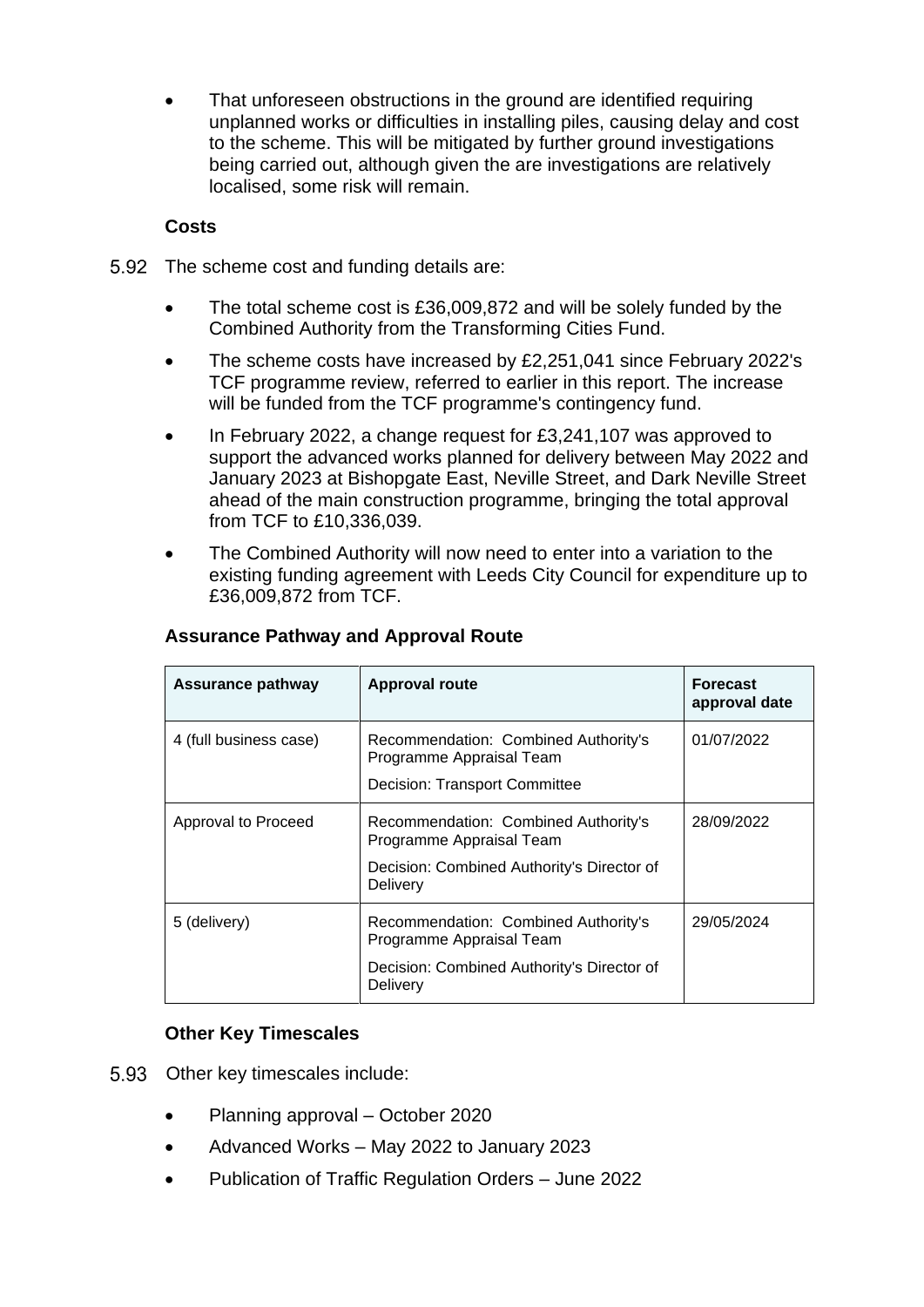- Network Rail F003 Approval June 2022
- Network Rail approval of temporary designs (site hoarding, site signage etc) and RAMS – June 2022
- Leeds City Council Executive Board approval to the final scheme design and cost report – June 2022
- Relocation of taxi rank and bus stops July 2022
- Utility diversions August to October 2022
- Network Rail asbestos clearance in Shababs restaurant August 2022
- Approval to Proceed September 2022
- Construction contract signing October 2022
- Construction commences November 2022
- Scheme completion May 2024

### **Assurance Tolerances**

#### **Assurance tolerances**

That the Combined Authority cost remain within +5% of those outlined within this report.

That the delivery programme (DP5) remains within +6 months of timescales set out.

### **Appraisal Summary**

- On balance, the scheme should achieve its intended objectives of accommodating the forecast growth in passengers and developing a scheme that will better facilitate walking and cycling transition to rail services. The scheme will also improve the public realm for passengers arriving or leaving Leeds. The public realm benefits and strategic ambitions of the scheme therefore need to be accounted for when evaluating its low VfM position.
- Aspects of the economic case require further development, given the high cost of the scheme and size of public sector investment that is being made. Further work will be undertaken to address any concerns raised.
- 5.96 It is evident that the scheme has given considerable time and effort to consult on the relocation of the taxi rank and bus stops, and to mitigate its impacts. Alongside this, appropriate regard has been given to supporting principles of Inclusive Growth and Equality.
- Appointment of Balfour Beatty with Atkins as the design partner has been suitably set out, with the anticipated contractual arrangements to procure the main construction works clearly presented. The deliverability risks, notably the Mill Goit deck replacement works, will need to be carefully managed. The communications plan, governance arrangements and appreciation of the scheme's interface with the City Square scheme and South Bank developments is well presented, albeit will still need effective management.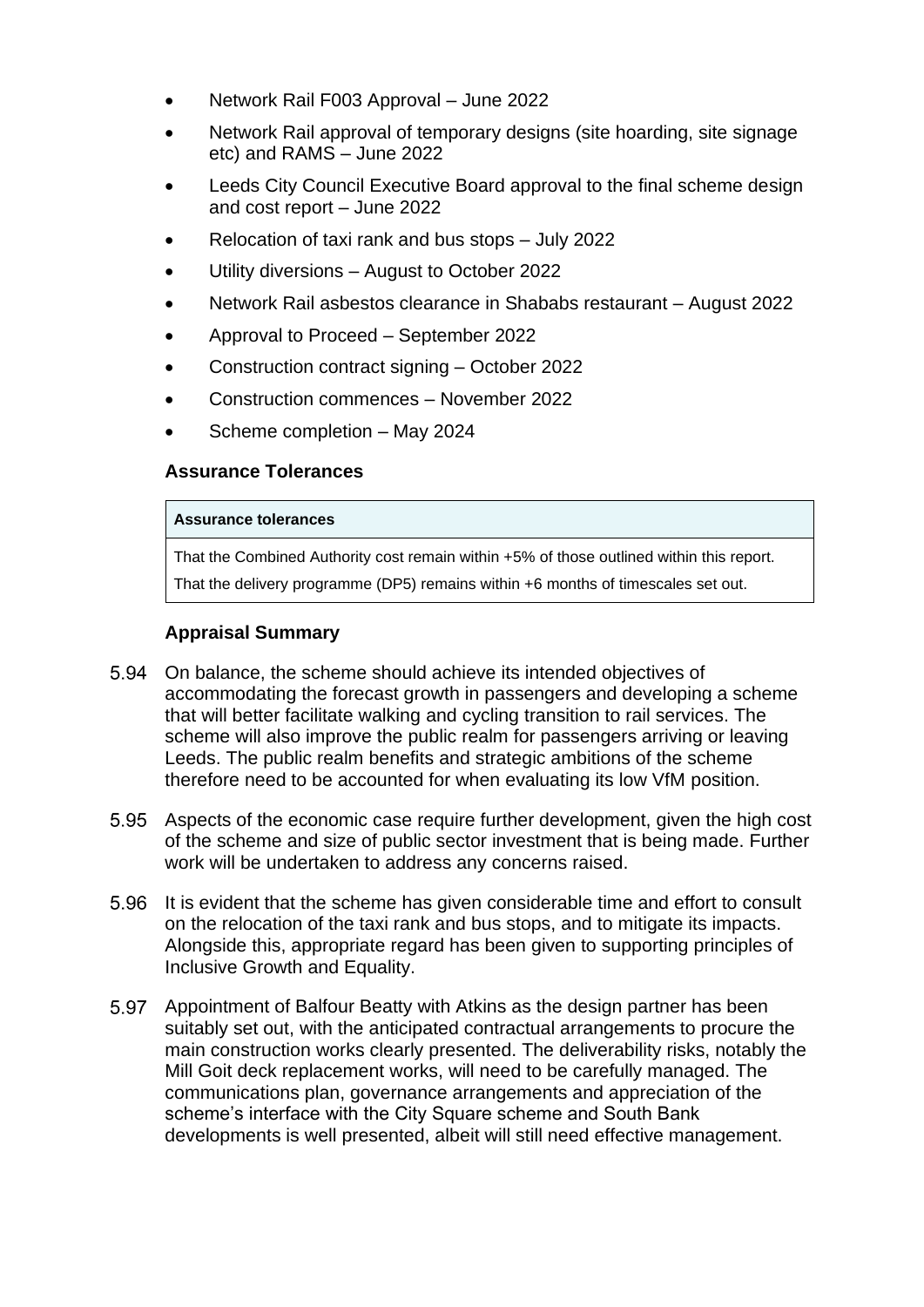5.98 The scheme cost has increased since the TCF annual programme review, impacted by inflation pressures being felt across the industry. As set out in this report, any agreement on further TCF funding for Leeds projects is to be facilitated by a review of its TCF project package in collaboration with the Combined Authority to give assurances on deliverability and affordability, as agreed and being undertaken with all other partner councils.

### **Recommendations**

- The Transport Committee, subject to the conditions set by the Programme Appraisal Team, approves:
	- (i) The TCF Leeds Station Sustainable Travel Gateway scheme proceeds through decision point 4 (FBC) and work commences on activity 5 (Delivery).
	- (ii) Approval to the Combined Authority contribution of £25,673,833 is given, taking the total scheme approval to £36,009,872. The total scheme value is £36,009,872.
	- (iii) The Combined Authority enters into a variation to the existing funding agreement with Leeds City Council for expenditure of up to £36,009,872.
	- (iv) Future approvals are made in accordance with the assurance pathway and approval route outlined in this report. This will be subject to the scheme remaining within the tolerances outlined in this report.

#### **Conditions**

5.100 That Leeds City Council provides an Approval to Proceed report to the Combined Authority's Programme Appraisal Team (PAT) to include discharge of the conditions outlined in the PAT Appraisal Report.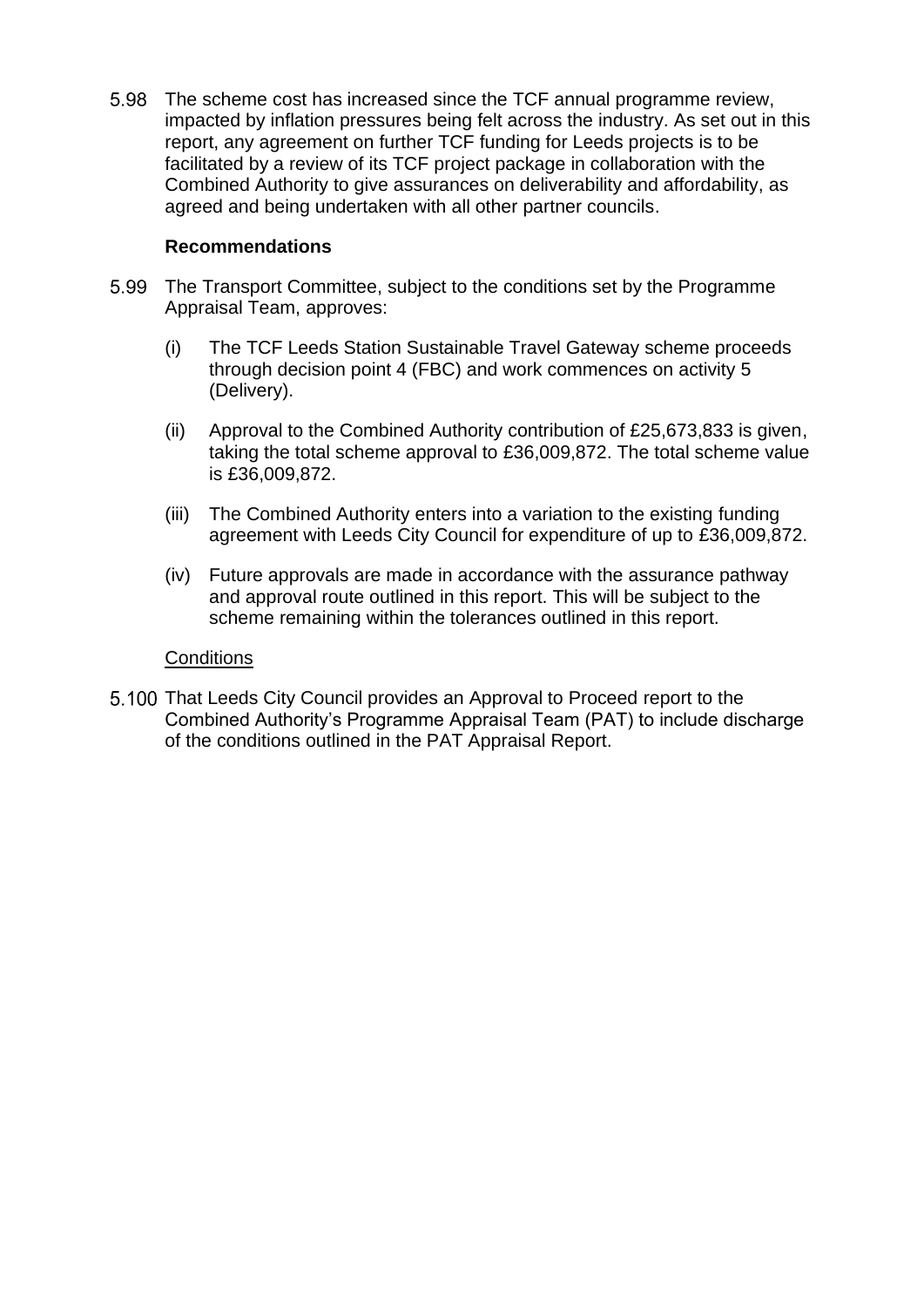| <b>Project Title</b>  | Zero Emissions Bus Regional Area (Phase 1) |  |
|-----------------------|--------------------------------------------|--|
| <b>Stage</b>          | 3 (delivery and evaluation)                |  |
| <b>Decision Point</b> | 4 (full business case)                     |  |

| Is this a key decision?                                                                    | $\boxtimes$ Yes | □ No |
|--------------------------------------------------------------------------------------------|-----------------|------|
| Is the decision eligible for call-in by Scrutiny?                                          | $\boxtimes$ Yes | ⊟ No |
| Does the report contain confidential or exempt information or<br>appendices?               | $\boxtimes$ Yes | ⊟ No |
| If relevant, state paragraph number of Schedule 12A, Local<br>Government Act 1972, Part 1: | Paragraph 3     |      |
| Are there implications for equality and diversity?<br>$\boxtimes$ Yes                      |                 |      |

# **Background**

- 5.101 This scheme will be funded by the Department for Transport's Zero Emission Bus Regional Area (ZEBRA) fund. It is part of a wider approach to addressing emissions from the region's bus fleet. It forms part of West Yorkshire's approach to addressing the climate emergency and contributing to the regional target to be net-zero carbon by 2038, with significant progress made by 2030.
- 5.102 The Combined Authority has declared a climate emergency and has a strategic aim to have a zero-emission bus fleet by 2036, with significant progress made by 2030. The ZEBRA Project is the first of three projects making up the Zero Emission Bus (ZEB) Programme that will invest in the conversion of the West Yorkshire bus away from diesel vehicles. The ZEBRA project will introduce the first 111 zero emission buses in this programme. This scheme will introduce buses on routes in Bradford, Leeds and Wakefield. This will be followed by two more phases. Phase 2 will introduce 8 zero emission buses on tendered routes in Calderdale and Kirklees, which will seek committee approval separately. A final phase 3 project to the ZEB Programme is in the early stages of project planning.
- 5.103 This scheme (Phase 1) will improve and uplift the bus service on the selected routes, which mainly run through areas of poor air pollution in the City Region.
- 5.104 These will be 'top of the range' buses equipped with the latest technology and passenger features including superfast 4G Wi-Fi, phone holders with USB and wireless power charging at each seat and reading lights. This project will therefore introduce 'top of the range buses' to those most in need of levelling up.
- 5.105 There will be substantial match funding investment from the bus operators but without the provision of grant these buses would not be introduced so soon, on this scale or to the communities targeted. In addition, the cascading of the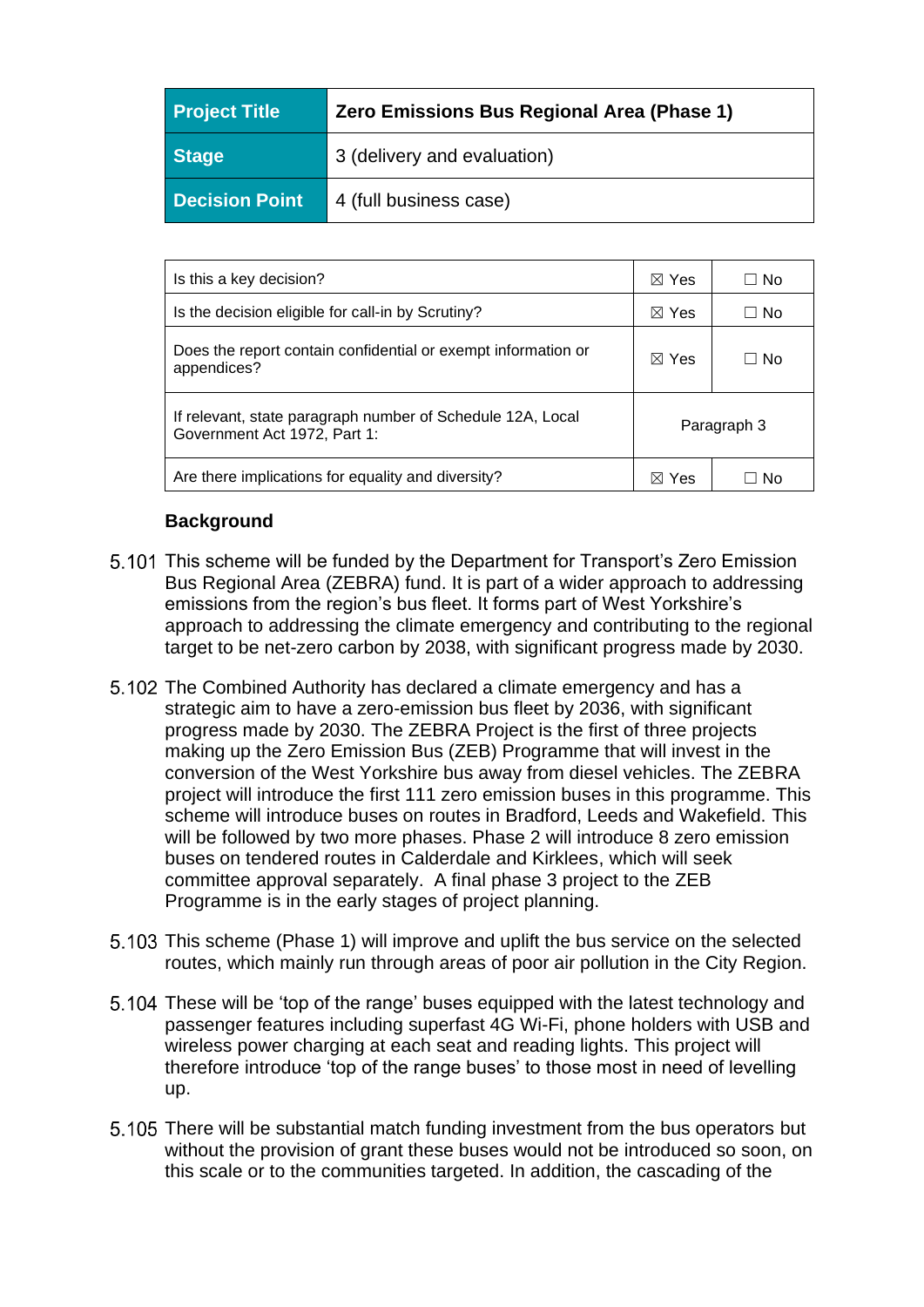remaining bus fleet through other routes will lead to removal of the oldest and most polluting buses in the operator's fleet from service.

- 5.106 The Zero Emission Bus programme gained indicative approval at decision point 2 (strategic outline case) at the Combined Authority on 23 June 2022.
- 5.107 This scheme will support the delivery of the Combined Authority's Strategic Economic Framework priorities:
	- Tackling the climate emergency: Growing our economy while cutting emissions and caring for our environment.
	- Delivering 21<sup>st</sup> century transport: Creating efficient transport infrastructure to connect our communities, making it easier to get to work, do business and connect with each other.
- 5.108 It supports the Mayoral pledges to:
	- Tackle the climate emergency and protect our environment
	- Bring buses back under public controlled, introduce simpler fares, contactless ticketing and greener buses.
- 5.109 This scheme also supports the West Yorkshire Climate and Environment Plan 2021-2046 by reducing emissions and complements the Bus Improvement Plan for raising the quality of bus services and the travel experience to level up communities and encourage drivers to leave their cars at home.
- 5.110 A summary of the scheme's business case and location map is included in **Appendix 5.**

## **Tackling the Climate Emergency Implications**

- 5.111 It is intended that the new buses will remove the most polluting buses from use, with the better quality buses filtering down the fleet, which will be monitored quarterly.
- Charging infrastructure will be introduced strategically to easily enable more electric buses to be added to the fleet.

## **Outputs, Benefits and Inclusive Growth Implications**

- 5.113 This scheme's outputs and benefits include:
	- Introduce 111 Zero Emission Buses to West Yorkshire from March 2024.
	- From March 2024 remove 50 tonnes of Nitrogen Oxides (NoX) a year and over 7,000 tonnes of carbon dioxide equivalent (CO2e) emissions per year from busy urban routes including some of the 36 recognised Air Quality Management Areas (AQMA's) in West Yorkshire where nitrogen oxide exceeds statutory limits. A total of 35% of the route kilometres for the ZEBRA routes will run through AQMAs.
	- Work will be done in partnership with operators to look to remove the oldest and most polluting buses in services on these routes, with newer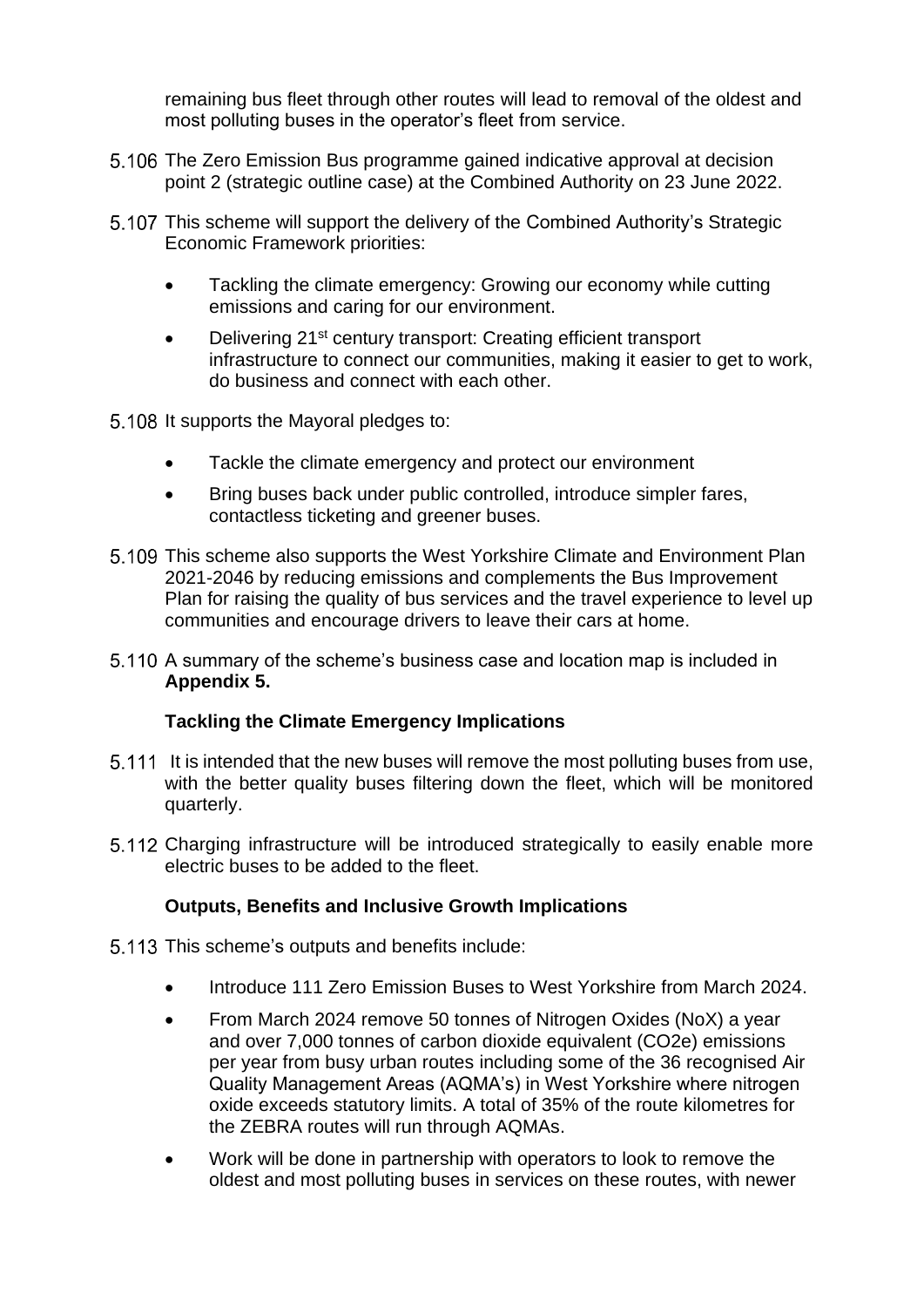vehicles reallocated to other areas in the region. Progress on this will be monitored through quarterly reporting.

- The scheme's benefit cost ratio (BCR) has been appraised using Department for Transport's (DfT) Green Bus Model (GBM) which indicated a BCR of 1.3. The GBM does not reflect the realistic operating environment of the buses which at low speeds on these busy urban routes would cause the diesel consumption of a diesel equivalent bus to substantially increase. Making allowance for this a more realistic BCR of 1.5 or above is estimated to uplift the BCR into the medium category and to be good value for money.
- This scheme will focus the new buses on routes with the lowest air quality. These routes run through areas that are experiencing the highest levels of social and economic disadvantage, which are worsened by poor air quality.
- 5.114 The scheme will provide top of the range buses from March 2024 to areas of highest economic need in Bradford Leeds and Wakefield districts as shown in the map in Appendix C.

### **Equality and Diversity Implications**

- 5.115 An Equality Impact Assessment (EqIA) has been undertaken for the scheme and equality and diversity impacts taken account of as part of the development of the scheme and the business case development. The EQIA identified the absence of the usual lower sound made by an electric bus is a cause of concern for partially sighted and registered blind people which will be discussed with accessibility groups.
- The specification of all the zero emission buses will improve facilities for tall users and will include audio visual equipment in line with the Department for Transport's defined criteria.
- Exact specifications will vary between the three bus operators, but will improvements including improvements to wheelchair provision, low floors and automatic ramps.

#### **Risks**

- 5.118 This scheme's risks include:
	- Delay to the delivery of buses due to supply chain issues or lack of components for the buses, batteries or infrastructure to charge them. Mitigated by regular and close monitoring and dialogue between the Combined Authority and bus operators to identify issues as early as possible and give maximum time to solve problems or source alternatives.
	- Cost increases caused by significant inflation rises could impact budgets over the lifetime of the project, forcing a re-evaluation of how many buses can be purchased. Mitigated by the inclusion of contingency funding within the project and the impact of inflation will be closely monitored in collaboration with bus operators.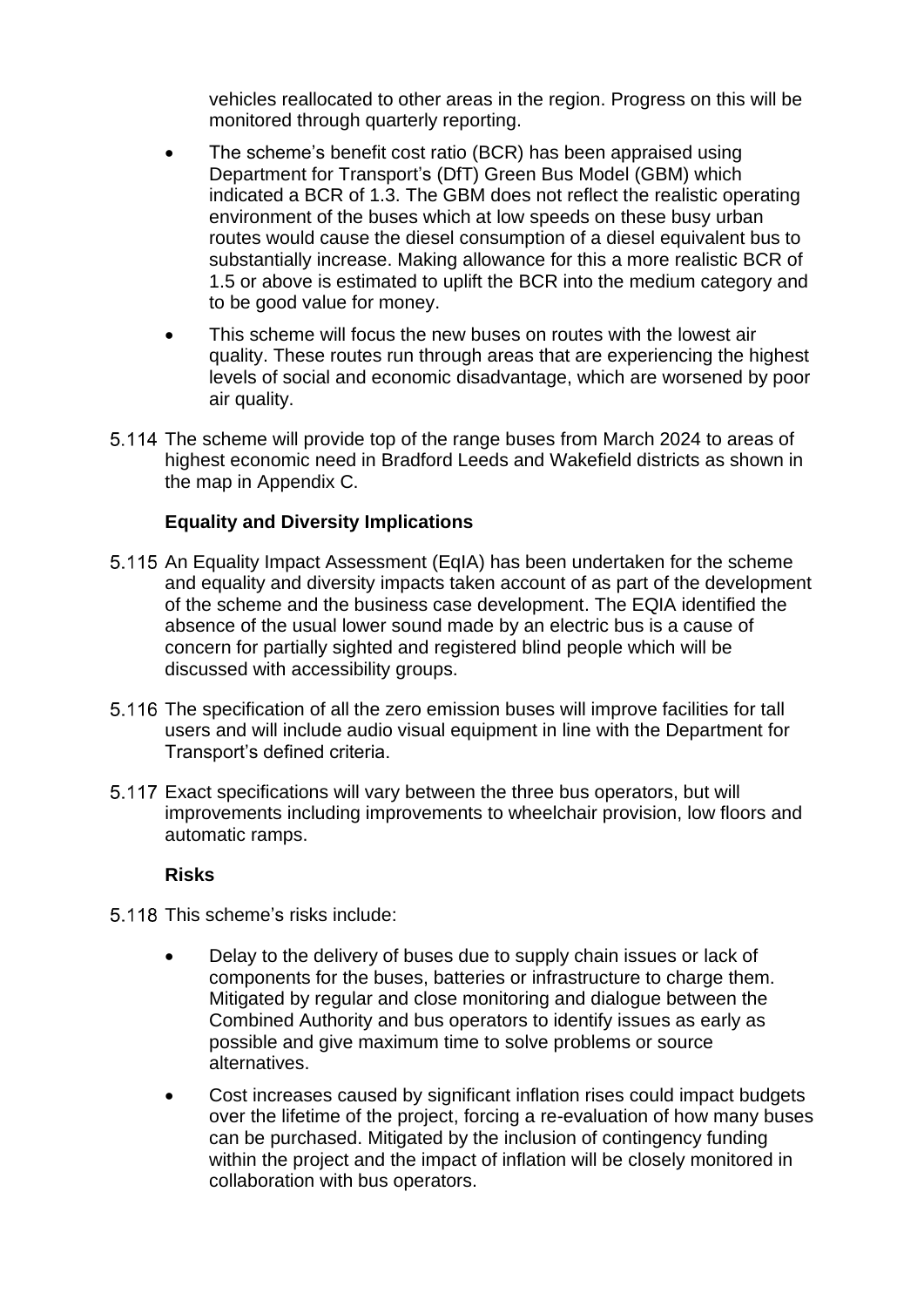### **Costs**

- $5.119$  The total scheme costs (Phase 1) are £56,161,738.
- 5.120 The scheme will be funded by £24,565,171 from the Zero Emission Bus Region Area fund.
- 5.121 The remaining £31,596,567 will be funded by match funding from the bus operators.
- 5.122 The Combined Authority will enter into funding arrangements with the bus operators. The agreements and amounts are showing in exempt **Appendix 6.**

| <b>Assurance pathway</b>   | <b>Approval route</b>                                                                                                      | <b>Forecast</b><br>approval date |
|----------------------------|----------------------------------------------------------------------------------------------------------------------------|----------------------------------|
| 2 (strategic outline case) | Recommendation: Combined Authority's<br>Programme Appraisal Team<br>Decision: Transport Committee                          |                                  |
| 4 (full business case)     | Recommendation: Combined Authority's<br>Programme Appraisal Team<br>Decision: Transport Committee                          | 01/07/2022                       |
| Approval to Proceed        | Recommendation: Combined Authority's<br>Programme Appraisal Team<br>Decision: Combined Authority's Managing<br>Director    | 31/10/2022                       |
| 5 (delivery)               | Recommendation: Combined Authority's<br>Programme Appraisal Team<br>Decision: Combined Authority's Director of<br>Delivery | 28/06/2024                       |

### **Assurance Pathway and Approval Route**

### **Other Key Timescales**

5.123 Other key timescales are:

- Confirmation of vehicle specification July 2022
- Vehicle order placed January 2023
- Charging infrastructure order placed March 2023
- Vehicles delivered for March 2024.
- Phase 2 of the Zero Emission Bus programme decision point 2 (full business case) approval is by December 2022, with Phase 3 full business case approval in March 2023.

### **Assurance Tolerances**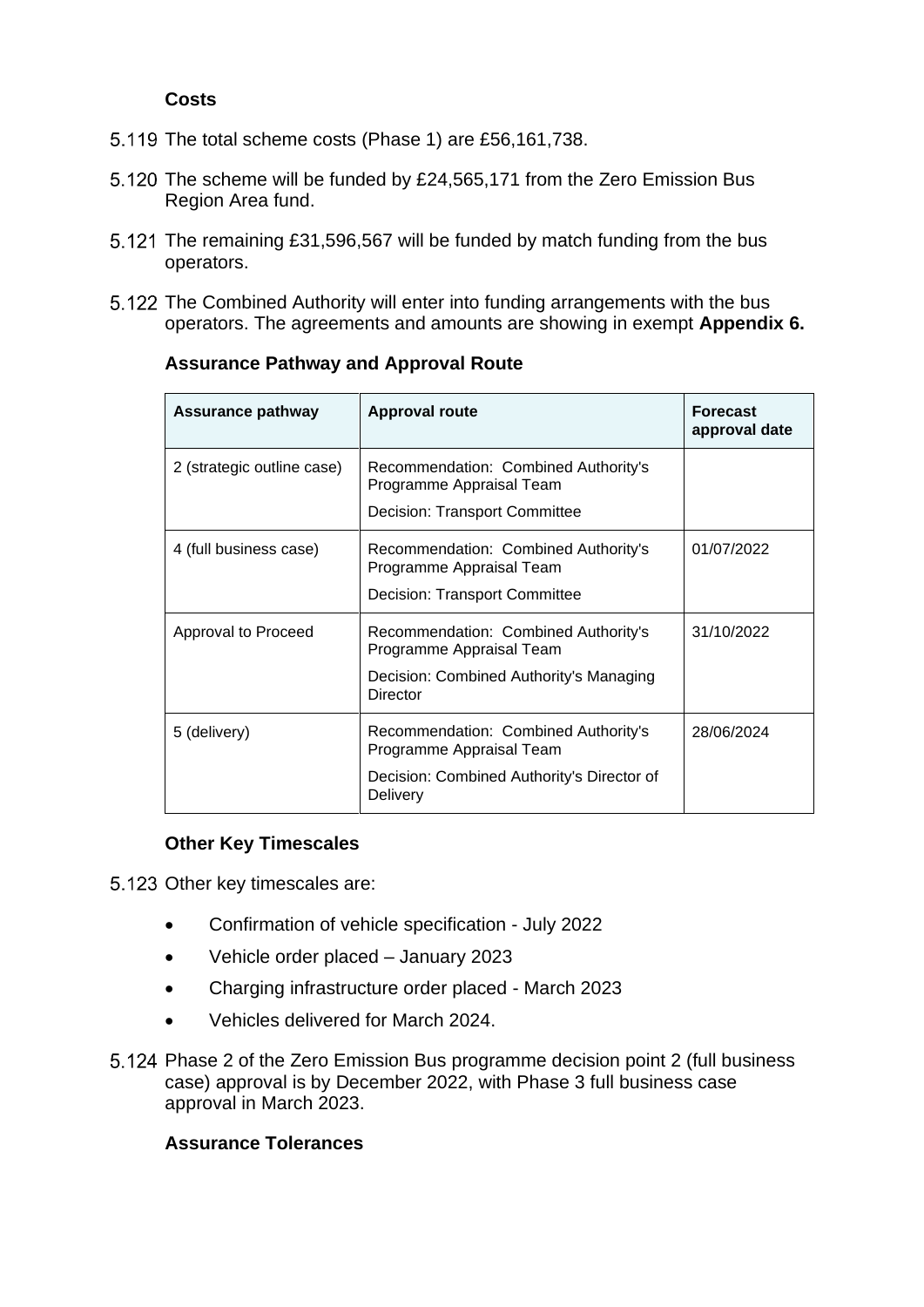#### **Assurance tolerances**

Combined Authority costs remain within those set out in this report.

Delivery timeframes remain within 6 months of those set out in this report.

Outputs and benefits remain within -5% of those contained within this report.

### **Appraisal Summary**

- 5.125 The project has a clear and strong strategic alignment to the strategic context of the Combined Authority's Strategic Economic Framework, Bus Service Improvement Plan and its declaration of a climate emergency. There is also a strong policy connection to national transport and decarbonisation policy.
- 5.126 The three bus operators who will be delivery partners in this project; TransDev, First and Arriva will work closely with the Combined Authority's Programme Manager to ensure delivery grant is carefully monitored to assure success. Funding agreements and procurement processes will be in place as determined by the Combined Authority's Legal and Finance teams. Oversight and monthly reporting on progress will be to the ZEB Programme Board and the Bus Alliance to ensure support on resolution of issues. Procurement is focussed on ensuring social value is created from the project in terms of training and development of staff and apprenticeships including skills on maintenance of ZEBs.
- 5.127 The DfT's Greener Bus Model (GBM) calculated the value for money (VfM) for the project as a benefit cost ratio (BCR) of well above 1. During appraisal of the realistic operating environment of the ZEBs it was noted the low operating speeds of buses on these busy urban routes would create diesel emissions significantly higher than GBM calculated and it reasonable to assume a BCR of medium for the project in view of the real emissions saved.
- 5.128 The financial case is strong with all funding for the ZEBRA project approved and the subsequent phases from the Gainshare element of the Transforming Cities Fund (TCF) and the City Region Sustainable Transport Settlement ZEB project elements also funded. The match funding from bus operators for this scheme's subprojects is agreed in all cases and will be paid only once the full conditions of individual funding agreements are evidenced through due diligence.
- In terms of management capacity to implement the projects dedicated project managers and support structures are identified in each bus operating company and GANNT charts have been supplied outlining realistic delivery plans. Key risks are identified with mitigations and a comprehensive Stakeholder and Communication plan to ensure the key messages are consistently managed during project delivery. On the weaker side a Benefits Realisation Plan has not been prepared to date and will be required as a condition of approval to proceed. An overarching risk to the costs and supply chain for bus manufacture remains as inflation is rising to 9% and supply chain issues and staff shortages are common at present. This leads to an ambergreen rating for the management case.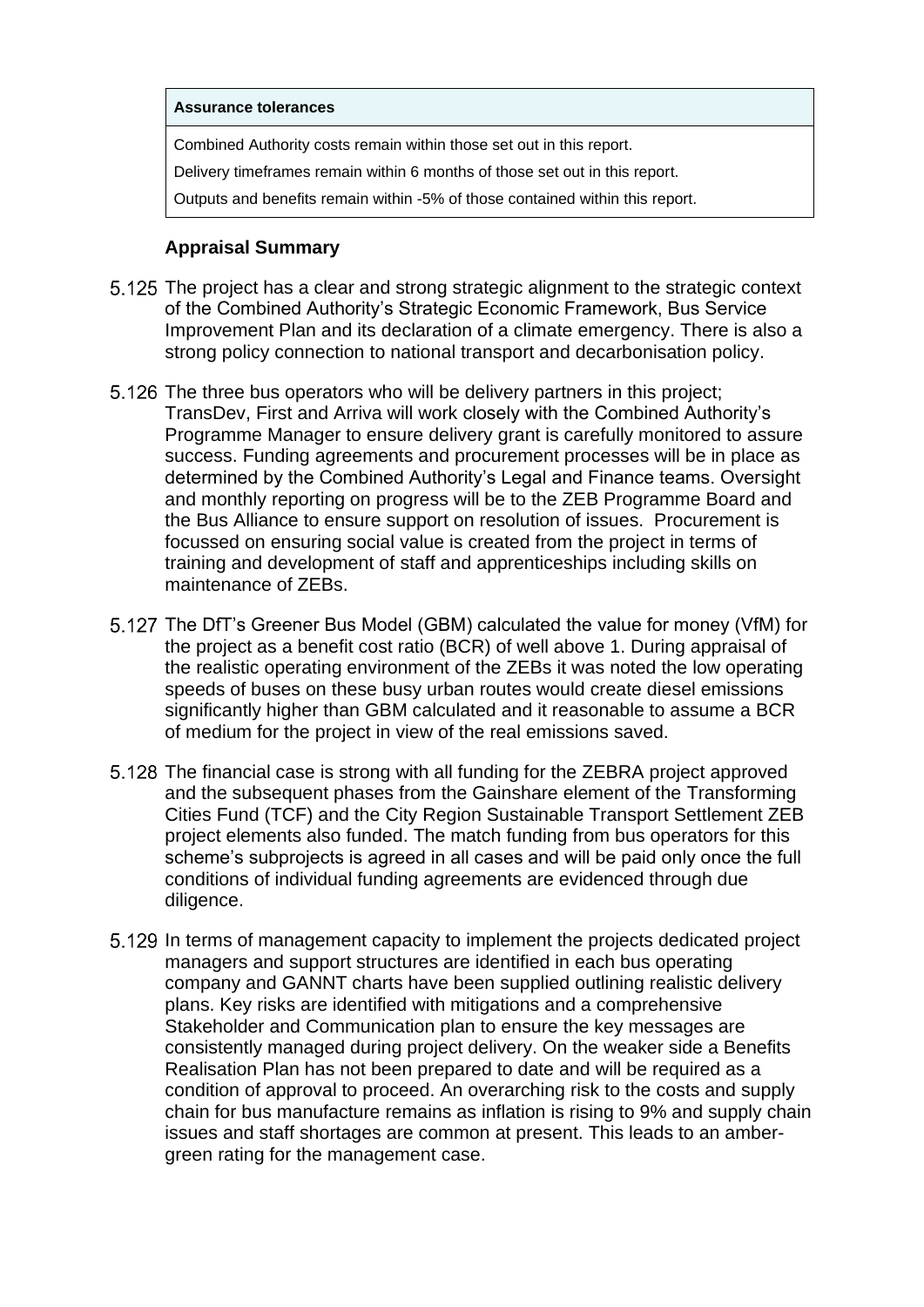Despite this the project will uplift ZEBs from 2% of the current bus fleet in the City Region to 10% and introducing a premium bus model to communities experiencing the highest levels of air pollution, deprivation and exclusion benefitting both people and the environment and providing a platform for future levelling up.

### **Recommendations**

- The Transport Committee approves that, subject to the conditions set by PAT:
	- (i) The Zero Emission Bus Regional Area (Phase 1) project proceeds through decision point 4 (full business case) and work commences on Activity 5 (delivery).
	- (ii) Approval to the Combined Authority's contribution of £24,565,171. The total scheme value is £56,161,738.
	- (iii) The Combined Authority enters into funding agreements with the three bus operators for the sums included in exempt **Appendix 6** for expenditure of up to of £24,565,171.
	- (iv) That future approvals are made in accordance with the assurance pathway and approval route outlined in this report. This will be subject to the scheme remaining within the tolerances outlined in this report.

### **Conditions**

- 5.132 The following conditions have been set by PAT to gain Approval to Proceed to Delivery:
	- (i) The Combined Authority's Project Manager will have been appointed.
	- (ii) A Benefits Realisation Plan is produced.
	- (iii) The ZEB Programme Board is formed including the Project Managers from each Bus Operating Company.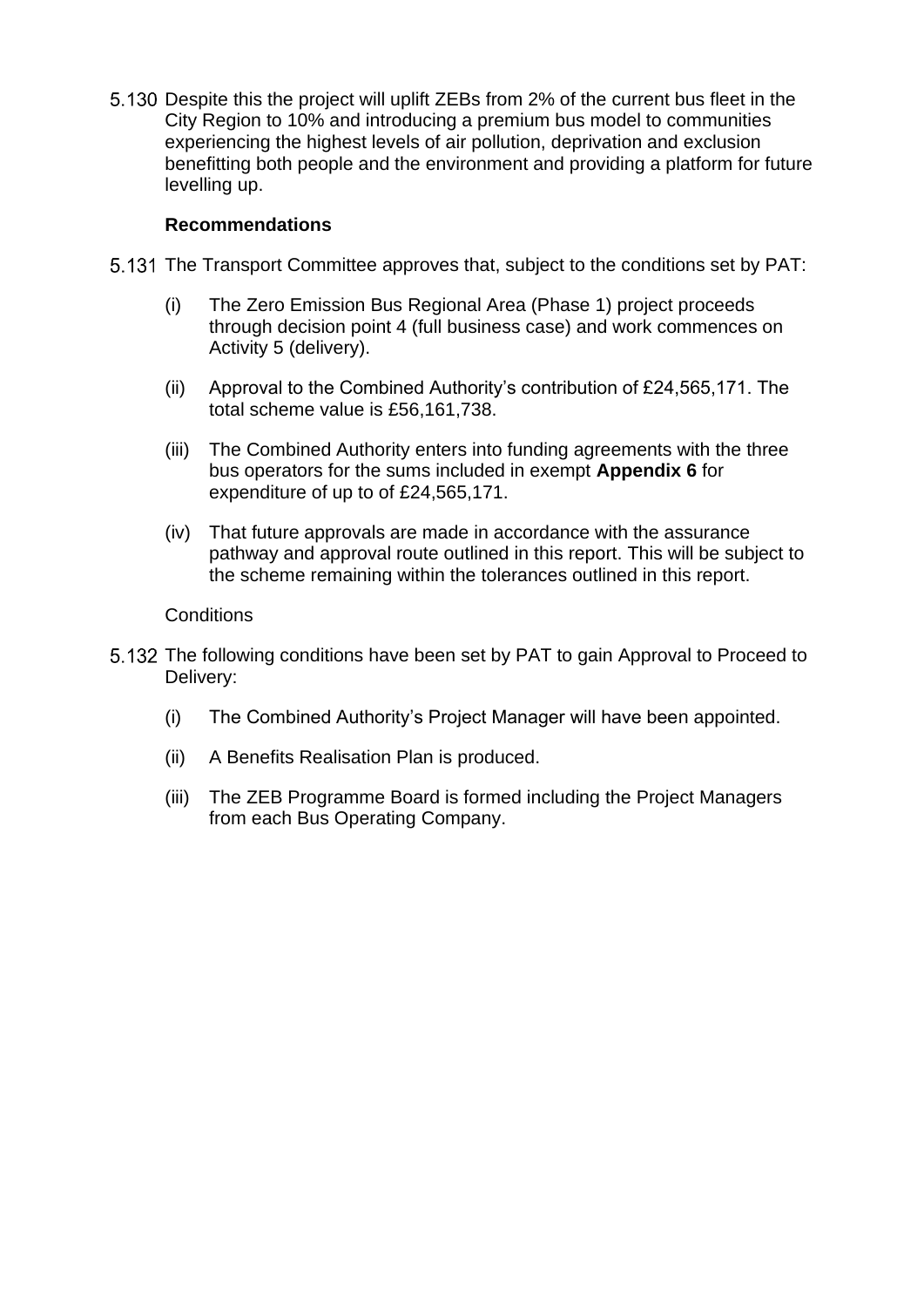| <b>Project Title</b>  | <b>Active Travel Fund: Local Authority Capital Funding</b> |
|-----------------------|------------------------------------------------------------|
| <b>Stage</b>          | 2 (development)                                            |
| <b>Decision Point</b> | Change request (activity 4)                                |

| Is this a key decision?                                                                    | □ Yes           | ⊠ No |
|--------------------------------------------------------------------------------------------|-----------------|------|
| Is the decision eligible for call-in by Scrutiny?                                          |                 | ∩ No |
| Does the report contain confidential or exempt information or<br>appendices?               | .∃ Yes          | ⊠ No |
| If relevant, state paragraph number of Schedule 12A, Local<br>Government Act 1972, Part 1: |                 |      |
| Are there implications for equality and diversity?                                         | $\boxtimes$ Yes | N٥   |

## **Background**

- 5.133 On 9 May 2020, the Department for Transport (DfT) announced a new £250,000,000 emergency active travel fund – the first stage of a £2 billion investment over the next five years, for walking and cycling in England. A later announcement confirmed that £225,000,000 would be awarded to local authorities to reallocate road space to support safe walking and cycling and prepare the road, bus and rail networks to respond to future increases in demand for active travel facilities. Across tranches 1 and 2 of the Active Travel Fund, West Yorkshire secured £12,566,000 to fund highways infrastructure schemes and support behaviour change for both temporary and permanent walking and cycling infrastructure.
- This next stage, Department for Transport Active Travel Fund: Local Authority Capital Funding (also known as Active Travel Capital Programme tranche 3) provides for another year of delivery of similar permanent schemes, this time targeted at enabling walking and cycling, including in areas of significant deprivation.
- 5.135 In June 2021, the DfT invited West Yorkshire to bid for an allocation of this tranche 3 capital fund. The Combined Authority's bid consisted of 13 schemes across West Yorkshire. Approval for the programme was given by the Combined Authority in October 2021 to ensure that the funding could be committed and schemes delivered within the tight timescales indicated by the Government at the time.
- 5.136 In October 2021 the Combined Authority approved the Active Travel Fund: Local Authority Capital Funding 2021/22 as it was called at the time, to proceed through decision point 4 (full business case) and work commence on activity 5 (delivery) for all schemes except the Leeds A660 Otley Road scheme which was to commence work on activity 4 (full business case), subject to a successful funding bid to the Department for Transport. The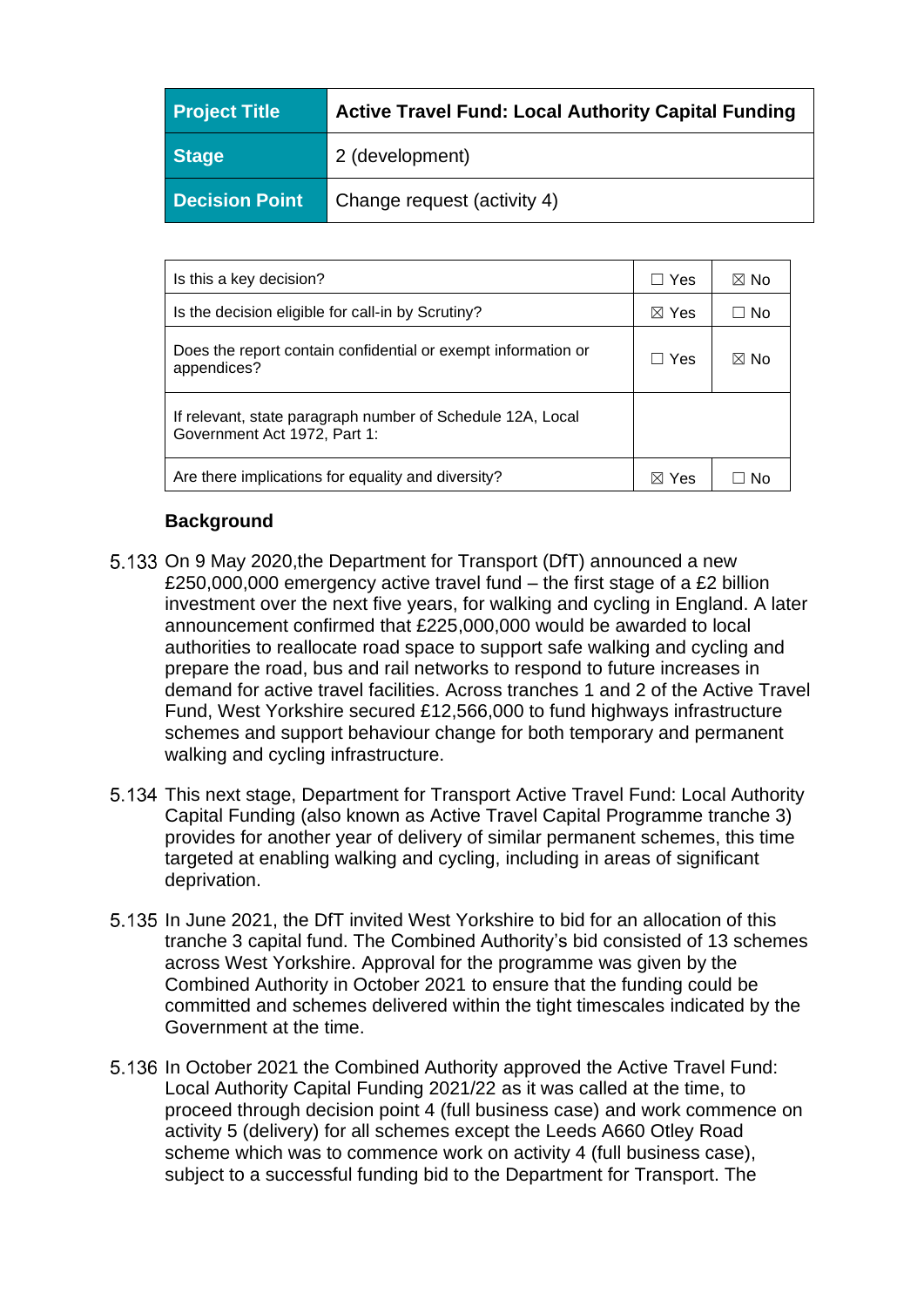approval covered the highest funding bid scenario which potentially could have been achieved in order to progress at pace whatever the funding allocation within that envelope. Indicative allocations to partners were approved, based on the highest bid scenario, and development costs of £470,000 to progress the Leeds A660 Otley Road scheme to full business case were also approved. The approval at the time, based on the tight timescales from Government understood to be the case, delegated authority to the Combined Authority's Managing Director to amend the approval and allocation of the programme if the DfT award differed from the approval given by the Combined Authority in October 2021, or if further changes to individual allocations had been required, as a result of changes to the programme and approaches to delivery. Given the delay in the notification of the funding bid of several months, the Combined Authority's Programme Appraisal Team recommended the change request to the programme, as outlined in this report, return to Transport Committee in order to approve the changes to timescales and scope.

5.137 Of the 13 schemes originally submitted, five were subsequently awarded funding by DfT in February 2022, as shown in the following table:

| <b>Scheme</b>                                          | <b>Funding Awarded</b> |
|--------------------------------------------------------|------------------------|
| Leeds - A660 Otley Road                                | £4.785.000             |
| <b>Bradford – Active Travel Neighbourhoods</b>         | £525,000               |
| Calderdale – Active Travel Neighbourhoods              | £475,000               |
| West Yorkshire – School Streets Programme              | £350,000               |
| <b>Bradford – Darley Street (Bradford City Centre)</b> | £600,000               |
| <b>Combined Authority programme costs</b>              | £196,250               |
| <b>Total</b>                                           | £6,931,250             |

- 5.138 Active Travel England (ATE), the government's executive agency responsible for improving the standards of cycling and walking infrastructure in England, is now overseeing this funding and has set out a further design assurance process for schemes to ensure compliance with new national guidance. The schemes will be reviewed against the 22 principles of good design in the Cycle Infrastructure Guidance Local Transport Note published in July 2020. An Equality Impact Assessment (EQIA) will also be completed for each scheme. Funding for any design enhancements agreed from these reviews is anticipated to come from ATE. This process will impact on the delivery timetable of the individual schemes.
- This change request seeks to align the programme to the timescales now set by DfT/ATE through the funding award, which result in an extension to the programme timetable of 12 months, with delivery now expected to be complete by March 2024. It also acknowledges the confirmation of funding and schemes, following the approval based on the bid as opposed to the final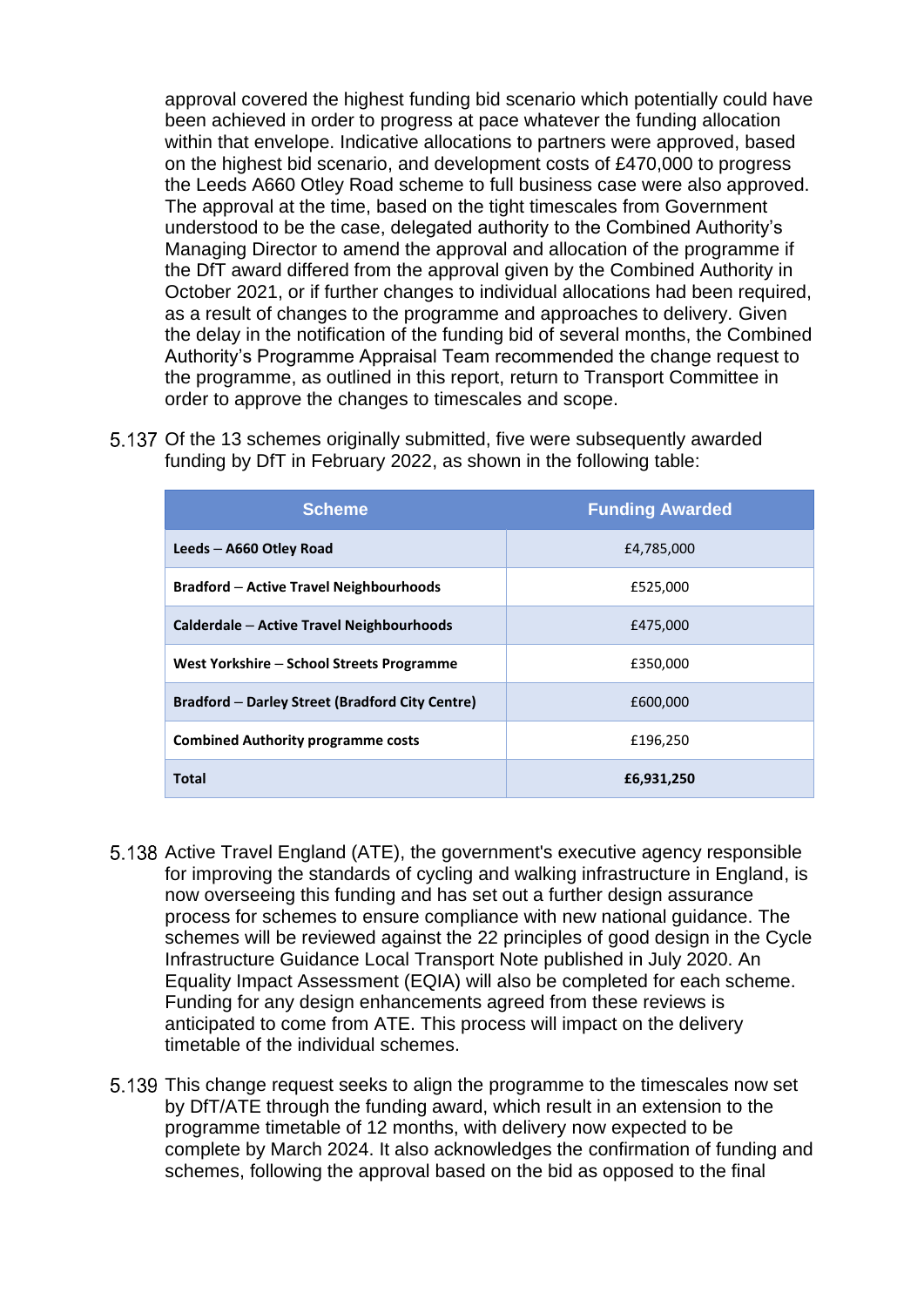allocation confirmed by Government. The programme has been confirmed by Government to include five schemes costing £6,931,250 as shown in the table above.

- Given the forecast cost and complexity of delivery of the Leeds A660 Otley Road scheme, this scheme will continue to be developed through a separate full business case as part of the original programme approval.
- The scheme supports the Strategic Economic Framework (SEF) priorities of:
	- Enabling Inclusive Growth
	- Tackling the Climate Emergency
	- Delivering 21<sup>st</sup> Century Transport
- 5.142 It also aligns with the West Yorkshire mayoral pledge to tackle the climate emergency and protect our environment by reducing carbon emissions.

### **Tackling the Climate Emergency Implications**

- The delivery of the schemes identified, enabling more people to walk and cycle more of their journeys, will support the Combined Authority in responding to the Climate Emergency and working towards achieving the changes in travel behaviour currently being identified through the Carbon Emissions Reduction Pathway work.
- The important role that increased levels of walking and cycling is expected to play in reducing carbon emissions required for the region to meet its ambition to be net-zero carbon by 2038, as set out in the "Strengthened decision making in the light of the Climate Emergency" report approved at the November 2020 meeting of the West Yorkshire and York Investment **Committee.**

### **Outputs, Benefits and Inclusive Growth Implications**

- 5.145 The outputs and benefits for the programme include:
	- Creating 'active travel neighbourhoods' where measures including segregated cycle lanes on busier roads and local roads being closed to traffic, will enable more people to make local journeys on foot and bike, to shops, health services and workplaces in the area, as well as reach cycle routes on main roads for destinations further afield.
	- Bradford enhancing 1.5 kilometres of Darley Street to provide pedestrian and cycling friendly infrastructure and provision of three Active Travel Neighbourhoods.
	- Calderdale provision of three Active Travel Neighbourhoods in the areas with highest economic need.
	- West Yorkshire School Streets Support for cycling and waking to school through implementation of "school streets" measures, including installation of cycle and scooter parking spaces at schools across West Yorkshire.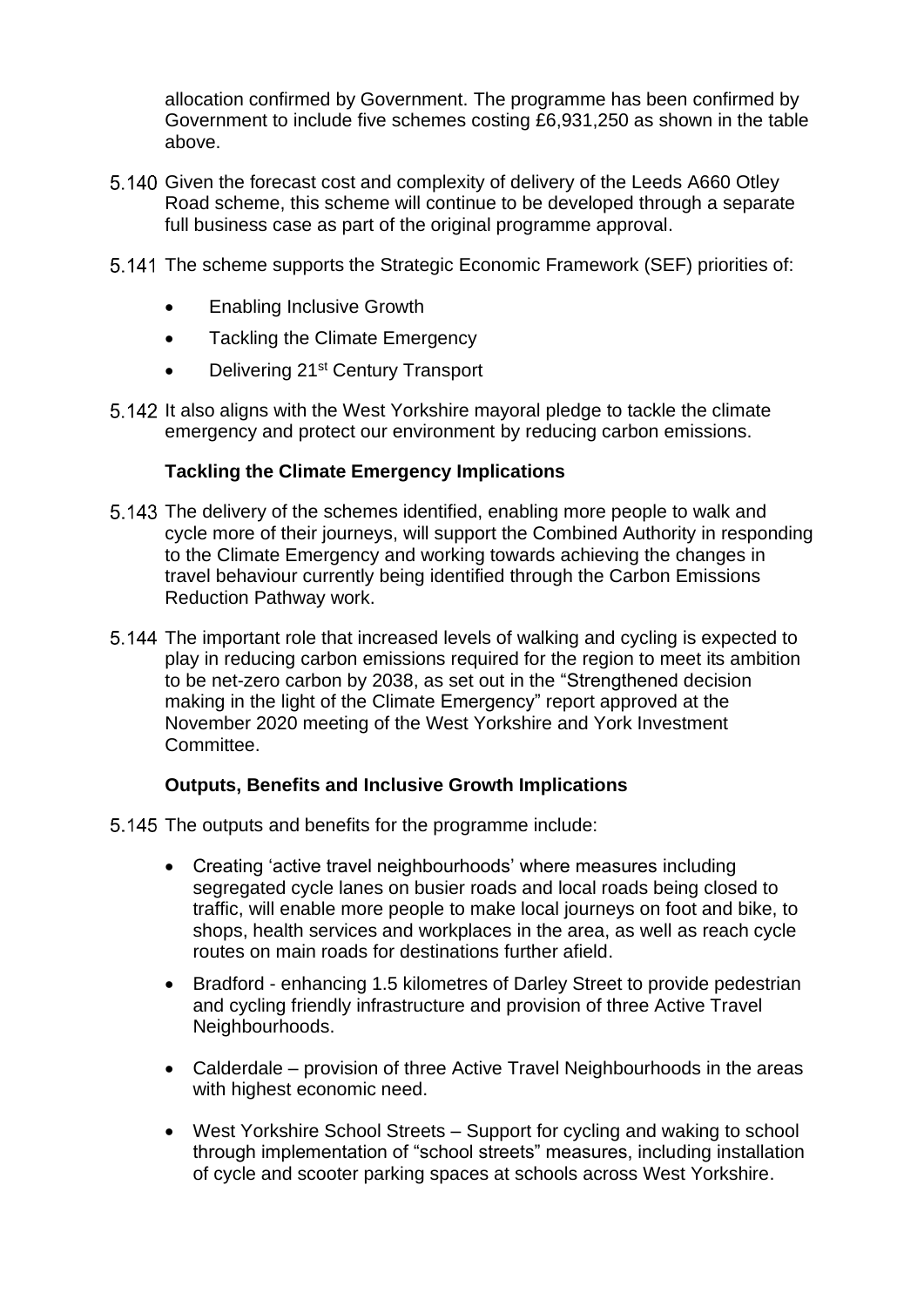Expanding the current school streets offer in all five local authorities with a further list of prioritised schools to be developed following stakeholder engagement.

- Improve pedestrian access into urban centres, to schools and to employment destinations, enabling people to make safer journeys on foot
- Increased levels of physical activity through everyday active travel leading to improved health, including interventions in communities in urban areas experiencing high levels of deprivation.
- Nationally compliant cycling infrastructure to fill identified gaps in the region's cycling network, making a temporary scheme (delivered through Tranche 1) permanent on the A660, Otley Road.
- The Leeds A660 Otley Road scheme which will return through the Combined Authority's assurance process at full business case, will deliver 4.82 km of new on-road cycleway; 0.5 km of bus priority corridor and 9 upgrades to existing facilities.
- Overall, the programme will reduce journeys by car and increase cycling and walking by enabling safer and more convenient journeys by bike and on foot, for local journeys, travel to education and employment and other key destinations, contributing to inclusive growth.

# **Equality and Diversity Implications**

5.146 An Equality Impact Assessment (EQIA) will be undertaken for each of the schemes outlined above and equality and diversity impacts taken account of as part of the development of the schemes. Additional costs of enhancements to the schemes identified through an EQIA are anticipated to be met by ATE funds.

## **Risks**

- 5.147 The scheme risks include:
	- Potential further delay to the programme arising from the ATE design review which does not currently have a specified timetable. This will be mitigated by close liaison with ATE throughout the process.
	- A rise in scheme costs resulting from the design enhancements identified by the ATE design review but not met in full by supplementary funding provided by ATE. This will be mitigated by ongoing design work to ensure that the schemes can be implemented within the funding provided.

# **Costs**

- 5.148 The total programme costs for all five schemes is £6,931,250. The scheme will be funded by the Active Travel Capital Programme Tranche 3, allocated between the Combined Authority and the West Yorkshire partners as set out below:
	- Leeds A660 Otley Road  $£4,785,000$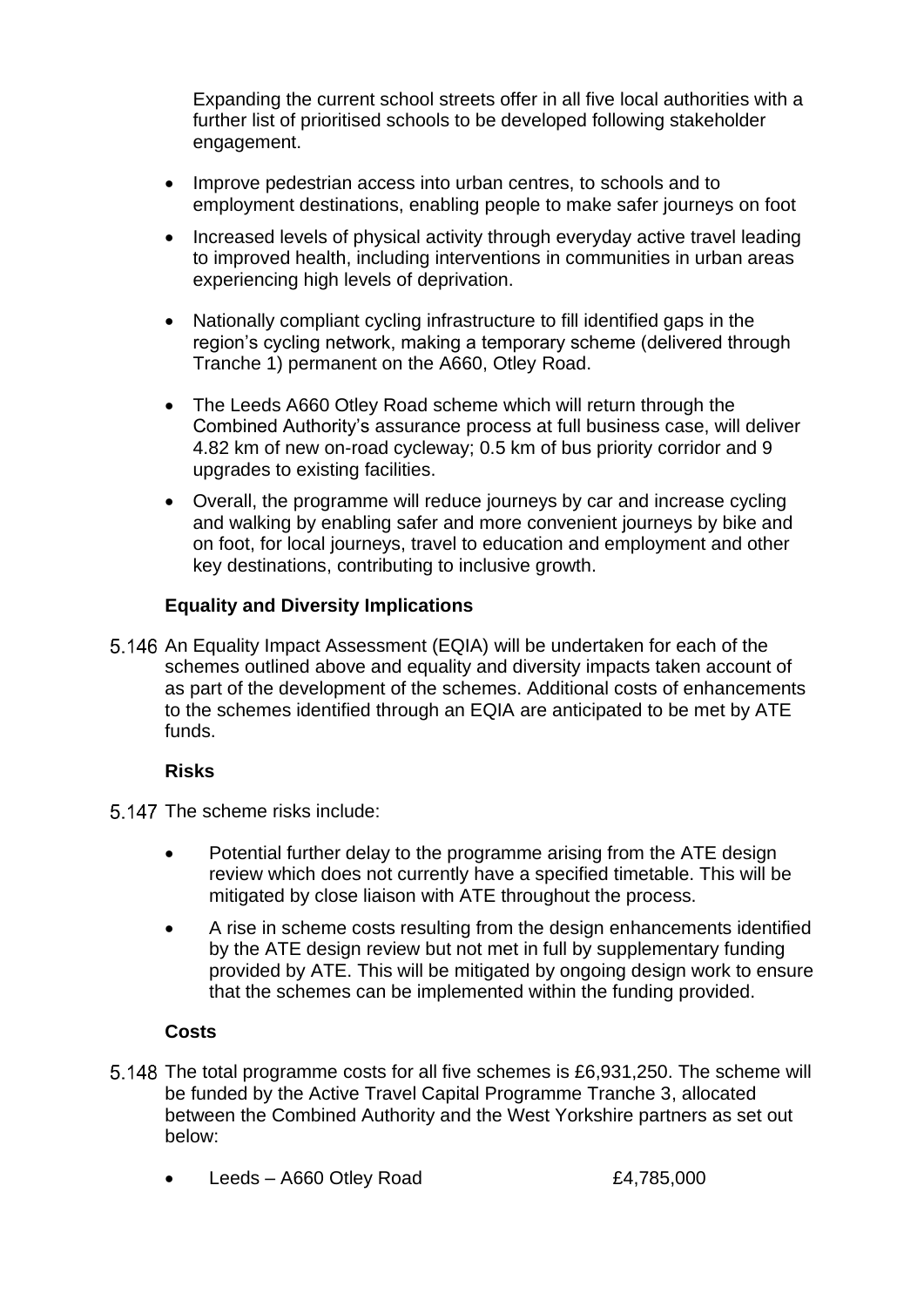| Bradford - Active Travel Neighbourhoods         | £525,000 |
|-------------------------------------------------|----------|
| Calderdale - Active Travel Neighbourhoods       | £475,000 |
| West Yorkshire - School Streets Programme       | £350,000 |
| Bradford - Darley Street (Bradford City Centre) | £600,000 |
| <b>Combined Authority programme costs</b>       | £196,250 |

- 5.149 The Leeds A660 Otley Road scheme is expected to cost £4,785,000. This includes £470,000 development costs for this scheme as approved by the Combined Authority in October 2021. Approval for this scheme will be sought through a separate full business case.
- 5.150 The total cost for the four schemes to progress to delivery, including £470,000 development costs from this change request is £2,616,250.
- 5.151 The Combined Authority will enter into funding agreements with each of the local authority partners for the four schemes listed in this report for current expenditure of up to £2,420,000 in total.

### **Assurance Pathway and Approval Route**

#### **Programme**

| Assurance pathway              | <b>Approval route</b>                                                                                                   | <b>Forecast</b><br>approval date |
|--------------------------------|-------------------------------------------------------------------------------------------------------------------------|----------------------------------|
| 2 (strategic outline case)     | Recommendation: Combined Authority's<br>Programme Appraisal Team<br>Decision: Combined Authority                        | 22/10/2021                       |
| 4 (full business case)         | Recommendation: Combined Authority's<br>Programme Appraisal Team<br>Decision: Combined Authority                        | 22/10/2021                       |
| Change request (activity<br>4) | Recommendation: Combined Authority's<br>Programme Appraisal Team<br>Decision: Transport Committee                       | 01/07/2022                       |
| 5 (delivery)                   | Recommendation: Combined Authority's<br>Programme Appraisal Team<br>Decision: Combined Authority's Managing<br>Director | 31/03/2024                       |

### **Leeds A660 Otley Road**

| <b>Assurance pathway</b> | <b>Approval route</b>                                            | <b>Forecast</b><br>approval date |
|--------------------------|------------------------------------------------------------------|----------------------------------|
| 4 (full business case)   | Recommendation: Combined Authority's<br>Programme Appraisal Team | 31/03/2023                       |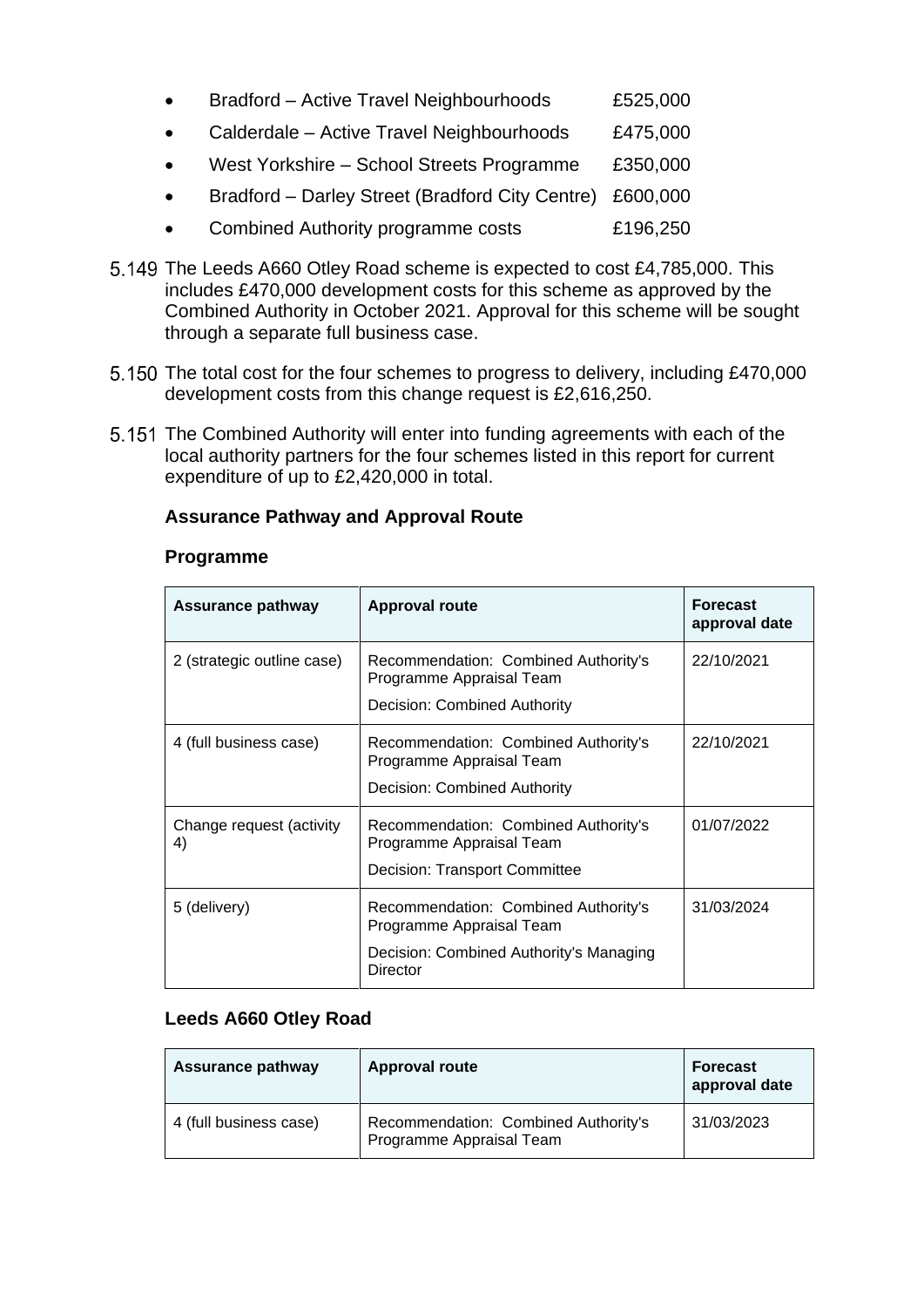|              | Decision: Combined Authority's Managing<br><b>Director</b>                                                                 |            |
|--------------|----------------------------------------------------------------------------------------------------------------------------|------------|
| 5 (delivery) | Recommendation: Combined Authority's<br>Programme Appraisal Team<br>Decision: Combined Authority's Director of<br>Delivery | 31/03/2024 |

### **Other Key Timescales**

The scheme funding will be committed by March 2023 and activities delivered by March 2024.

## **Assurance Tolerances**

**Assurance tolerances** Combined Authority costs remain within +20% of those outlined in this report. Delivery (DP5) timescales remain within 6 months of those outlined in this report Outputs remain within -10% of those outlined in this report

### **Appraisal Summary**

- The strategic case for the scheme demonstrates a strong fit to the policies of the Combined Authority. Although the cost of individual schemes is subject to change because of the ATE design review process, there is a clear process to establish final costs. ATE's first step will be to complete a baseline cost review to assess and add in any increase in cost due to inflation since the original design was submitted. ATE will then complete a design review and it is expected that any new design enhancements agreed from this or the EQIA for each scheme will be costed and funded by ATE. There remains a risk that ATE does not agree to fund such enhancements.
- 5.154 The management case is less robust as the schemes are yet to be committed and the risk of slippage on the programme remains until the individual projects have final designs and detailed project plans are in place. On this basis, careful monitoring and programme management at the Combined Authority is essential.
- 5.155 The outputs, benefits and inclusive growth implications correlate well with the Combined Authority's priorities and the Strategic Economic Framework. The schemes offer good value for money in terms of strategic fit and enabling more people to walk and cycle to allow safer and more convenient journeys by bike and on foot, for local journeys, travel to school and work.

### **Recommendations**

5.156 The Transport Committee approves that: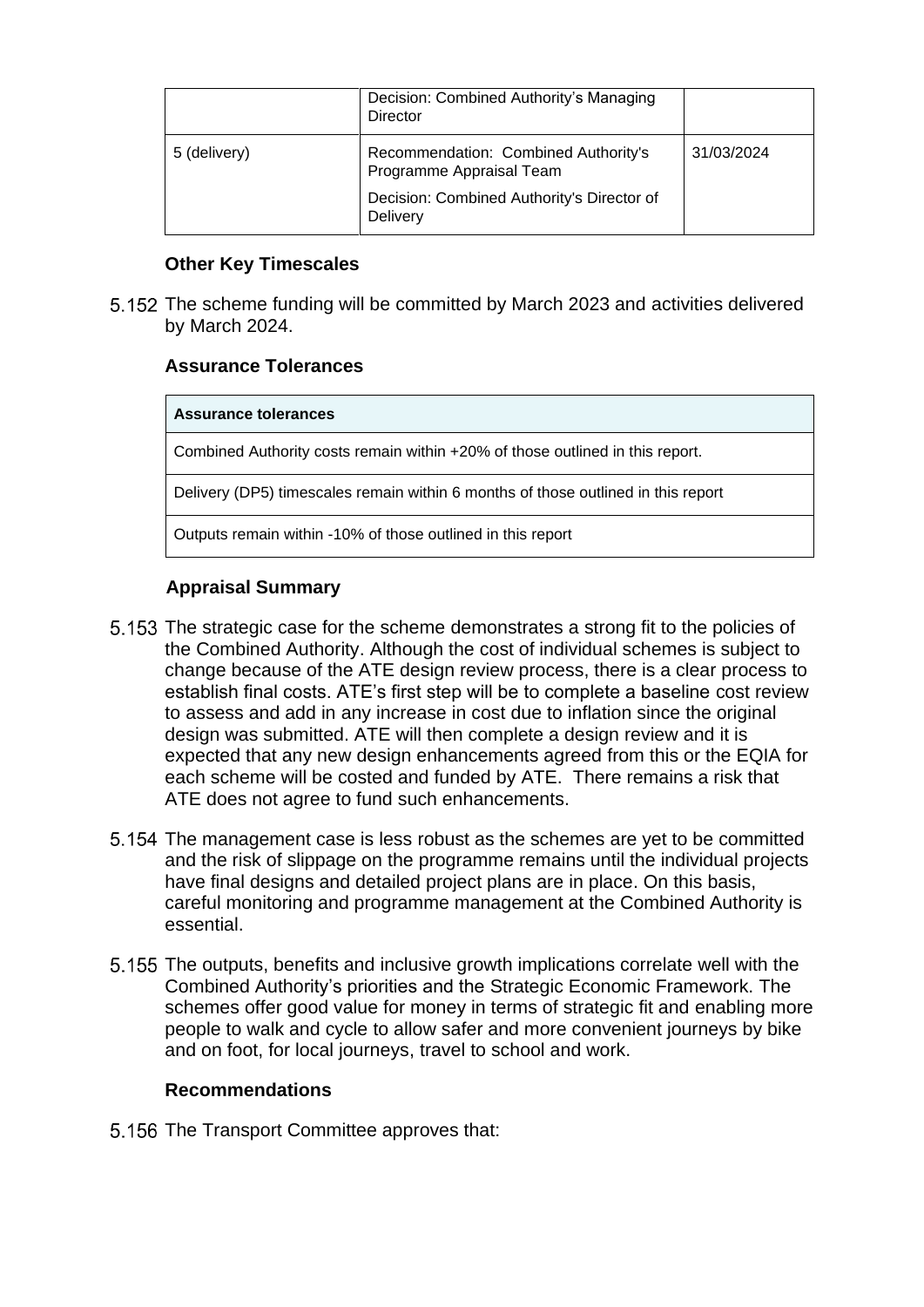- (i) The change request to extend the scheme delivery timescales from March 2023 to March 2024 and to change the scope of the programme from 13 schemes to five due to a reduction in funding available from the Department for Transport to £6,931,250.
- (ii) An indicative approval to the Combined Authority's contribution of £6,931,250. The total scheme value is £6,931,250.
- (iii) Approval to the Combined Authority's contribution of £2,146,250, allocated between the Combined Authority and the West Yorkshire partners as set out below. The total scheme value is £6,931,250:

| $\circ$  | Bradford - Active Travel Neighbourhoods         | £525,000 |
|----------|-------------------------------------------------|----------|
|          | Calderdale - Active Travel Neighbourhoods       | £475,000 |
|          | West Yorkshire - School Streets Programme       | £350,000 |
| $\Omega$ | Bradford - Darley Street (Bradford City Centre) | £600,000 |
|          | Combined Authority programme costs              | £196,250 |

- (iv) The Combined Authority enters into funding agreements with the Local Authority partners for the four schemes as set out above for current expenditure of up to £1,950,000 in total.
- (v) Future approvals are made in accordance with the assurance pathway and approval routes outlined in this report. This will be subject to the schemes remaining within the tolerances outlined in this report.

## **6 Projects in Stage 3: Delivery and Evaluation**

6.1 There are no schemes to review at this stage.

## **7 Tackling the Climate Emergency Implications**

 $7.1$ The Climate Emergency implications have been considered on all projects included in this report as part of their business case development.

## **8 Inclusive Growth Implications**

 $8.1$ The inclusive growth implications have been considered on all projects included in this report as part of their business case development.

## **9 Equality and Diversity Implications**

9.1 Equality Impact Assessments (EQIA) have been undertaken on all projects included in this report as part of their business case development.

## **10 Financial Implications**

 $10.1$ The report seeks endorsement to expenditure from the available Combined Authority funding as set out in this report.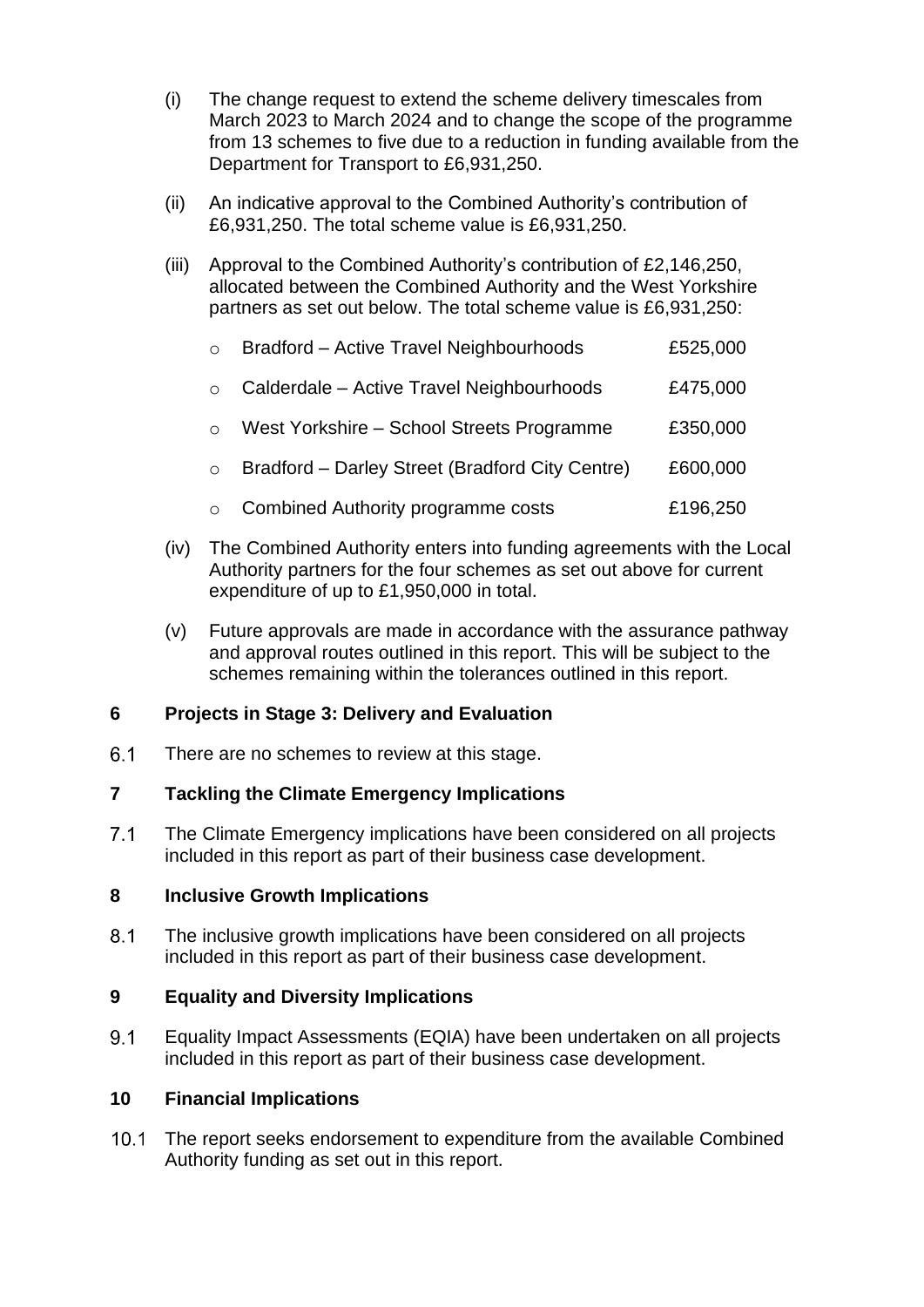## **11 Legal implications**

- The information contained in Appendix 6 is exempt under paragraph 3 of Part 1 to Schedule 12A of the Local Government Act 1972 as it contains information relating to the financial or business affairs of any particular person (including the authority holding that information). It is considered that the public interest in maintaining the content of the appendices as exempt outweighs the public interest in disclosing the information as publication could prejudice current and future decision making.
- 11.2 The payment of funding to any recipient will be subject to a funding agreement being in place between the Combined Authority and the organisation in question.

# **12 Staffing implications**

12.1 A combination of Combined Authority and local partner council project, programme and portfolio management resources are or are in the process of being identified and costed for within the schemes in this report.

## **13 External consultees**

13.1 Where applicable scheme promoters have been consulted on the content of this report.

## **14 Recommendations (Summary)**

## **Corridor Improvement Programme – Wakefield A638 Doncaster Road**

- $14.1$ The Transport Committee approves that:
	- (i) The A638 Doncaster Road Wakefield scheme proceeds through decision point 3 (outline business case) and work commences on activity 4 (full business case)
	- (ii) An indicative approval to the Combined Authority's contribution of £6,300,000. The total scheme value is £6,794,000.
	- (iii) Development costs of £1,090,000 are approved in order to progress the scheme to decision point 4 (full business case), taking the total scheme approval to £1,650,000.
	- (iv) The Combined Authority enters into an addendum to the existing funding agreement with Wakefield Council for expenditure of up to £1,650,000.
	- (v) Future approvals are made in accordance with the assurance pathway and approval route outlined in this report. This will be subject to the scheme remaining within the tolerances outlined in this report.

# **Leeds City Centre Cycle Connectivity**

14.2 The Transport Committee approves that: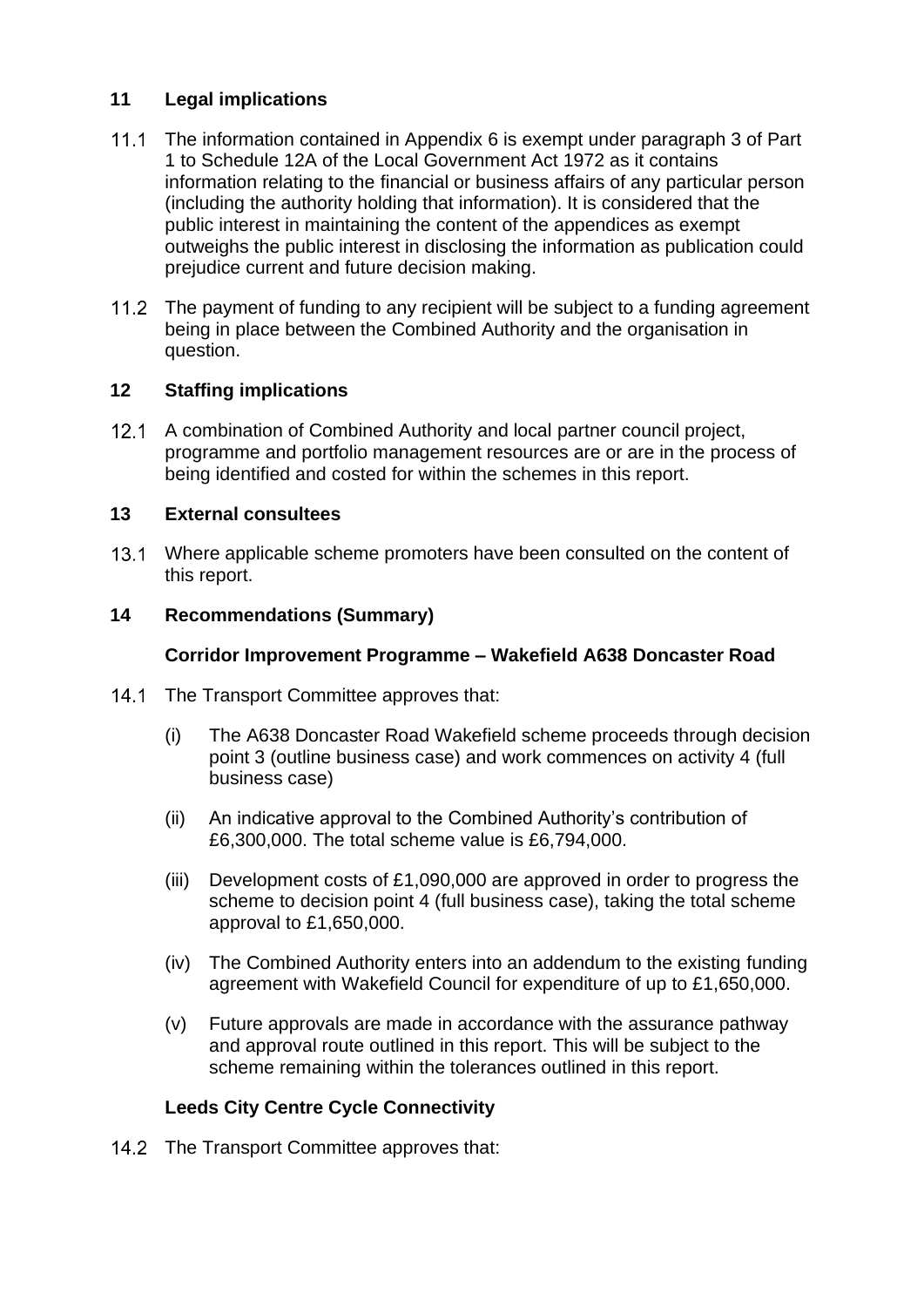- (i) The Leeds City Centre Cycle Connectivity Scheme (phase one) progresses through decision point 5 (full business case) and work commences on activity 5 (delivery)
- (ii) An indicative approval to the Combined Authority's contribution of £7,262,173. The total scheme value (Phase 1 and 2) is £7,262,173.
- (iii) Approval to the Combined Authority's contribution of £3,769,199 is given, taking the total scheme approval to £5,004,199.
- (iv) The Combined Authority enters a variation to the existing funding agreement with Leeds City Council for expenditure of up to £4,862,819.
- (v) Future approvals are made in accordance with the assurance pathway and approval route outlined in this report. This will be subject to the scheme remaining within the tolerances outlined in this report.

### **TCF – Leeds Station Sustainable Travel Gateway**

- 14.3 The Transport Committee, subject to the conditions set by the Programme Appraisal Team, approves:
	- (i) The TCF Leeds Station Sustainable Travel Gateway scheme proceeds through decision point 4 (FBC) and work commences on activity 5 (Delivery).
	- (ii) Approval to the Combined Authority contribution of £25,673,833 is given, taking the total scheme approval to £36,009,872. The total scheme value is £36,009,872.
	- (iii) The Combined Authority enters into a variation to the existing funding agreement with Leeds City Council for expenditure of up to £36,009,872.
	- (iv) Future approvals are made in accordance with the assurance pathway and approval route outlined in this report. This will be subject to the scheme remaining within the tolerances outlined in this report.

#### **Conditions**

That Leeds City Council provides an Approval to Proceed report to the Combined Authority's Programme Appraisal Team (PAT) to include discharge of the conditions outlined in the PAT Appraisal Report.

### **Zero Emissions Bus Regional Area (Phase 1)**

- The Transport Committee approves that, subject to the conditions set by PAT:
	- (i) The Zero Emission Bus Regional Area (Phase 1) project proceeds through decision point 4 (full business case) and work commences on Activity 5 (delivery).
	- (ii) Approval to the Combined Authority's contribution of £24,565,171. The total scheme value is £56,161,738.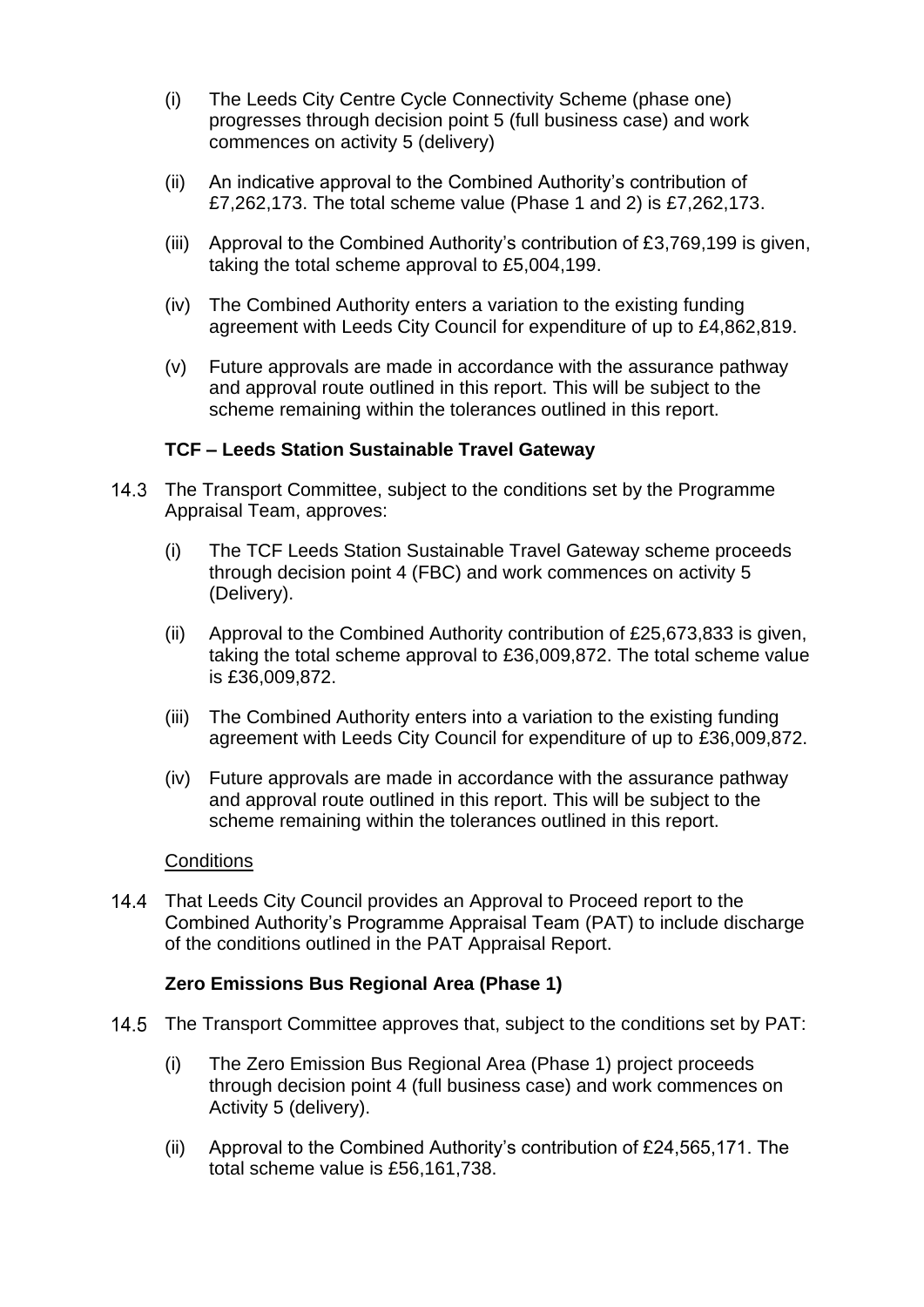- (iii) The Combined Authority enters into funding agreements with the three bus operators for the sums included in exempt **Appendix 6** for expenditure of up to of £24,565,171.
- (iv) That future approvals are made in accordance with the assurance pathway and approval route outlined in this report. This will be subject to the scheme remaining within the tolerances outlined in this report.

### **Conditions**

- $14.6$ The following conditions have been set by PAT to gain Approval to Proceed to Delivery:
	- (i) The Combined Authority's Project Manager will have been appointed.
	- (ii) A Benefits Realisation Plan is produced.
	- (iii) The ZEB Programme Board is formed including the Project Managers from each Bus Operating Company.

### **Active Travel Fund: Local Authority Capital Funding**

- 14.7 The Transport Committee approves that:
	- (i) The change request to extend the scheme delivery timescales from March 2023 to March 2024 and to change the scope of the programme from 13 schemes to five due to a reduction in funding available from the Department for Transport to £6,931,250.
	- (ii) An indicative approval to the Combined Authority's contribution of £6,931,250. The total scheme value is £6,931,250.
	- (iii) Approval to the Combined Authority's contribution of £2,146,250, allocated between the Combined Authority and the West Yorkshire partners as set out below. The total scheme value is £6,931,250:

| $\circ$  | Bradford - Active Travel Neighbourhoods         | £525,000 |
|----------|-------------------------------------------------|----------|
|          | Calderdale - Active Travel Neighbourhoods       | £475,000 |
|          | West Yorkshire - School Streets Programme       | £350,000 |
| $\Omega$ | Bradford - Darley Street (Bradford City Centre) | £600,000 |
|          | Combined Authority programme costs              | £196,250 |

- (iv) The Combined Authority enters into funding agreements with the Local Authority partners for the four schemes as set out above for current expenditure of up to £1,950,000 in total.
- (v) Future approvals are made in accordance with the assurance pathway and approval routes outlined in this report. This will be subject to the schemes remaining within the tolerances outlined in this report.